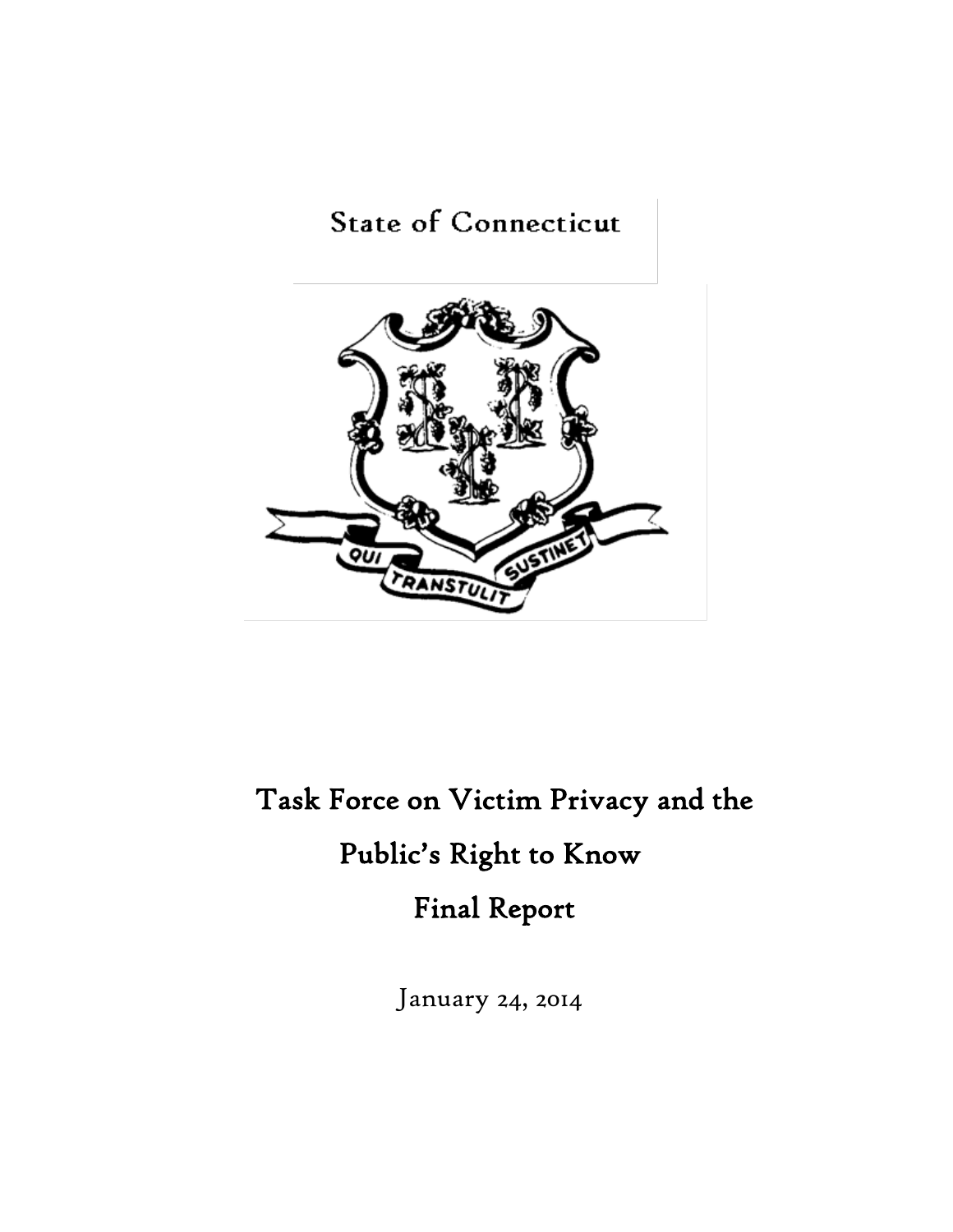## **Task Force on Victim Privacy and the Public's Right to Know**

Co-Chairs:

Rep. Angel Arce, State Representative, Hartford

Don DeCesare, President and General Manager of WLIS-AM in Old Saybrook and WMRD-AM in Middletown



Legislative Office Building, Room 2200 Hartford, CT 06106

> Phone: (860) 240-8517 Fax: (860) 240-8429 Email: VPPR@cga.ct.gov

January 27, 2014

Hon. Donald E. Williams, Jr. Hon. J. Brendan Sharkey,<br>Senate President Pro-Tempore Speaker of the House Senate President Pro-Tempore Speaker of the House<br>Legislative Office Building, Room 3300 Legislative Office Building, Room 4105 Legislative Office Building, Room 3300 Legislative Office Bu<br>Hartford, CT 06106 Hartford, CT 06106 Hartford, CT 06106

Hon. Martin M. Looney Hon. Joe Aresimowicz Senate Majority Leader<br>
Legislative Office Building, Room 3300 Legislative Office Building, Room 4106 Legislative Office Building, Room 3300<br>Hartford, CT 06106

Hon. John McKinney Hon. Lawrence F. Cafero Legislative Office Building, Room 3402 Legislative Office Bu<br>Hartford, CT 06106 Hartford, CT 06106 Hartford, CT 06106

Hartford, CT 06106

Senate Minority Leader<br>
Legislative Office Building, Room 3402 Legislative Office Building, Room 4202

Dear Legislative Leaders,

Attached is the report of the Task Force established under Public Act 13-311 § 4 "to consider and make recommendations regarding the balance between victim privacy under the Freedom of Information Act and the public's right to know."

It has been our privilege to serve as Co-Chairs of the Task Force. We thank you for entrusting us with this responsibility. Given the vitally important policy issues that fell within the mandate of the Task Force, it is unsurprising that there was often sharp disagreement and passionate debate among its members. Nevertheless, you will find that the Task Force's recommendations were supported overwhelmingly by its members who came from varied and distinguished backgrounds. We are grateful to each of them for their dedication and time during the past six months.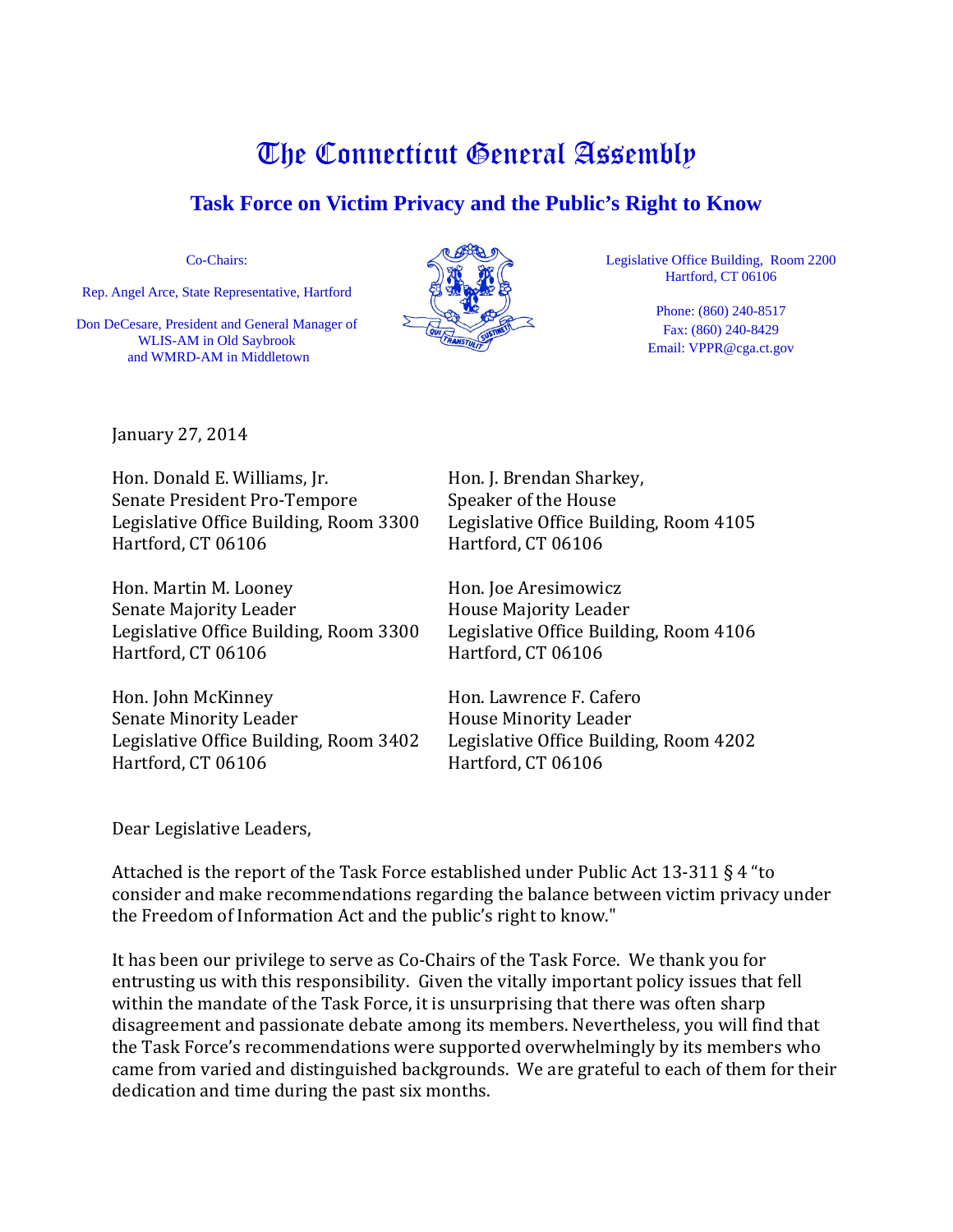We also wish to thank the members of the public who testified at our three public hearings. We hope those who testified will provide their insights again as the General Assembly considers the recommendations of the Task Force.

Additionally, we would like to thank the legislative employees who provided staff services to the Task Force. Shannon McCarthy of the Legislative Commissioners' Office provided valuable counsel with respect to legal and procedural issues. Terry Adams and Chris Reinhart of the Office of Legislative Research conducted excellent research on a wide range of complex questions posed by the Task Force. Our clerks, Ken Neal and Barbara Gordon, were exceptional administrators.

Again, we thank you for the opportunity to serve, and respectfully offer ourselves to assist in any further manner you find useful. Although the work on the issues we debated is by no means complete with the submission of this report, we hope you will find it valuable as you continue your own deliberations upon the proper balance between victim privacy and the public's right to know.

Sincerely,

John Clue

Hon. Angel Arce Don DeCesare<br>State Representative President & Ge

Ju heless

State Representative<br>
4th District – Hartford<br>
2008 - President & General Manager<br>
21. WLIS-AM, Old Savbrook and WLIS-AM, Old Saybrook and WMRD Radio, Middletown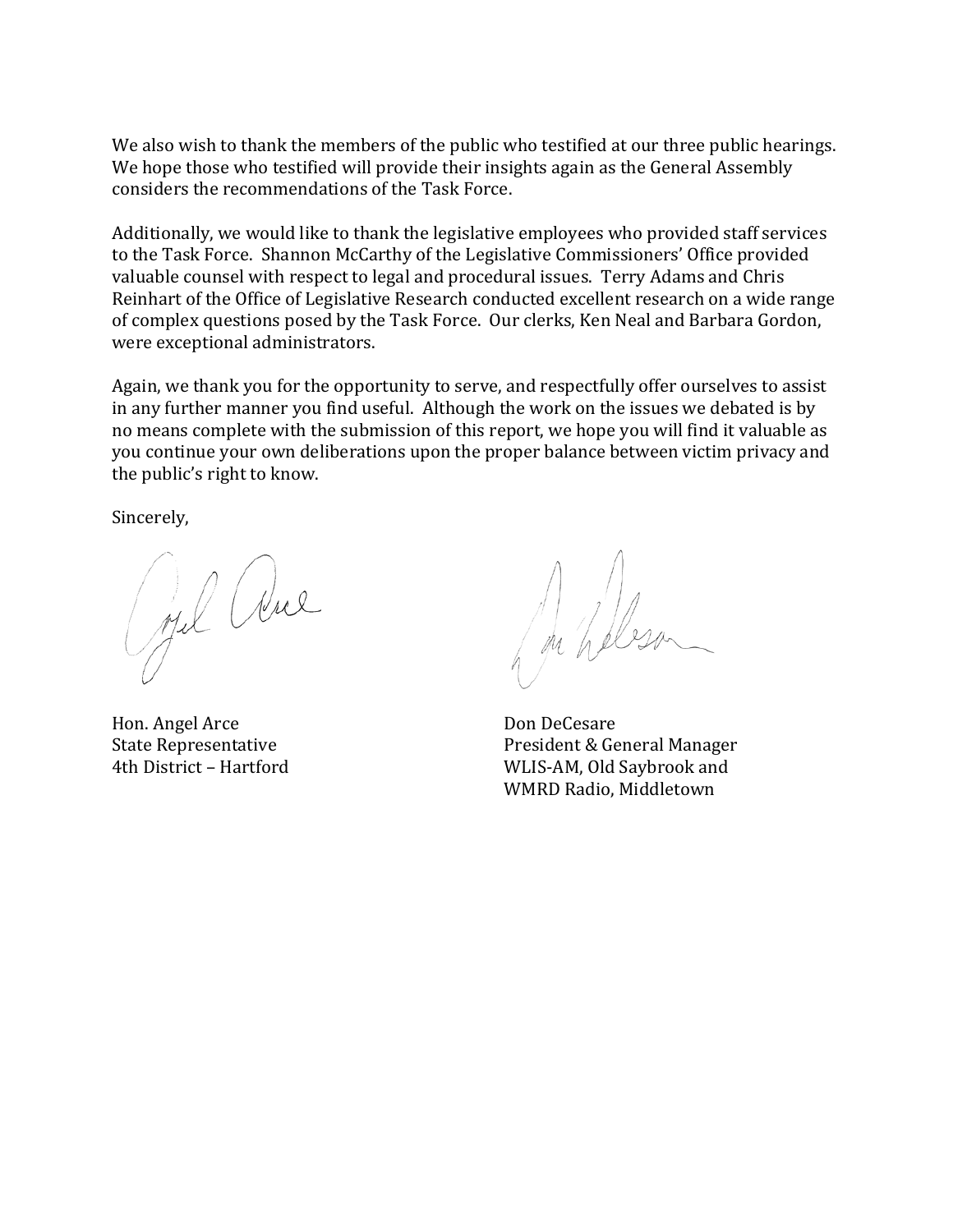#### **TASK FORCE MEMBERS**

#### **Chairpersons**

Representative Angel Arce  $D-4<sup>th</sup>$ , Hartford

Don DeCesare President and General Manager, WLIS-AM (Old Saybrook) and WMRD-AM (Middletown)

#### **Members**

Garvin G. Ambrose State Victim Advocate

Reuben F. Bradford Commissioner of Emergency Services and Public **Protection** 

Senator Eric D. Coleman D-2<sup>nd</sup>, Bloomfield, Hartford, and Windsor

Klarn DePalma General Manager, WFSB (Hartford)

William V. Dunlap Professor, Quinnipiac University School of Law

Senator Leonard A. Fasano R-34<sup>th</sup>, East Haven, North Haven, and Wallingford

Representative DebraLee Hovey  $R-112^{th}$ , Monroe and Newtown

Kevin T. Kane Chief State's Attorney

Officer Jillian Knox Victim Services Unit, New Haven Police Department

Brian Koonz Metro Editor, Connecticut Post

Jodie Mozdzer Gil Assistant Professor of Journalism, Southern Connecticut State University, and President, Connecticut Society of Professional Journalists

Colleen M. Murphy Executive Director and General Counsel, Freedom of Information Commission

James H. Smith President, Connecticut Council on Freedom of Information

Susan O. Storey Chief Public Defender

Andrew Woods Executive Director, Hartford Communities that Care

#### **TASK FORCE STAFF**

Ken Neal, Administrator Barbara Gordon, Assistant Administrator Shannon McCarthy, Legislative Commissioners' Office Terrance Adams and Christopher Reinhart, Office of Legislative Research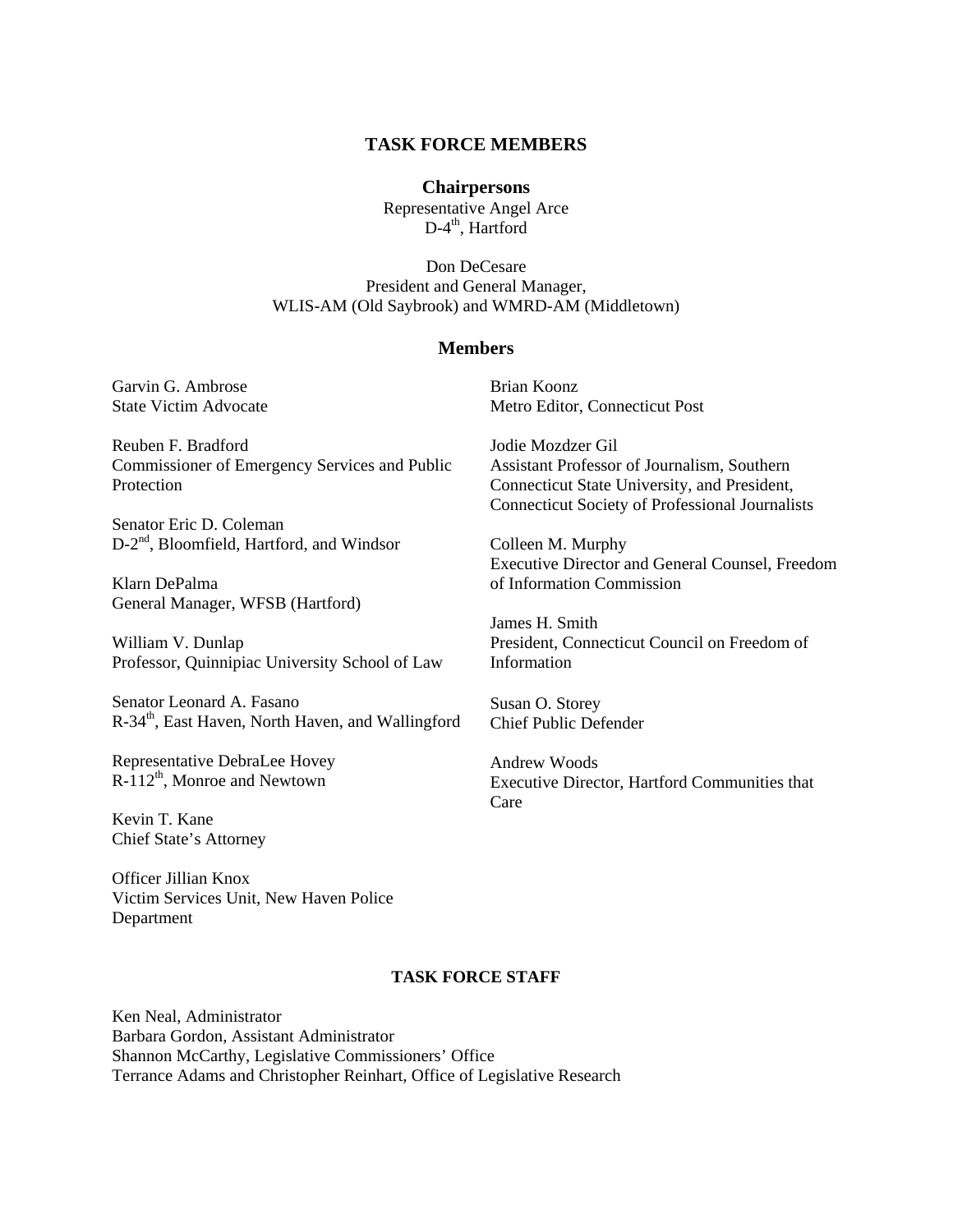## **TASK FORCE CHARGE**

Public Act 13-311 (§ 4), An Act Limiting The Disclosure of Certain Records of Law Enforcement Agencies and Establishing a Task Force Concerning Victim Privacy Under the Freedom of Information Act, established a 17-member task force to make recommendations regarding the balance between victim privacy under the Freedom of Information Act and the public's right to know.

The act required the task force to meet at least monthly through December 2013 and report its findings and recommendations to the legislature's majority and minority leadership. The task force terminates on January 1, 2014 or when it submits its report, whichever is later.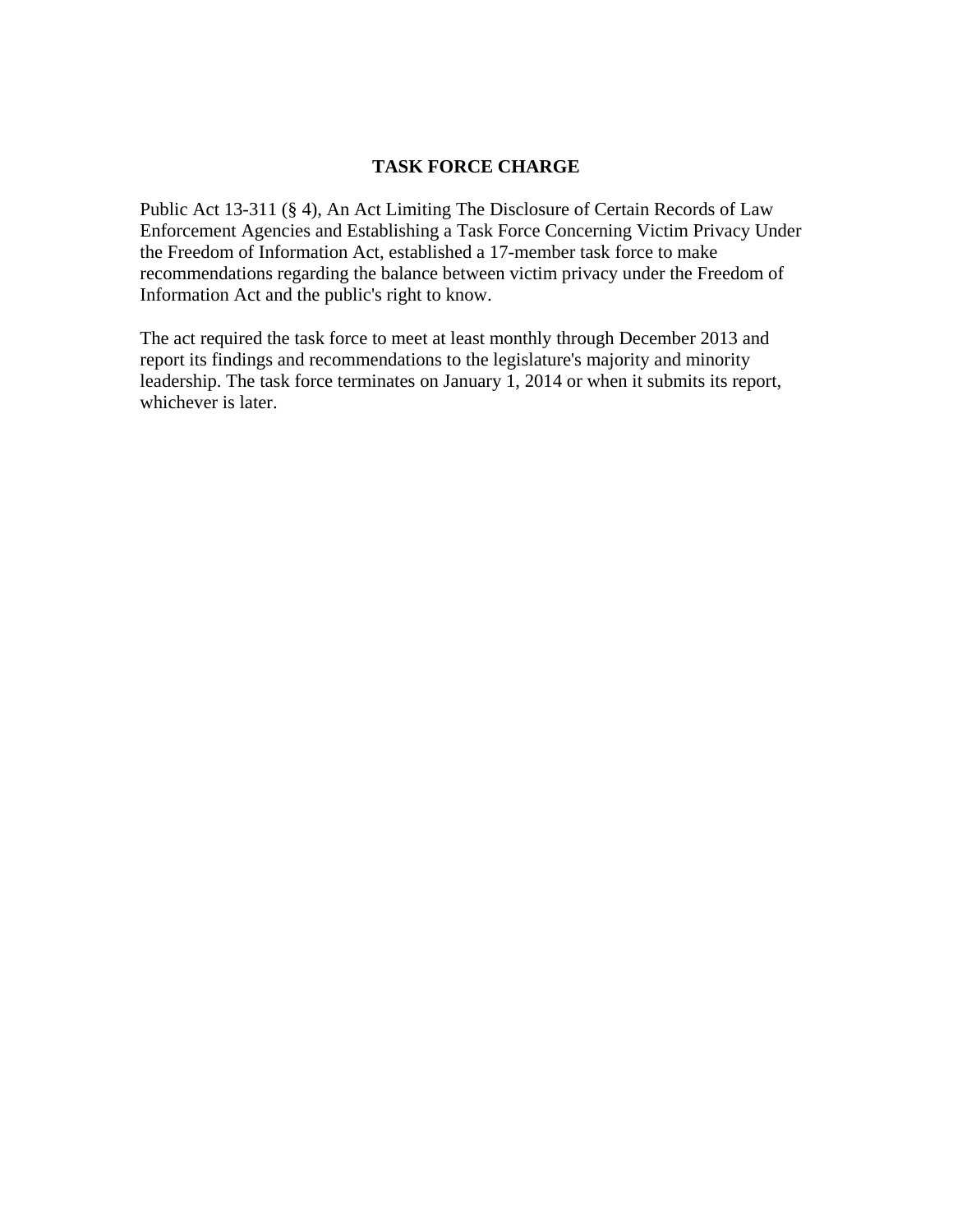| <b>RECOMMENDATION 1: IDENTITIES OF WITNESSES WHO</b>              |
|-------------------------------------------------------------------|
| <b>RECOMMENDATION 2: IMAGES AND AUDIO RECORDINGS</b>              |
|                                                                   |
| RECOMMENDATION 3: FURTHER STUDY OF VICTIM PRIVACY  22             |
| <b>RECOMMENDATION 4: FISCAL IMPACT OF PROPOSED</b>                |
|                                                                   |
|                                                                   |
|                                                                   |
| <b>APPENDIX C: TASK FORCE MEETING AND PUBLIC HEARING DATES 40</b> |
| <b>APPENDIX D: RESEARCH MATERIALS AND OTHER SUBMISSIONS 41</b>    |
|                                                                   |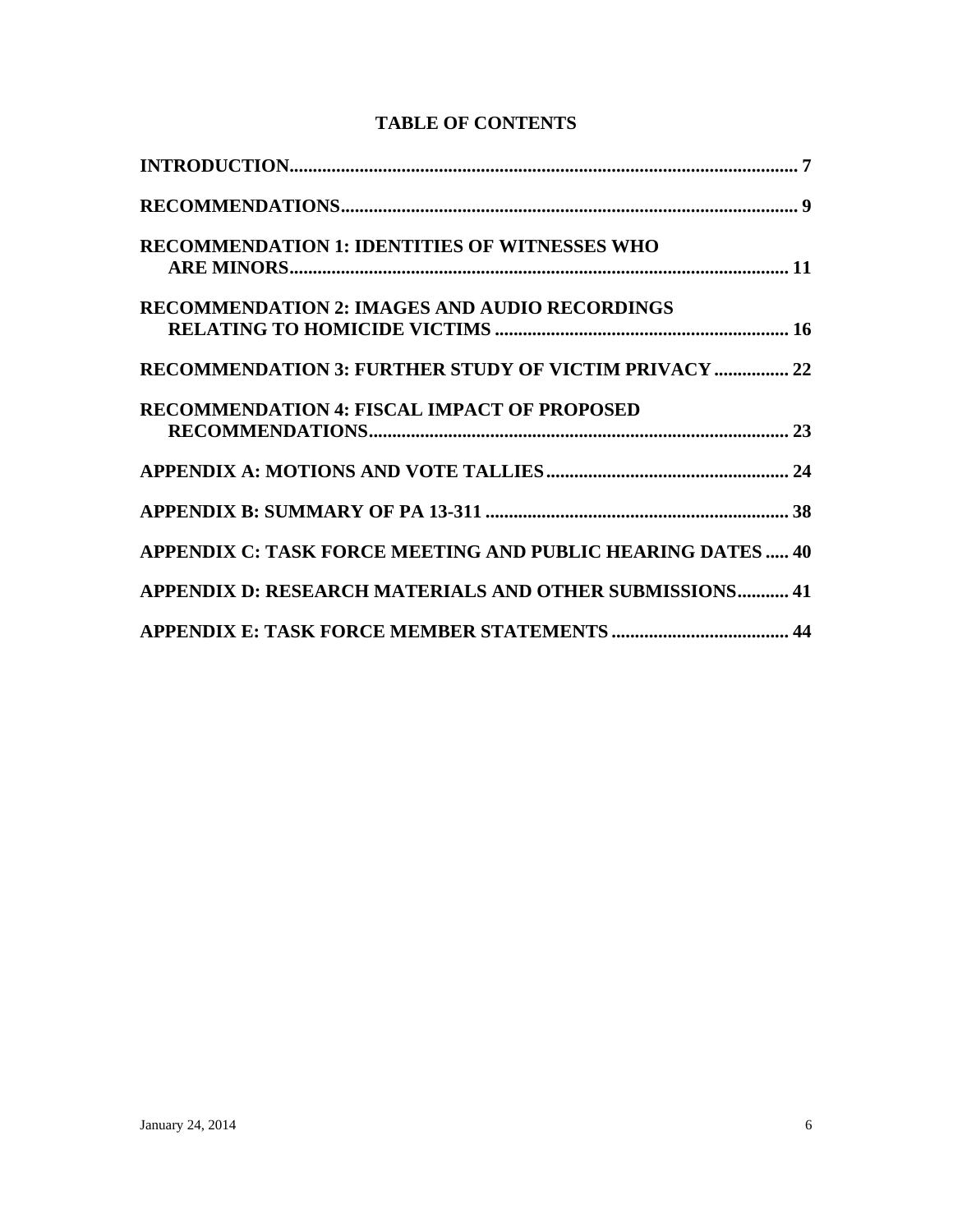## **INTRODUCTION**

## **SUMMARY OF TASK FORCE ACTIVITIES**

The Task Force began its work on August 1, 2013 and held a total of 11 meetings through January 2014. It additionally held three public hearings, two in Hartford and one in Bridgeport. A broad range of speakers testified at these hearings, including victims' rights advocates, representatives of media organizations, open government advocates, witnesses to the December 2012 Sandy Hook (Newtown) public school shootings, and family members of the shooting victims.

The Task Force received informational presentations from the Department of Emergency Services and Public Protection (DESPP), Freedom of Information Commission (FOIC), Office of Legislative Research and Legislative Commissioners' Office, Office of the State Victim Advocate, Professor William Dunlap, and Representative Angel Arce.

As the Task Force transitioned away from the information-gathering process, it focused its discussions on three categories of records addressed by PA 13-311: (1) the identities of witnesses who are minors, (2) images of homicide victims, and (3) certain audio recordings describing a homicide victim. Section 4 of the act, which created the Task Force and gave it its charge, also received discussion (e.g., whether the Task Force's recommendations should address homicide victims only). Please refer to Appendix B for a summary of PA 13-311.

PA 13-311 created exemptions from disclosure under the Freedom of Information Act (FOIA) for each of the three records categories listed above. For each exemption, the Task Force discussed whether to expand, narrow, repeal, or maintain it. It debated and voted on several motions made by various members concerning access to one or more of these records (a complete list of motions is available in Appendix A). Additionally, five members submitted written proposals for consideration: Representative Angel Arce, Klarn DePalma, Senator Leonard Fasano, and Chief State's Attorney Kevin Kane submitted proposals at the Task Force's November 27 meeting, while State Victim Advocate Garvin Ambrose and Kevin Kane submitted a joint proposal at the December 17 meeting.

At its December 17 meeting, the Task Force approved four recommendations for further action by the legislature, which are summarized on pages 9-10 and discussed further in the rest of the report.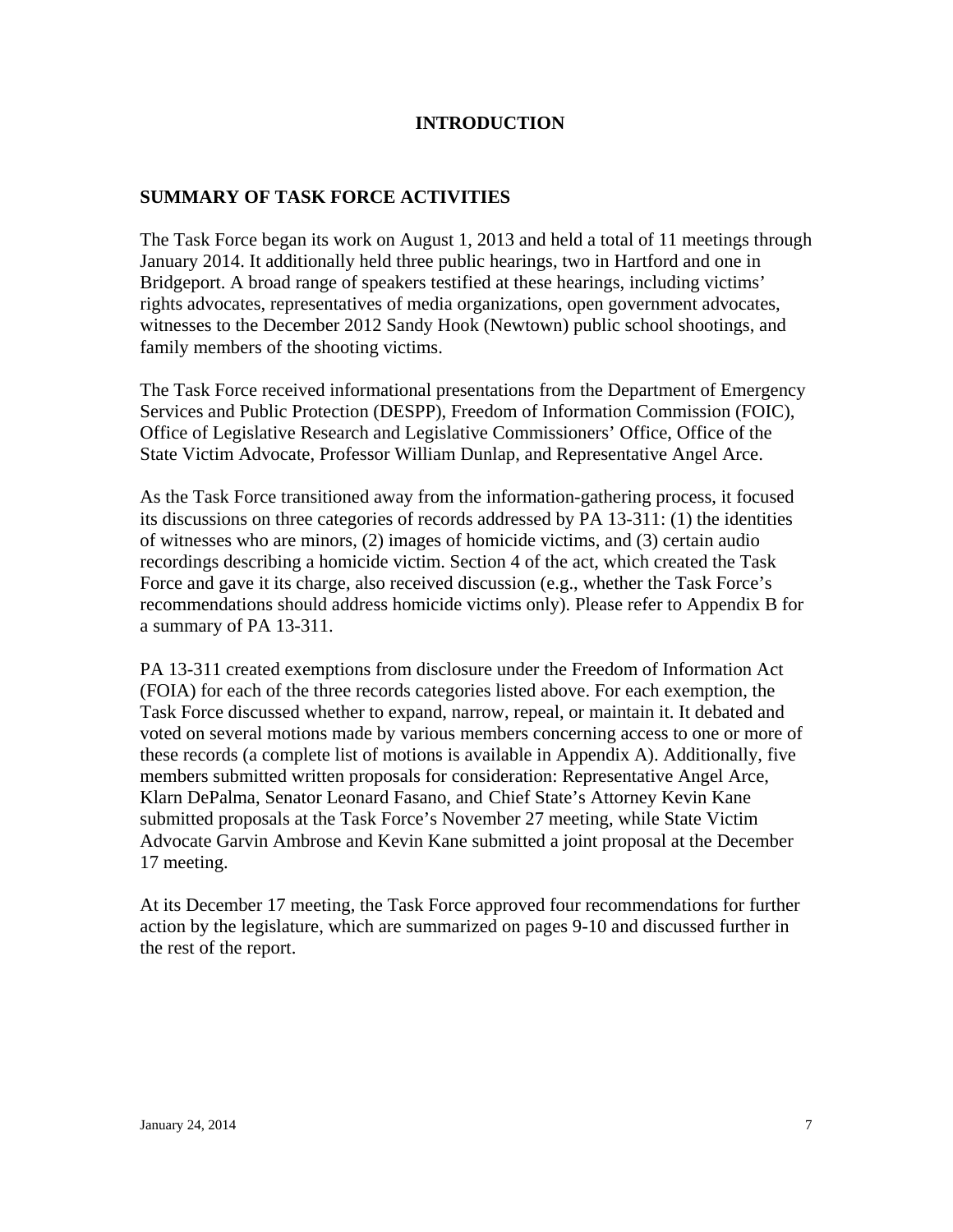## **REPORT STRUCTURE**

The report begins by summarizing the Task Force's four recommendations and provides the vote tally for each recommendation. It then discusses each recommendation in more detail, presenting the views of Task Force members on both sides of the issue.

The report also includes several appendices, including each formal motion and the vote for that motion, a summary of PA 13-311, a list of meeting and public hearing dates, a list of research materials and other submissions presented to the Task Force, and statements presenting the views of individual Task Force members.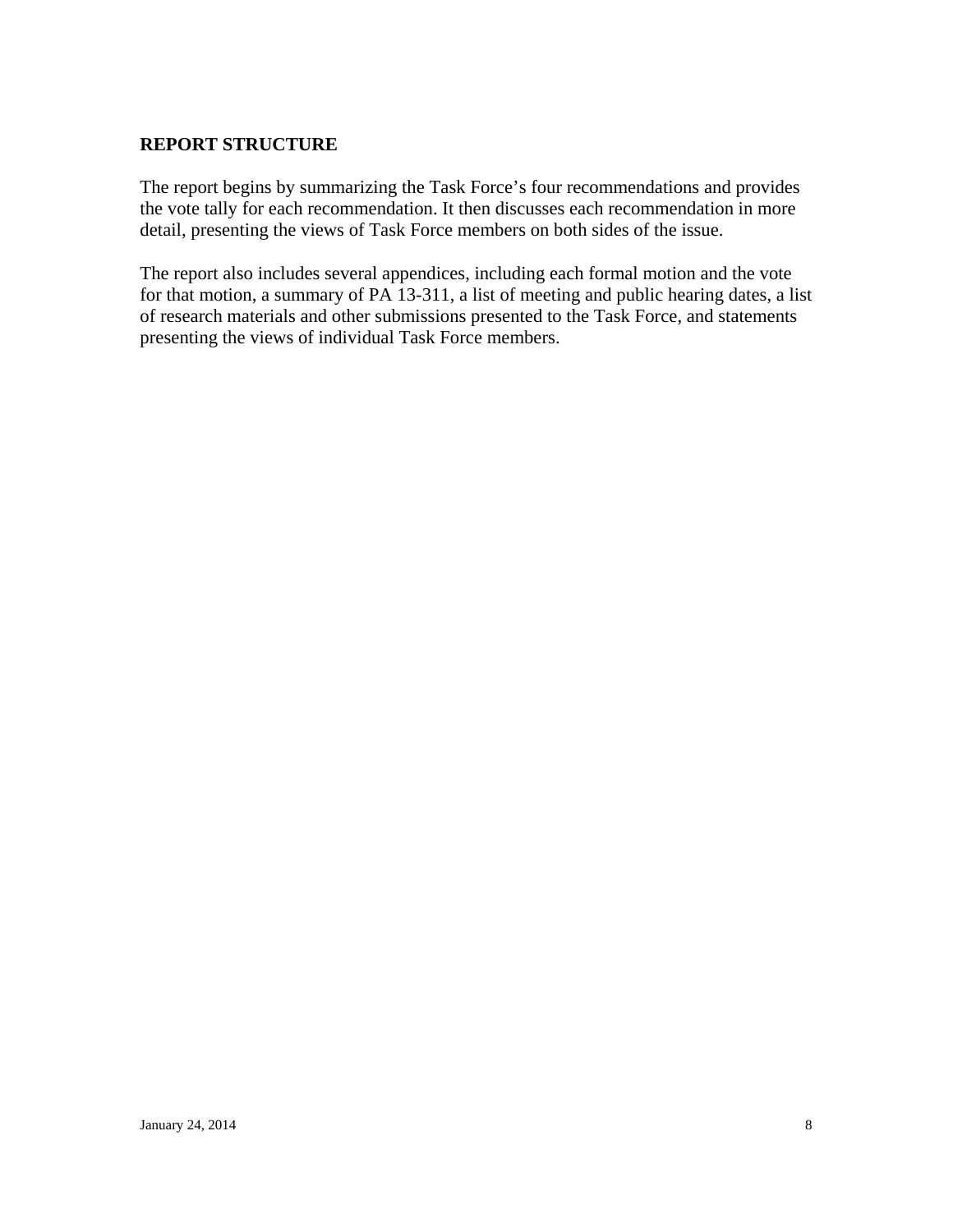## **RECOMMENDATIONS**

**Recommendation 1:** Exempt from disclosure under FOIA a law enforcement record, compiled in detecting or investigating crime, that would reveal the identity of a witness (1) to a crime of violence, drug offense, or sexual offense and (2) who was a minor as defined in CGS § 1-1d (i.e., younger than age 18) at the time of the crime or declaration.

### **Vote: 14 to 3**

**Recommendation 2:** Exempt the following records from disclosure under FOIA, but create a process allowing any person to inspect and, under certain circumstances, receive copies of them: (1) a photograph, film, video, or digital or other visual image depicting the condition of a body or any portion thereof of a homicide victim and (2) an audio recording of an emergency 9-1-1 call or other call for assistance made by a member of the public or an operative communication among law enforcement and emergency personnel related to a homicide, which captures, conveys, or relates the impaired physical condition or mental anguish of the caller or another person.

- The exemptions apply if disclosure would constitute an unwarranted invasion of personal privacy.
- Any person can view the images or listen to the recordings; any unauthorized copying or recording is a crime.
- Any person can obtain a transcript of a recording.
- Any person can request a copy of an image or recording and may appeal a denial of such a request to FOIC.
- A victim's next-of-kin or legal representative must (1) receive written notice of any request for a copy of an image or recording, (2) have an opportunity to object to the image's or recording's release, and (3) receive 24 hours' notice before any decision or order to disclose an image or recording takes effect.

### **Vote: 14 to 3**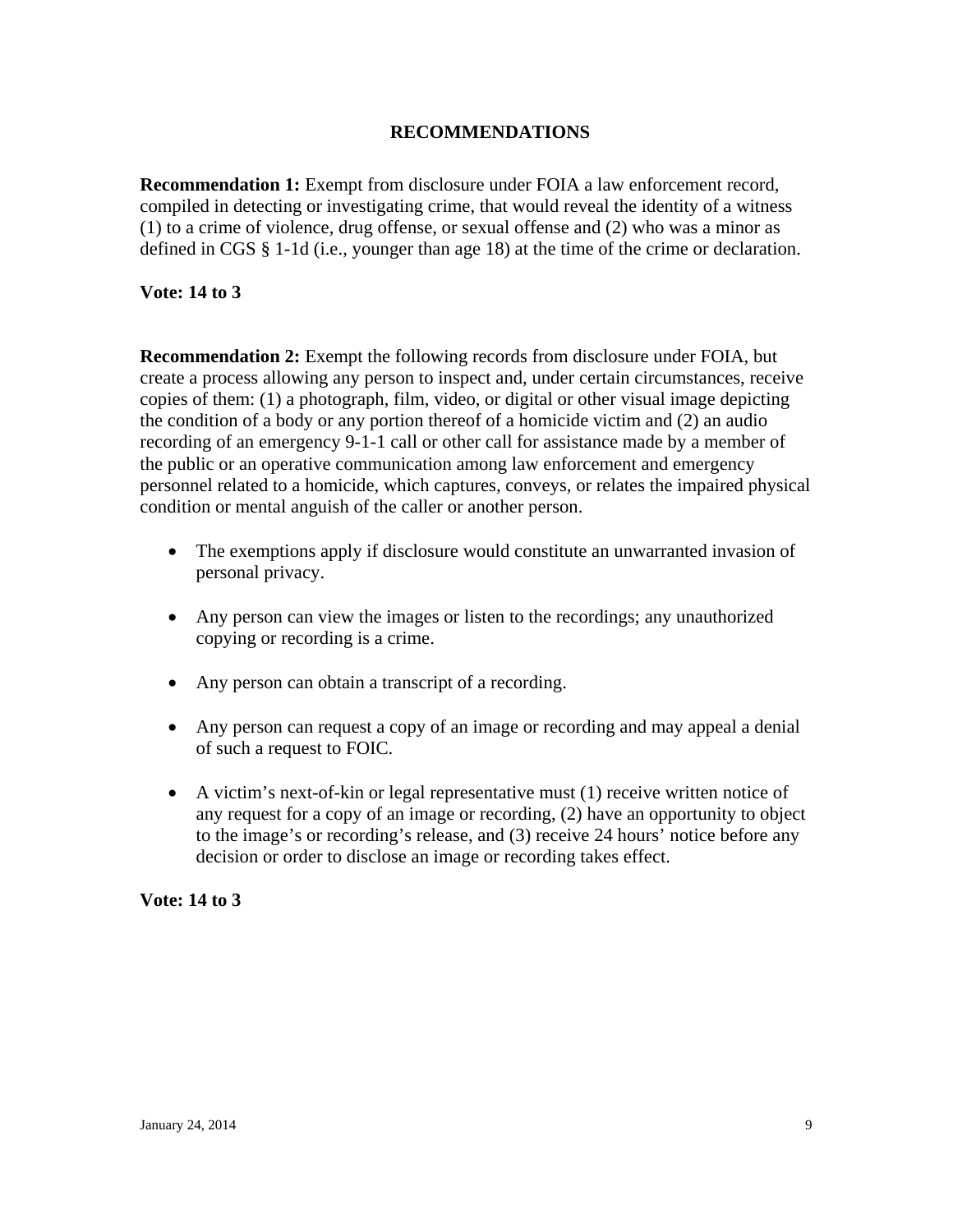**Recommendation 3:** The legislature should ask the Legislative Program Review and Investigations Committee or another suitable entity to further study the issue of victim privacy in all of its aspects and make recommendations for any necessary legislative changes.

**Vote: 14 to 3**

**Recommendation 4:** The legislature should consider the potential fiscal impact on state and municipal agencies of implementing the Task Force's recommendations.

**Vote: 17 to 0**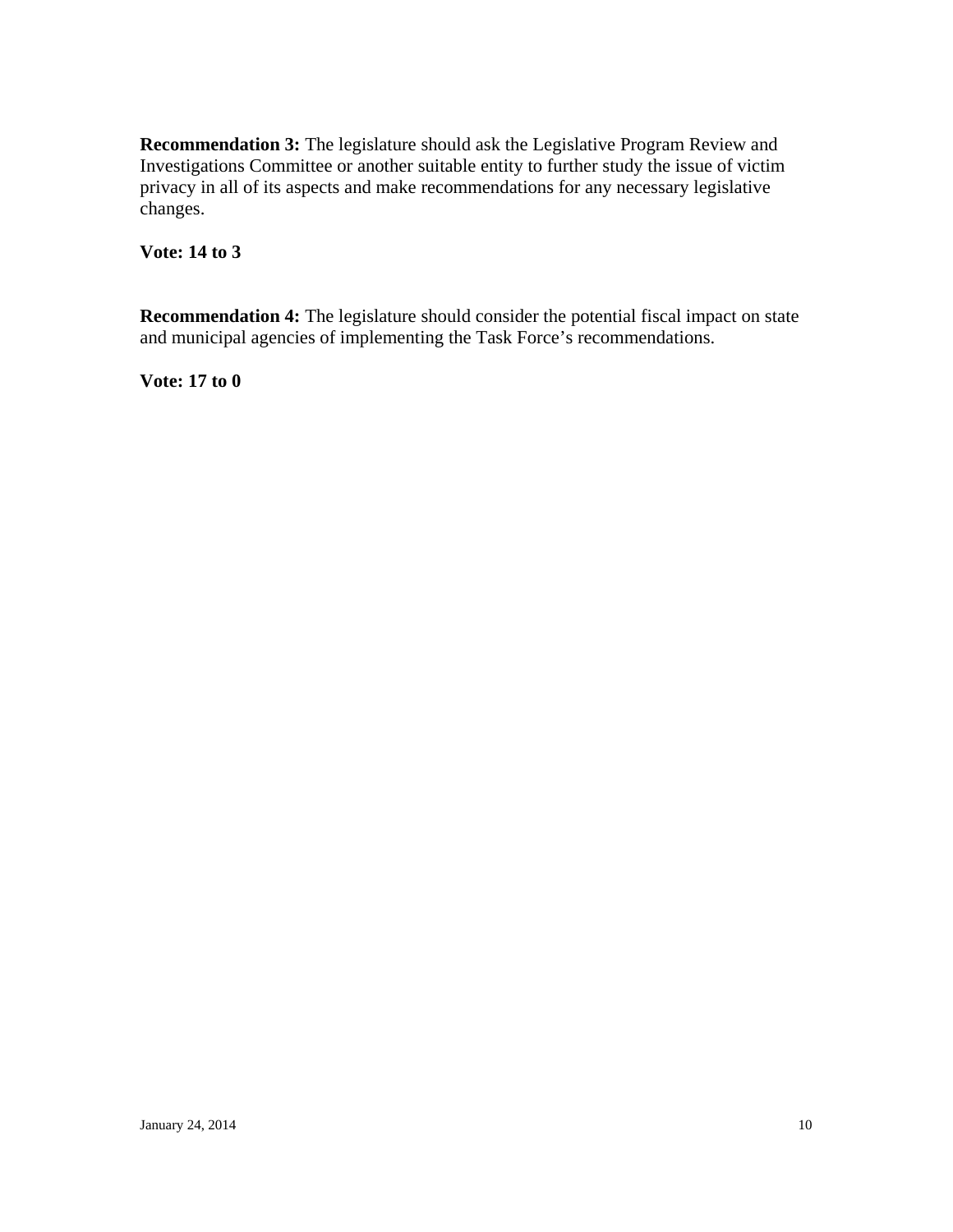## **RECOMMENDATION 1: IDENTITIES OF WITNESSES WHO ARE MINORS**

**PA 13-311:** The act exempts from disclosure under FOIA law enforcement records, compiled in detecting or investigating crime, that would disclose the identity of witnesses who are minors. The exemption applies only if disclosure would not be in the public interest.

All witnesses regardless of age were already covered by a similar provision in existing law, but that provision limits the withholding to witnesses not otherwise known and to disclosures that would endanger the witness's safety or subject him or her to threat or intimidation. Existing law also exempts signed witness statements from disclosure.

**Task Force Recommendation 1:** Exempt from disclosure under FOIA a law enforcement record, compiled in detecting or investigating crime, that would reveal the identity of a witness (1) to a crime of violence, drug offense, or sexual offense and (2) who was a minor as defined in CGS § 1-1d (i.e., younger than age 18) at the time of the crime or declaration.

**Vote: 14 to 3**

## **DISCUSSION**

## **Introduction**

The Task Force devoted considerable time to this exemption. Areas of discussion included  $(1)$  the need for the exemption,  $(2)$  the age limit for the exemption,  $(3)$  when a person is considered a witness, (4) whether the minor's identity should be permanently withheld, (5) whether the exemption should be limited to certain crimes, and (6) issues relating to criminal trials. Each of these areas is addressed separately below.

The Task Force concluded by recommending that PA 13-311's exemption be narrowed so that it covers only those minors who witness a crime of violence, a drug offense, or a sexual offense.

## **Need for a Minor-Specific Exemption**

The Task Force first discussed whether a specific exemption for witnesses who are minors was necessary in light of an existing FOIA exemption (predating PA 13-311) for witnesses' identities. Under this exemption, a law enforcement agency may withhold from disclosure under FOIA the identities of witnesses (including minors) not otherwise known if the agency can prove that the witness would have his or her safety endangered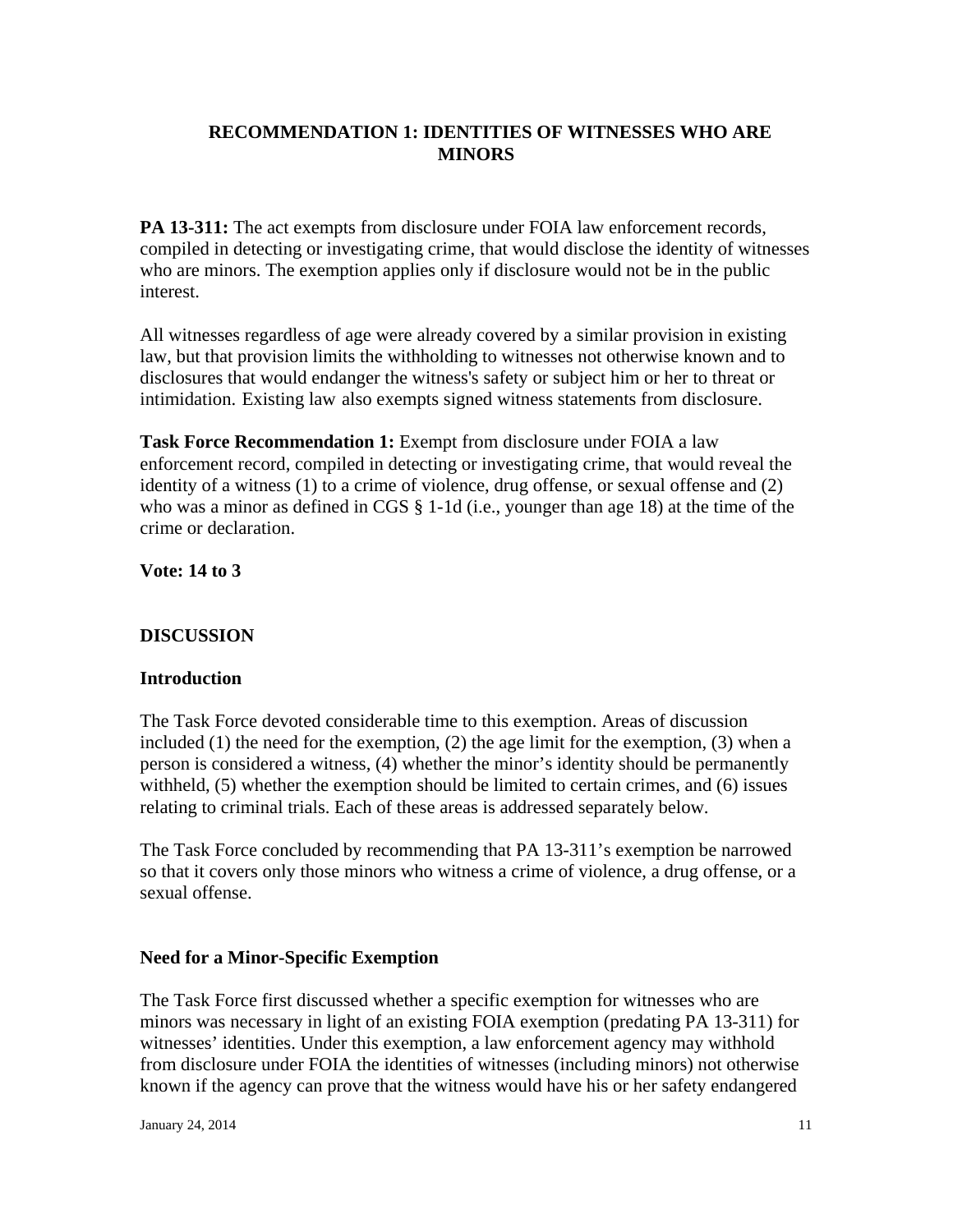or be subject to threat or intimidation if his or her identity were made known (CGS § 1-  $210(b)(3)(A)$ ). FOIA also exempts signed witness statements from disclosure (CGS  $\S$  1- $210(b)(3)(C)$ ).

Proponents of a categorical exemption for minors' identities noted that the general witness exemption (CGS  $\S$  1-210(b)(3)(A)) requires a law enforcement agency to prove that a witness would be harmed by disclosure, and they argued that there are times when it is difficult to make this showing. The proponents argued that disclosing a minor's identity is inherently harmful, even if there is no specific threat that can be articulated. They also stated that minors need the protection because they are not fully aware of their actions. Further, proponents argued that minors who have their identities disclosed would potentially face retribution, which would deter them from coming forward as witnesses.

Members who opposed a minor-specific exemption believed that the general witness exemption provided sufficient protection for minors. They stated that, to the extent there was a legitimate threat of harm to the minor, his or her identity would be protected by the general exemption. One member reported being unaware of any instances where a minor suffered harm that was specifically attributable to a disclosure under FOIA.

The Task Force concluded by recommending that a minor-specific exemption be maintained.

## **Age of a Minor**

The Task Force also discussed the appropriate ages to which the exemption should apply. PA 13-311 did not specifically define a minor, but by law, a minor is someone who is younger than age 18, unless otherwise specified (CGS § 1-1d).

At the Task Force's November 13 meeting, Jodie Mozdzer Gil made a motion that would have limited the exemption to those minors who are age 13 or younger. (The motion also addressed the duration of the exemption, as described below.) She stated that minors who are older than 13 have more awareness about the consequences of their actions and can therefore make an informed decision about whether or not to cooperate as witnesses.

Members who opposed lowering the age to 13 argued that a young person is still maturing. One member referenced legislation from 2007 that raised the age of juvenile court jurisdiction from 16 to 18. This member noted that the change was supported by research that showed that young people's brains continue developing and maturing well into their teenage years and argued that this research would also support leaving the witness exemption at age 18. Ms. Mozdzer Gil's motion failed by a 7 to 7 vote.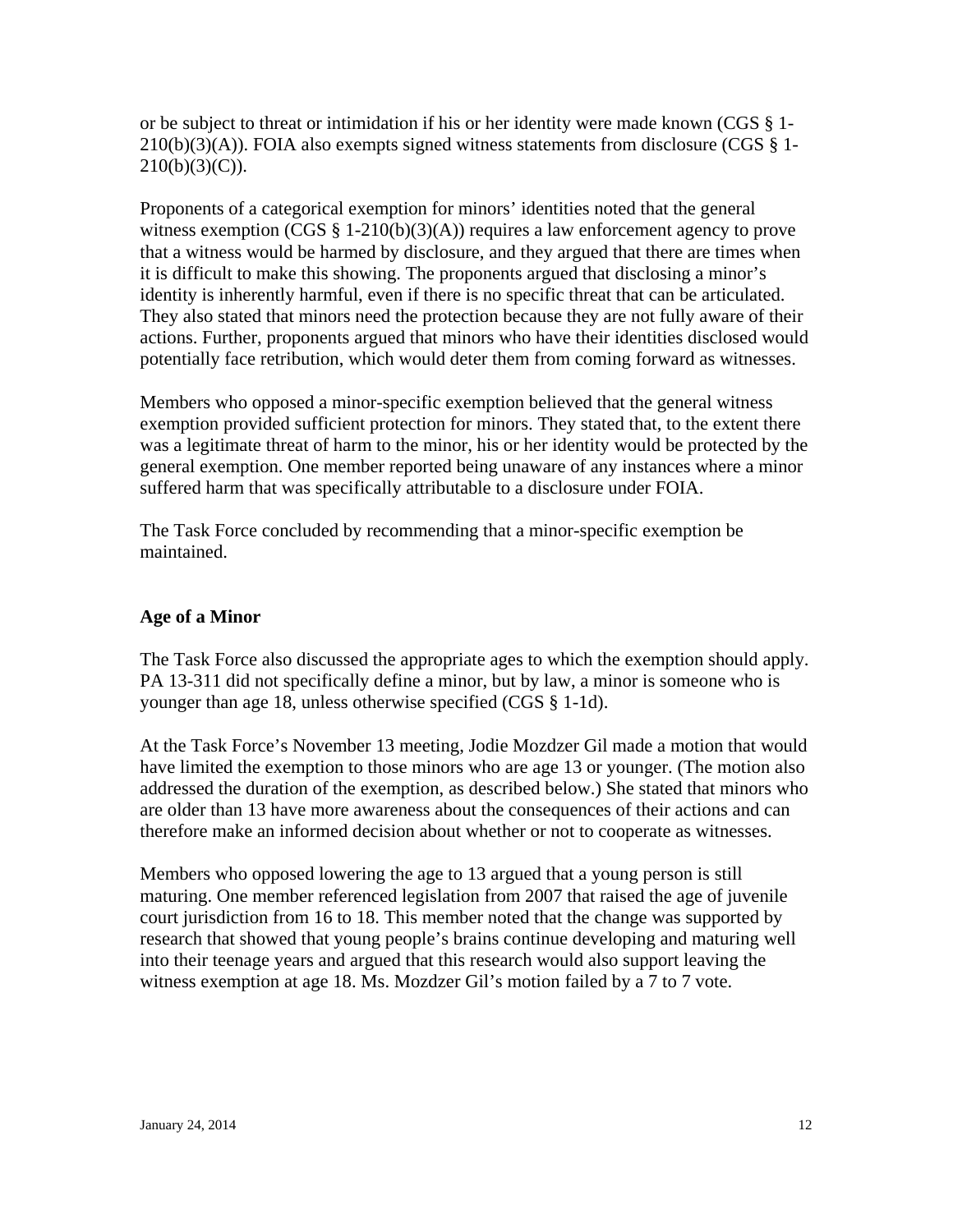At the November 27 meeting, the co-chairmen proposed recommending that the legislature further study the appropriate age to which the exemption should apply. However, the Task Force ultimately recommended that a "minor" be defined as it is in CGS § 1-1d (i.e., that a minor is someone younger than age 18).

#### **When a Person Is Considered a Witness**

The Task Force debated the point in time, relative to the crime, that a person should be considered a witness for the purposes of the exemption. At the December 17 meeting, one member suggested having the exemption be connected to the time a witness makes an oral or written declaration to a law enforcement official. For example, this member believed that if a person witnessed a crime when he or she was a minor, but did not make a declaration until he or she was an adult, then this person's identity should not be withheld.

However, opponents of this suggestion argued that it would eliminate protection for those minors who are identified as witnesses but do not make a declaration. Thus, the Task Force declined to accept the suggestion. Instead, it recommended specifying that the exemption apply to a witness who was a minor at the time of the crime or declaration.

#### **Duration of Exemption**

The Task Force similarly debated whether the exemption should be permanent or if it should expire once a person turns 18. The second part of Jodie Mozdzer Gil's November 13 motion would have made the minor's identity disclosable under FOIA when he or she turned 18. Ms. Mozdzer Gil stated that a minor's identity should not be permanently withheld; journalists, researchers, and others interested in the case may be interested in identifying and speaking with the witness. Another member added that, at age 18, a person is old enough to deal with the consequences of his or her actions; protection that may be necessary for a minor is not necessary for an adult.

Opponents of making the identity disclosable at age 18 believed that it would negate the protection provided by the exemption. They argued that a reason for the exemption is to protect a person from the consequences of actions taken when he or she was not fully mature; making the identity disclosable at age 18 would defeat the purpose of that protection. They also argued that the prospect of retribution continues even after a person turns 18.

Ms. Mozdzer Gil's motion failed by a 7 to 7 vote. Professor Dunlap made a similar motion at the December 17 meeting, which the Task Force rejected, 14 to 3.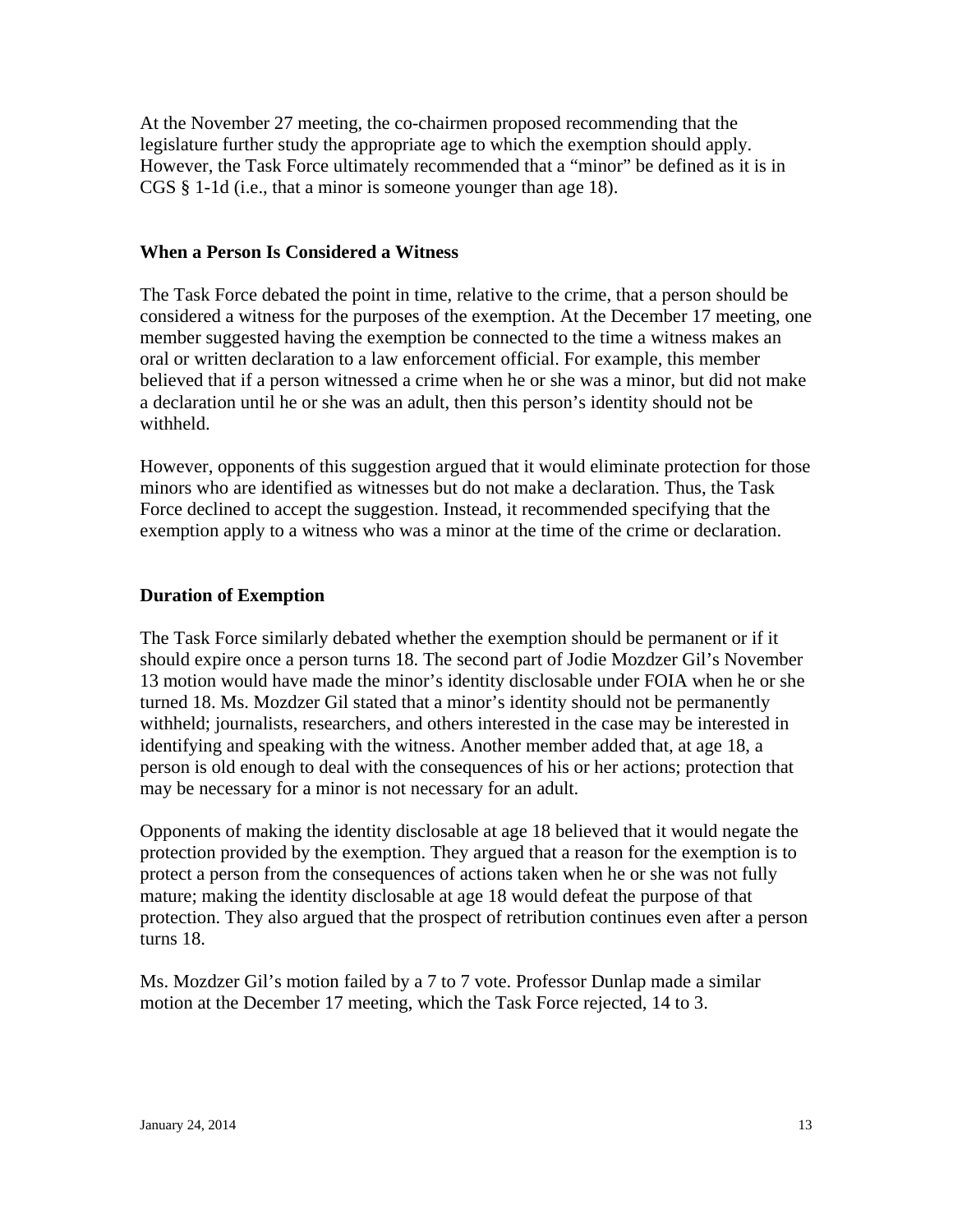### **Crimes Covered by the Exemption**

The Task Force also discussed whether the exemption should be limited to minors who witness certain types of crimes. Under PA 13-311, the identity is exempt if it is obtained during the course of any criminal investigation.

On November 27, the co-chairmen jointly proposed that the exemption apply only to minors who witness crimes of violence or drug offenses. However, other members noted that this proposal excluded many other serious crimes, particularly sex crimes. In response, the Chief State's Attorney and the Victim Advocate submitted a proposal at the December 17 meeting that mirrored the co-chairmen's proposal but added sex crimes to the list of covered crimes.

The Task Force ultimately recommended that the exemption apply to minors who witness crimes of violence, drug offenses, or sexual offenses.

### **Issues Related to Criminal Trials**

The Task Force discussed two issues concerning the exemption's potential impact on criminal trials. The first issue concerned the public nature of criminal trials. One member noted that the U.S. Constitution requires criminal trials to be public. This member argued that, because witnesses' identities are public in a criminal trial, they should not be exempt from public disclosure before a trial. In response, other members noted that not all criminal investigations result in a trial, and not all witnesses to a crime are called to testify in a trial. They argued that the public nature of a criminal trial is a separate issue from whether a witness's identity should be disclosed under FOIA before a trial.

The other trial-related issue was the exemption's potential impact on criminal defendants and their attorneys. The Chief Public Defender proposed amending the exemption to make the identity of a minor witness available under FOIA to defense counsel in a criminal matter, juvenile delinquency action, or habeas corpus matter. She argued that both PA 13-311 and the Task Force's recommendation harm her office's ability to defend its clients. She stated that there have been instances in which minor witnesses have fabricated and misstated facts, causing innocent adults and juveniles to be arrested, prosecuted, and incarcerated. She also described instances where (1) prosecutors withheld or did not obtain all relevant information from law enforcement agencies in response to her office's discovery requests and (2) FOIA requests to law enforcement agencies allowed her office to gain information (including witness identities) that it did not obtain through the discovery process. She stated that information obtained through FOIA has been valuable in preparing a defense for clients in certain cases.

In response, other members argued that exempting witnesses' identities from disclosure under FOIA would not affect a defendant's ability to obtain information through the discovery process. They argued that FOIA and discovery are separate and that the Task Force should not commingle them. One member pointed to a statute that states that FOIA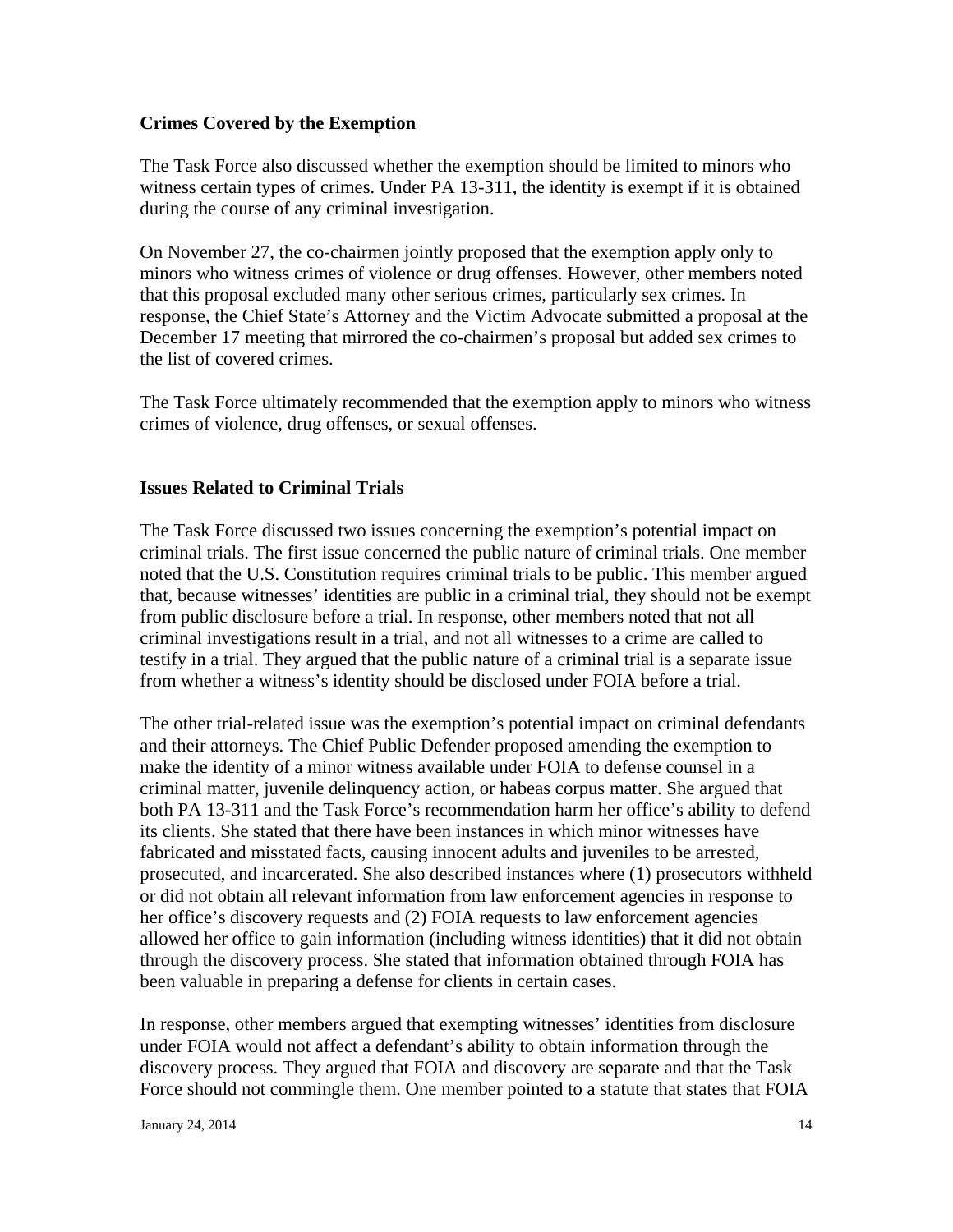must not be deemed to "limit the rights of litigants…under the laws of discovery of this state" (CGS § 1-213(b)(1)). Another member stated that while the Chief Public Defender made valid arguments for making witnesses' identities publicly available, defendants and their attorneys should not have special access under FOIA over and above that of the general public.

The Task Force rejected the Chief Public Defender's motion, 15 to 2.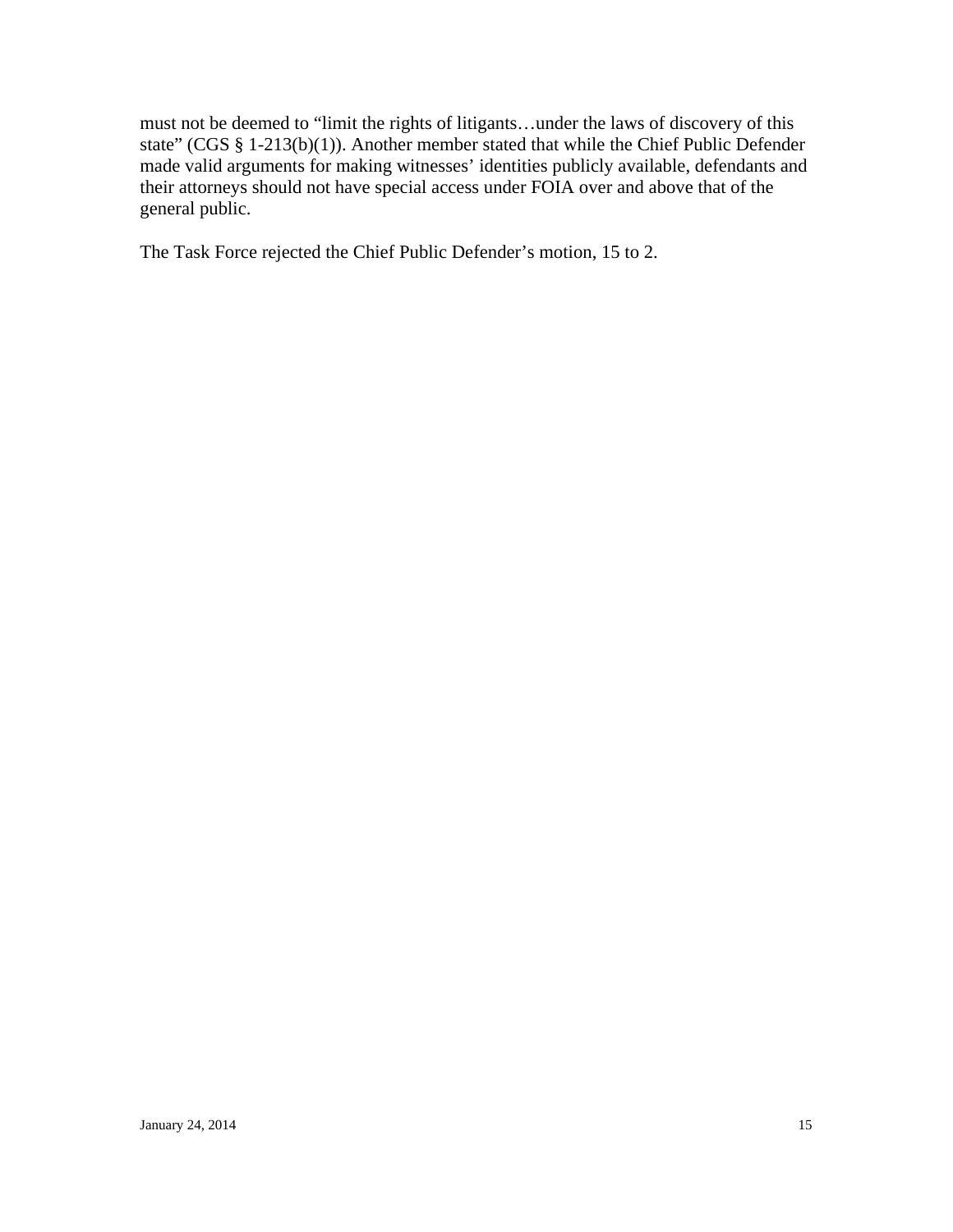## **RECOMMENDATION 2: IMAGES AND AUDIO RECORDINGS RELATING TO HOMICIDE VICTIMS**

**PA 13-311:** The act exempts from disclosure under FOIA a photograph, film, video, digital, or other visual image depicting a homicide victim, to the extent that the record could reasonably be expected to constitute an unwarranted invasion of the victim's or surviving family members' personal privacy. The record must have been created by a law enforcement or other government agency.

The act also exempts from disclosure under FOIA the portion of a recording or audio tape that describes a homicide victim's condition. The exemption (1) applies only to law enforcement agencies, (2) does not extend to 9-1-1 or other calls for assistance made by a member of the public to a law enforcement agency, and (3) expires on May 7, 2014.

**Task Force Recommendation 2:** The Task Force makes the following recommendation concerning the disclosure under FOIA of images of a homicide victim and certain audio recordings:

- 1. Exempt from disclosure under FOIA a photograph, film, video, or digital or other visual image depicting the condition of a body or any portion thereof of a homicide victim.
- 2. Exempt from disclosure under FOIA an audio recording of an emergency 9-1-1 call or other call for assistance made by a member of the public or an operative communication among law enforcement and emergency personnel related to a homicide, which captures, conveys, or relates the impaired physical condition or mental anguish of the caller or another person.
- 3. Apply the exemptions if disclosure would constitute an unwarranted invasion of personal privacy.
- 4. Allow any person to (a) view or listen to (not copy or record) an exempted (as above) image or audio recording at the custodial agency and (b) obtain a transcript of a recording upon request for a reasonable cost.
- 5. Make the removal, photographing, recording, duplication, or copying of an image or recording a crime.
- 6. Require an agency to notify the victim's next of kin or legal representative after receiving a request to disclose an image or recording covered by the exemption.
- 7. Allow a next of kin or legal representative to object to disclosure and have an opportunity for a hearing before an image or recording is disclosed.
- 8. Require the agency to notify any next of kin or legal representative objecting to disclosure 24 hours before disclosing the record.

## **Vote: 14 to 3**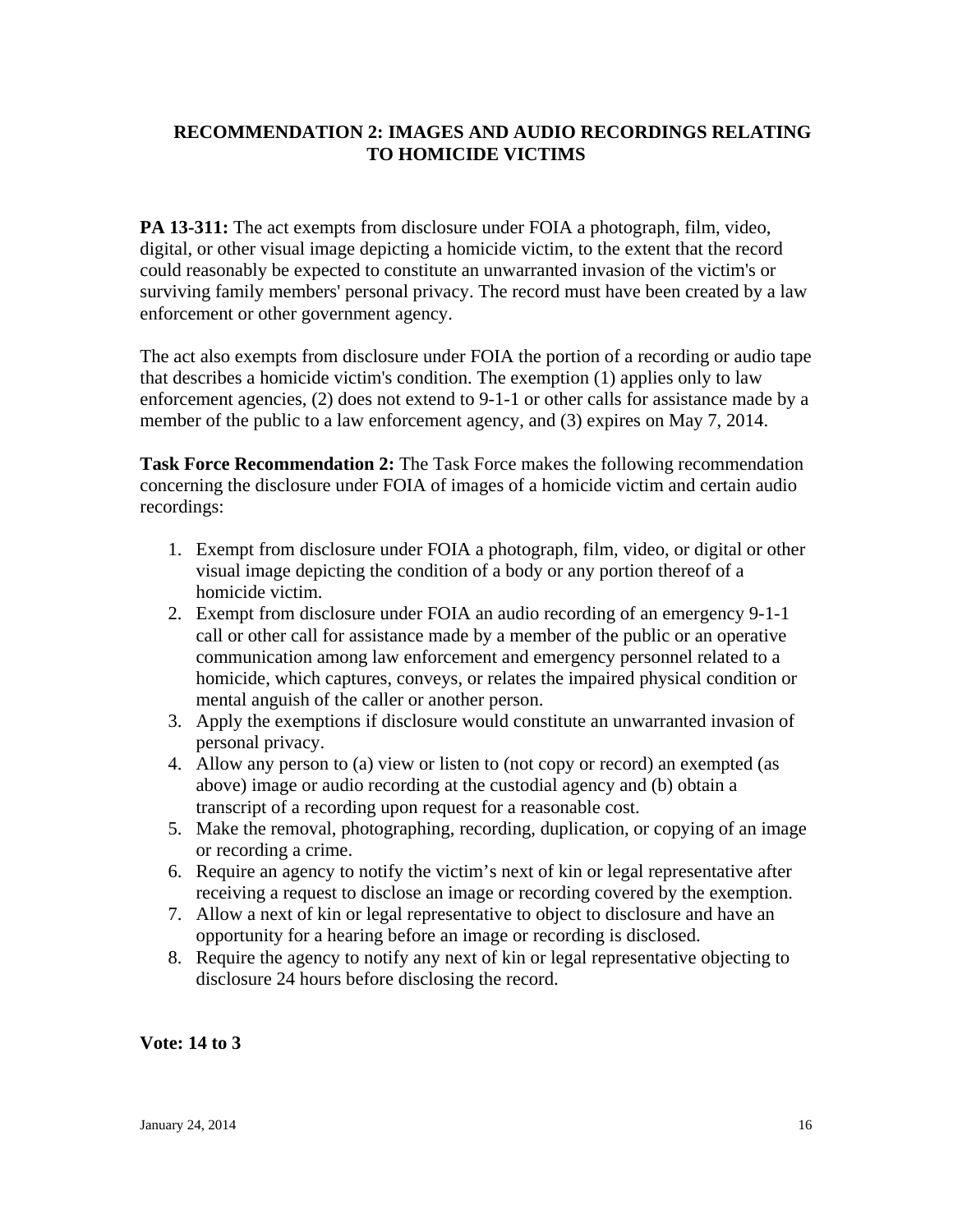### **DISCUSSION**

### **Introduction**

The Task Force's recommendation concerning the disclosure of images of a homicide victim applies to the same images identified in PA 13-311. Concerning audio recordings, the Task Force recommends expanding PA 13-311's exemption to include recordings of certain 9-1-1 calls made by members of the public that relate to a homicide victim, which were specifically excluded from PA 13-311's exemption. Such recordings include those that capture, convey, or relate the impaired physical condition or mental anguish of another person.

PA 13-311 exempts only those recordings of operative communications that describe the condition of a homicide victim, and the exemption expires on May 7, 2014. The Task Force recommends maintaining this exemption and expanding its scope so that it matches the proposed exemption for 9-1-1 recordings.

For recordings of both 9-1-1 calls and operative communications, the Task Force recommends exempting them from disclosure under FOIA only if disclosure would be an unwarranted invasion of personal privacy. Under PA 13-311, recordings of operative communications are categorically exempt from disclosure.

Lastly, as described above, the Task Force recommends creating a process to (1) view these images and listen to these recordings, (2) obtain a transcript of a recording for a reasonable cost, and (3) obtain disclosure of the image or recording under certain conditions.

**Scope of Recommendation.** The Task Force's recommendation is based largely on the proposal submitted by the Chief State's Attorney and Victim Advocate at the December 17 meeting. The proposal included (1) a conceptual overview of the recommendations and (2) proposed legislative language. At the suggestion of Co-Chairman DeCesare, the Task Force limited its discussion to the conceptual overview and ultimately voted only on an amended version of the overview.

However, the proposed legislative language contained one provision with which some Task Force members agreed, but that was not addressed in the conceptual overview. The proposed language makes the unauthorized copying or recording of an exempt record a crime, but this provision is not included in the conceptual overview. Because it is consistent with the rest of the overview, this omitted concept is thus reflected in the recommendation.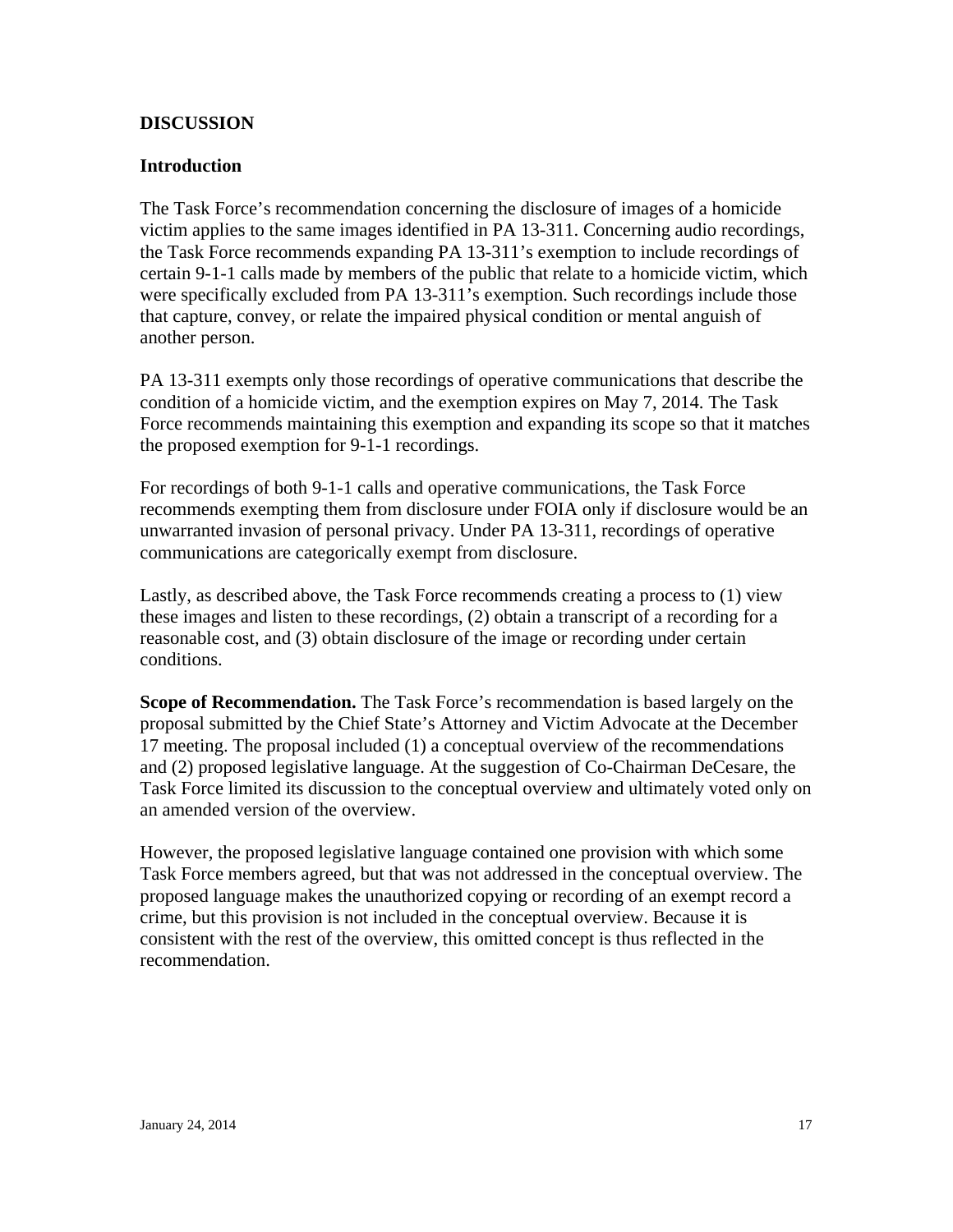**Focus Areas.** The Task Force's discussions about the images and recordings focused on (1) the records covered by the exemptions, (2) where members of the public could view the images and listen to the recordings, and (3) the standard for determining whether to disclose an image or recording. Each of these issues is addressed separately below.

### **Records Covered by Exemption**

**Images.** The Task Force recommendation concerning images of homicide victims covers the same images as the exemption in PA 13-311 (and additionally allows any person to view such images without copying them). However, the Task Force debated both narrowing and expanding the exemption.

In terms of narrowing the exemption, Klarn DePalma's November 27 proposal suggested limiting the exemption to images of homicide victims who are minors, but the Task Force did not vote on this proposal. At the December 17 meeting, James Smith introduced an amendment to limit the exemption to images of the Newtown shooting victims. He stated that because concern over the release of these images was the impetus for PA 13-311, any exemptions from disclosure for images of homicide victims should be limited to images of the Newtown victims. The Task Force rejected Mr. Smith's amendment, 12 to 5.

Conversely, other members argued for expanding the exemption. The Chief State's Attorney's and Victim Advocate's December 17 proposal recommended that the exemption additionally include images of people who are injured or the subject of a medical or other emergency. However, other Task Force members noted that the group's discussions had focused on homicide victims only, and they did not feel comfortable making a recommendation for other victims without further study (see Recommendation 3).

**Recordings.** As described above, the Task Force recommends expanding PA 13-311's exemption for audio recordings. Members who supported this expansion believed that 9- 1-1 recordings should be handled in the same manner as images (i.e., withheld if disclosure would constitute an unwarranted invasion of personal privacy). They noted that, on some 9-1-1 recordings, a listener can hear the victim's or caller's anguish, and that such emotions should not be available to the public. They argued that the exemption is needed to prevent the recordings from being disseminated in an exploitative manner. Some of these members were also concerned that the prospect of having a 9-1-1 recording become public could deter a person from calling 9-1-1.

Other members believed that 9-1-1 recordings should remain publically available. These members argued that the recordings provide important information about the performance of first responders (e.g., whether the response time was too long). They also believed that, in deciding whether to call 9-1-1, people will not be deterred by the possibility of having a recording of the call be publicly released; they will call 9-1-1 if it is warranted.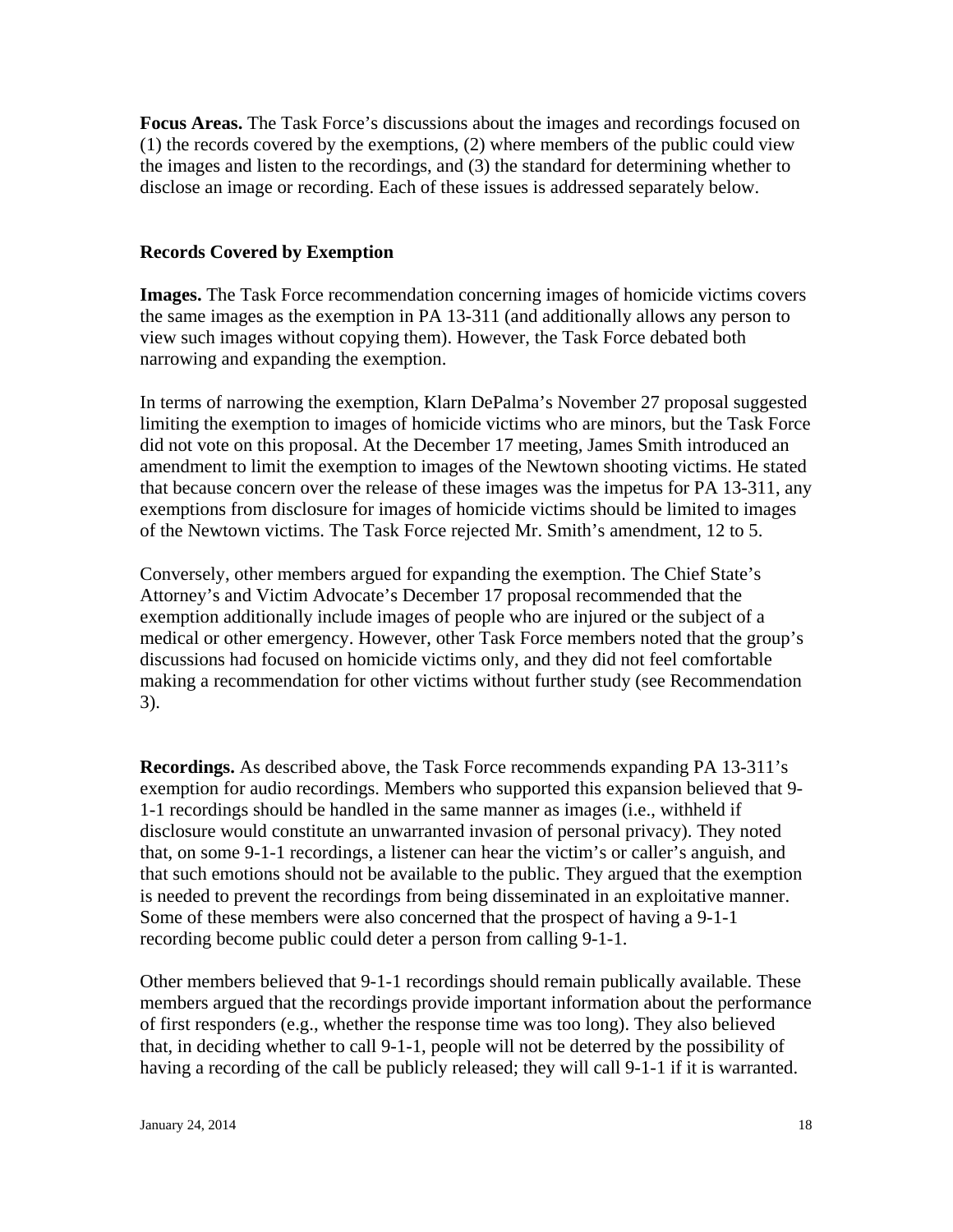Additionally, these members argued that journalists use careful judgment when deciding how to report on sensitive materials. For example, during the course of the Task Force's proceedings, FOIC ordered the release of 9-1-1 recordings from the Newtown shootings; the recordings were released on December 4 after the state's motion for a stay was denied (see *Stephen J. Sedensky III, State's Attorney for the Judicial District of Danbury v. Freedom of Information Commission*, *et. al*., Docket No. HHB-CV-13-6022849-S, Judicial District of New Britain, November 26, 2013 (Prescott, J.)). One member commented that the media reported on these recordings in a responsible manner. Another member cited a newspaper that held hours of discussions before deciding to post the recordings online. This member noted that, while the recordings contain sensitive and graphic material, it is up to members of the public to decide whether or not to listen to them.

### **Where to Access the Records**

While generally agreeing on the concept of allowing any person to view an image or listen to a recording, Task Force members disagreed on where the public should access the images and recordings. For example, in his November 27 proposal, Klarn DePalma suggested that there be one central location in the state where members of the public could view the images or listen to the recordings. He proposed FOIC's offices in Hartford, but indicated that he was open to other locations (e.g., State Police headquarters in Middletown).

However, other members believed that inspection of the images and recordings should be at the custodial agency's offices (e.g., a municipal police department). They argued that having a central repository would place an administrative burden on both the custodial agencies and the repository agency. Some of these members believed that, given the sensitivity of these records, they should remain with the custodial agency.

In response, one member argued that members of the public may feel intimidated by visiting a police department. Reflecting this view, James Smith proposed an amendment to require that municipal libraries (or the State Library) be the repositories of the images and recordings. The Task Force rejected this amendment, 16 to 1.

The Task Force concluded by recommending that the images and recordings be available for inspection at the custodial agency's offices.

## **Standard for Determining Whether to Disclose an Image or Recording**

Task Force members agreed that the images and recordings should be disclosed under certain conditions and not be categorically exempt from disclosure. However, members disagreed as to what standard FOIC and courts should use in determining whether an image or recording should be released. The discussion focused on two tests, one from a state Supreme Court case (*Perkins v. Freedom of Information Commission,* 228 Conn.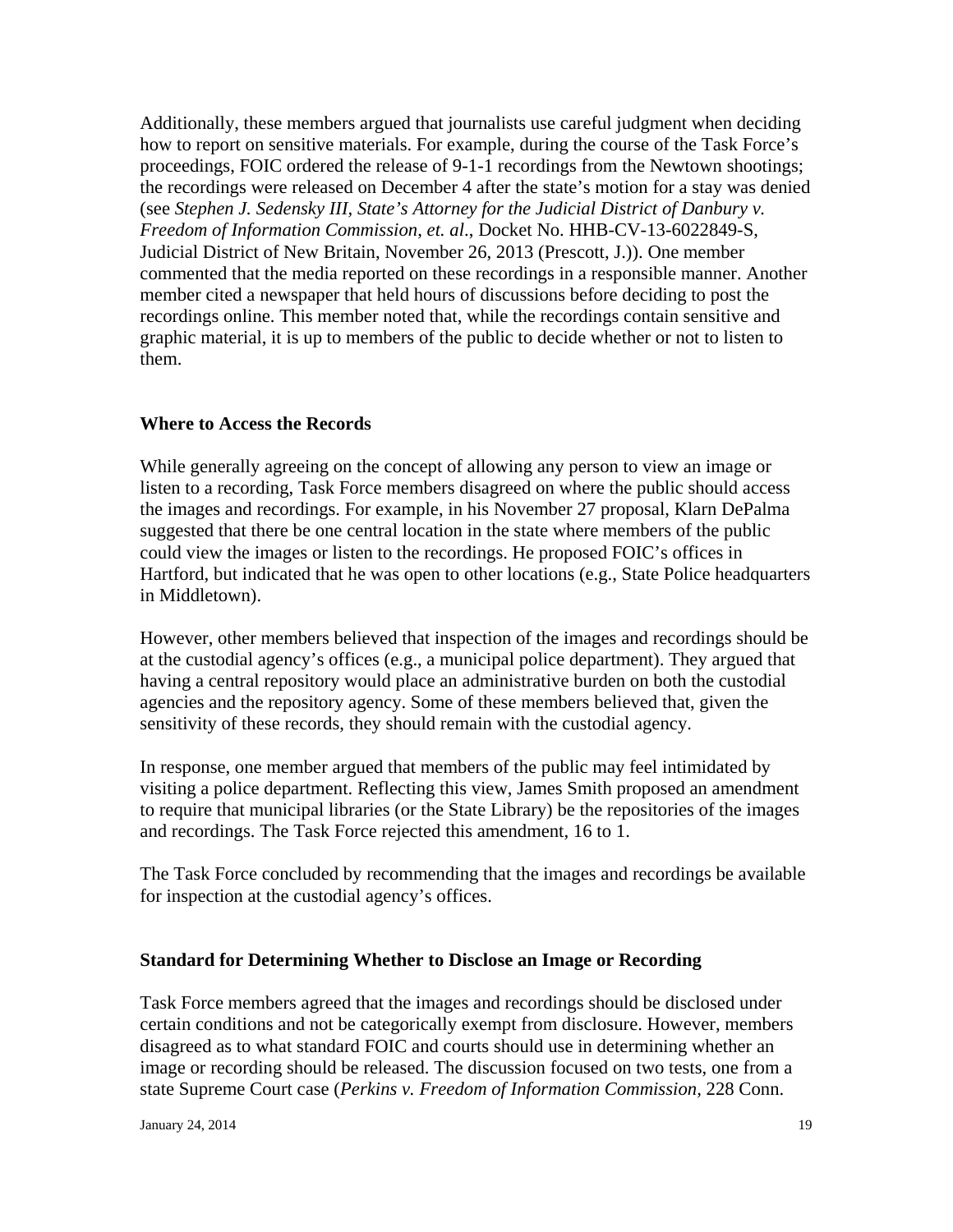158 (1993)) and one from a U.S. Supreme Court case (*National Archives and Records Administration v. Favish,* 541 U.S. 157 (2004)).

*Perkins* addressed a provision in Connecticut's FOIA that allows a public agency to withhold from disclosure a personnel, medical, or similar file if disclosure "constitutes an invasion of personal privacy" (CGS § 1-210b(2)). In *Perkins*, the Connecticut Supreme Court held that the disclosure of such a file would constitute an invasion of personal privacy only if (1) the file does not pertain to a legitimate matter of public concern and (2) disclosure would be highly offensive to a reasonable person. The burden of proof is on the public agency.

*Favish* addressed a provision in the federal FOIA that exempts from disclosure records or information compiled for law enforcement purposes if their production "could reasonably be expected to constitute an unwarranted invasion of personal privacy" (5 USC § 552(b)(7)(C)). In *Favish*, the U.S. Supreme Court held that the federal FOIA recognizes surviving family members' right to personal privacy with respect to death scene images of their close relatives. The Court held that a person who seeks a record covered by this exemption must provide a sufficient reason for disclosure and show that the public interest sought to be advanced is a significant one. The requestor must then show that the information requested is likely to advance that interest. Otherwise, disclosure would be considered an unwarranted invasion of personal privacy.

The Task Force thus debated whether to recommend the phrase "invasion of personal privacy" (the standard at issue in *Perkins*) or the phrase "unwarranted invasion of personal privacy" (the standard at issue in *Favish*). Some members preferred that the standard be "unwarranted invasion of personal privacy" because, under this standard, the public interest in disclosure is balanced with victim privacy. These members noted that *Perkins* does not balance these competing interests. For instance, under *Perkins*, if a record pertains to a legitimate matter of public concern, it must be disclosed, regardless of whether disclosure would be highly offensive to a reasonable person. These members also stated that, in FOIA-related cases, *Perkins* has previously been used only in the context of personnel, medical, or similar files held by public agencies. They argued that a test used for determining whether to release a public employee's personnel file should not be used to determine whether to release an image or recording relating to a homicide victim.

Other Task Force members preferred that the standard be "invasion of personal privacy." These members noted that Connecticut has used the *Perkins* test for 20 years and that it is a familiar standard for both requestors and public agencies. One member stated that, while the test is currently applied to FOIA-related cases only in the context of personnel, medical, or similar files, it is taken from tort law and could be applied to other records (e.g., the images and recordings at issue) if state statutes were amended. Supporters of the "invasion of personal privacy" standard also noted that the "unwarranted invasion of personal privacy" standard is used in the federal FOIA, a law that they believe is weaker than Connecticut's FOIA in terms of public access. Additionally, under Connecticut's FOIA, the burden of establishing an exemption from disclosure rests on the party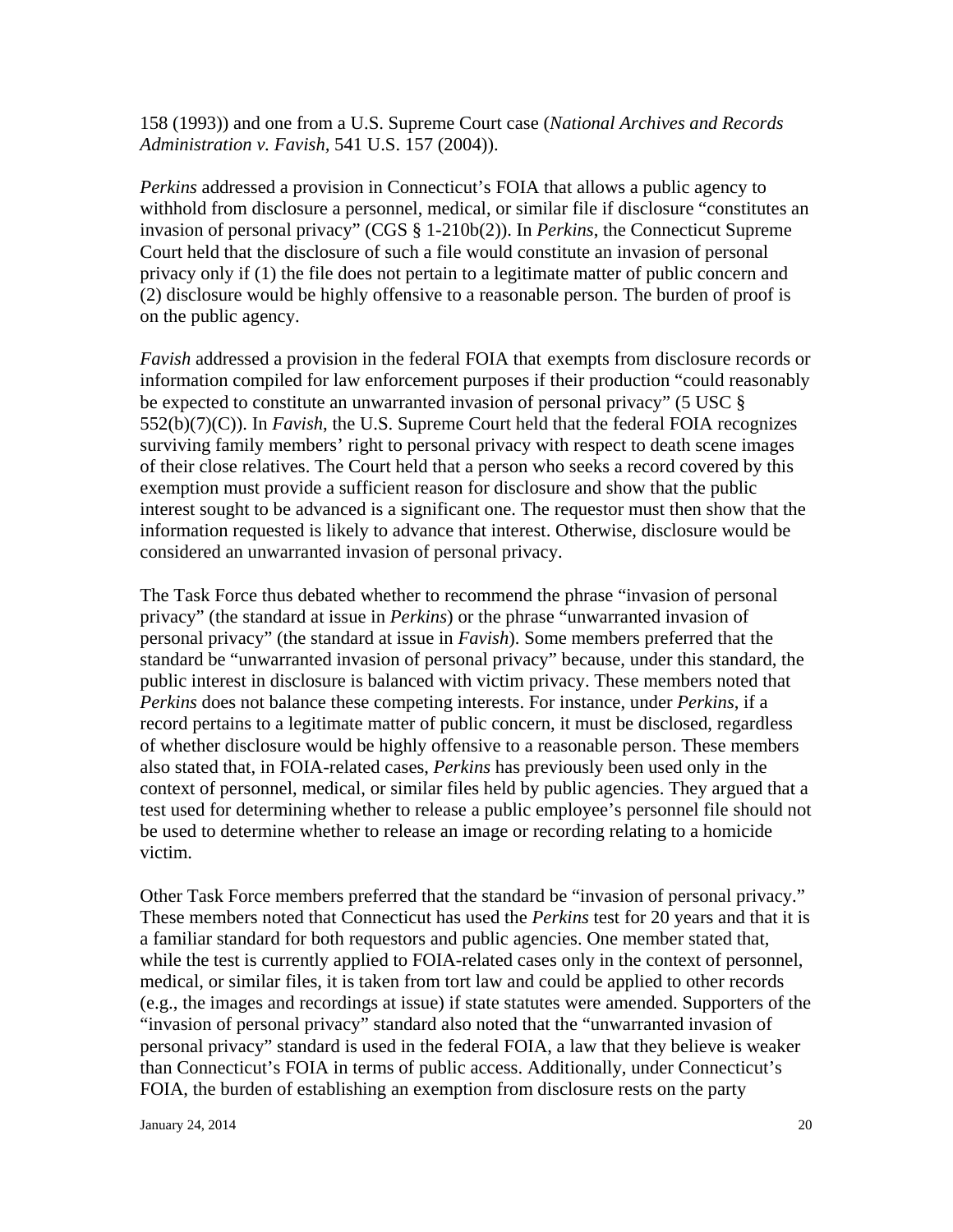claiming it (i.e., the public agency). Opponents of using "unwarranted invasion of personal privacy" noted that it would be contrary to Connecticut's FOIA because, as interpreted by the U.S. Supreme Court in *Favish*, it would require the requestor to show a public interest in disclosure.

Professor Dunlap made a motion at the December 17 meeting that, as he stated, was intended to establish *Perkins* as the test for determining whether or not to disclose the images and recordings. The Task Force rejected this motion, 9 to 8.

The Task Force concluded by recommending that the images and recordings be exempt from disclosure under FOIA if such disclosure "would constitute an unwarranted invasion of personal privacy." This recommendation is similar, but not identical, to the federal FOIA, which uses the phrase "could reasonably be expected to constitute an unwarranted invasion of personal privacy." The recommendation suggests that FOIC and Connecticut's courts would use a balancing test to determine whether to release the images and recordings. However, Task Force members disagreed as to whether that balancing test would necessarily be the test established by *Favish*. Some members who supported using the "unwarranted invasion of personal privacy" standard argued that *Favish* applied only to records requested under the federal FOIA and that FOIC and the state's courts are thus free to develop a different test. Other members, primarily those who supported using the "invasion of personal privacy" standard, argued that because the recommended language is so similar to the language from the federal FOIA, FOIC and the state's courts would be compelled to use the test established by *Favish*.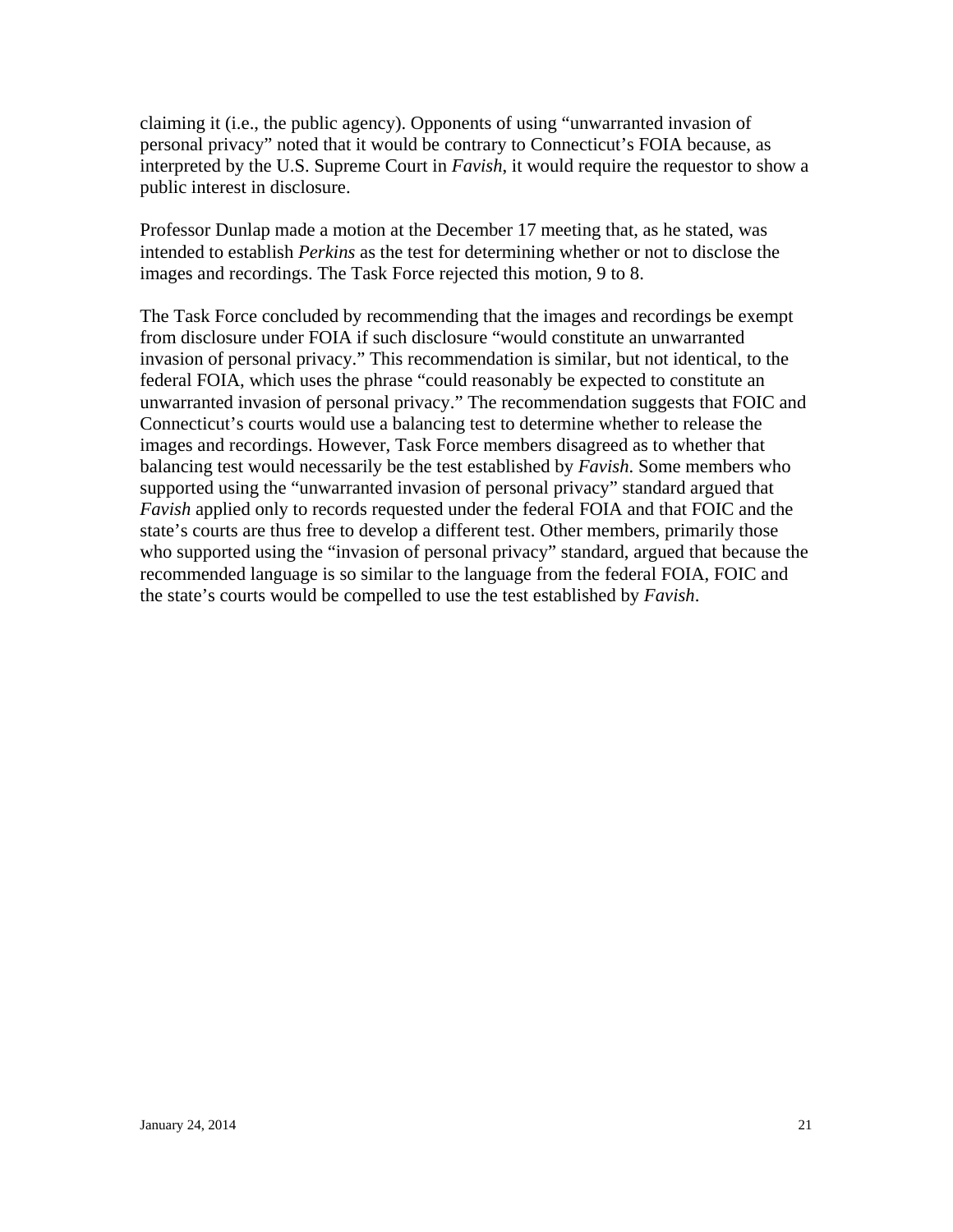## **RECOMMENDATION 3: FURTHER STUDY OF VICTIM PRIVACY**

**Task Force Recommendation 3:** The legislature should ask the Legislative Program Review and Investigations Committee or another suitable entity to further study the issue of victim privacy in all of its aspects and to make recommendations for any necessary legislative changes.

**Vote: 14 to 3**

### **DISCUSSION**

The Task Force was charged with making recommendations concerning the balance between victim privacy under FOIA and the public's right to know. Its discussions focused on homicide victims specifically, but some members believed that the legislature needs to consider the privacy interests of other victims. Some of these members were particularly concerned about victims of violent crimes other than homicides (e.g., domestic violence and sexual assault), while others were concerned about a broader class of victims. For example, the Chief State's Attorney's and Victim Advocate's December 17 proposal recommended that the FOIA exemption for certain images additionally include images of people who are injured or the subject of a medical or other emergency.

The Task Force agreed that the privacy interests of other victims merited consideration. However, it believed it did not have enough information to decide whether its recommendations regarding images and audio recordings should be expanded to include other victims.

The Task Force thus recommends a study of current privacy protections for victims generally and whether further protections are needed. It specifically recommends that the Legislative Program Review and Investigations Committee conduct the study, but acknowledges that the committee may not agree to do so. In that case, the legislature should designate another suitable entity to conduct the study. The entity conducting the study should submit a report to the legislature with findings and any recommendations for legislative changes.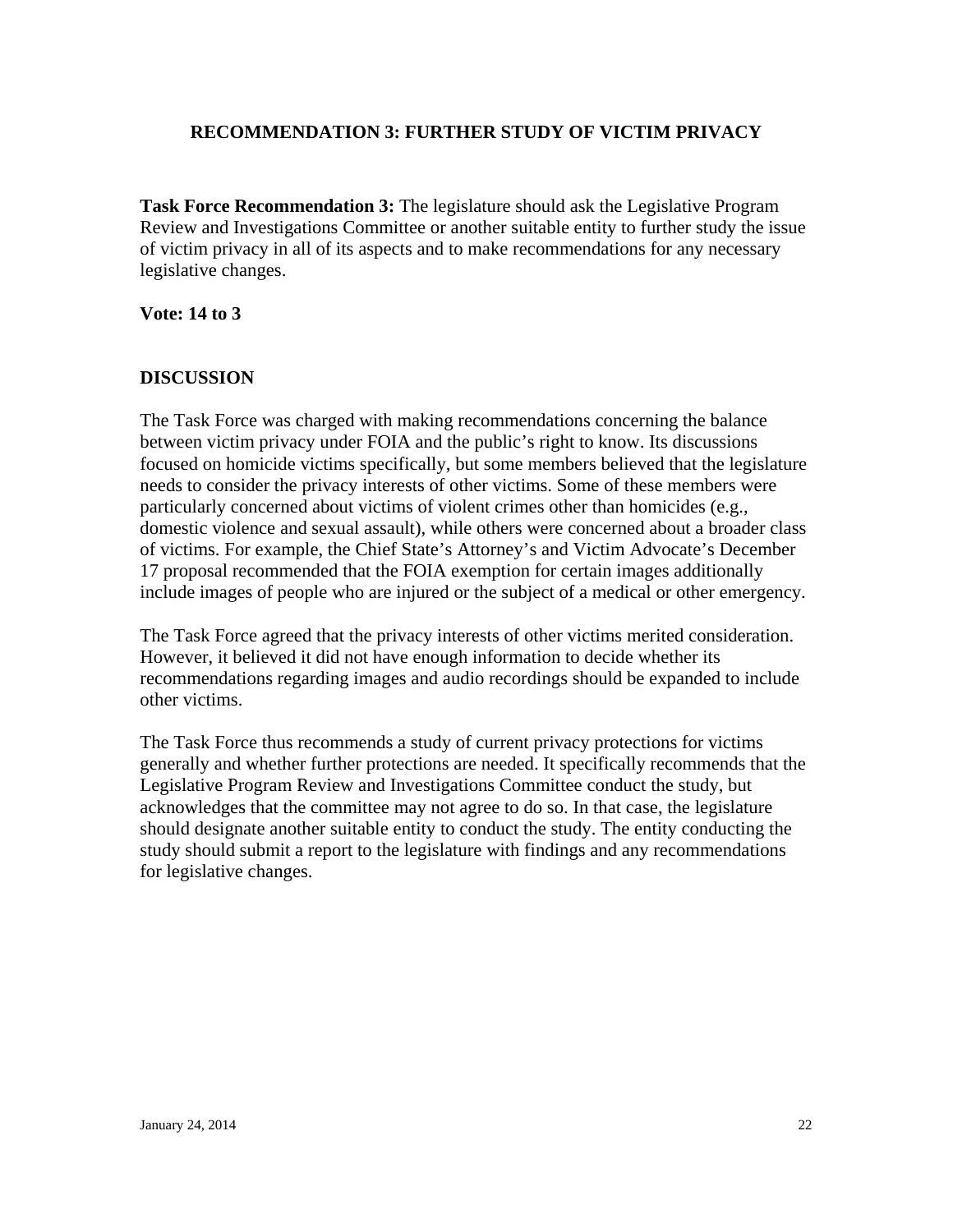## **RECOMMENDATION 4: FISCAL IMPACT OF PROPOSED RECOMMENDATIONS**

**Task Force Recommendation 4:** The legislature should consider the potential fiscal impact on state and municipal agencies of implementing the Task Force's recommendations.

**Vote: 17 to 0**

## **DISCUSSION**

Recommendation 2 requires state and municipal agencies to provide an area where the public can view or listen to the images and recordings described in the recommendation. Commissioner Bradford stated that Recommendation 2 would have a fiscal impact on DESPP. In addition to providing such an area, the agency would also need to provide equipment for the public to listen to audio recordings as well as staff to provide the records and supervise the public using the viewing area. Currently, DESPP responds to most FOIA requests by mailing the records to the requestor and not by providing inperson inspection of the records.

Commissioner Bradford asked that the Task Force formally recommend that the legislature consider the fiscal impact of the recommendations on DESPP. Professor Dunlap noted that this burden would also extend to other agencies, such as municipal police departments. He offered a friendly amendment to the motion so that the recommendation would include the fiscal impact on all public agencies. The commissioner accepted this amendment, and the Task Force adopted the amended motion.

Task Force Report Prepared By: Terrance Adams, Office of Legislative Research Shannon McCarthy, Legislative Commissioners' Office Connecticut General Assembly Report # 2014-R-0009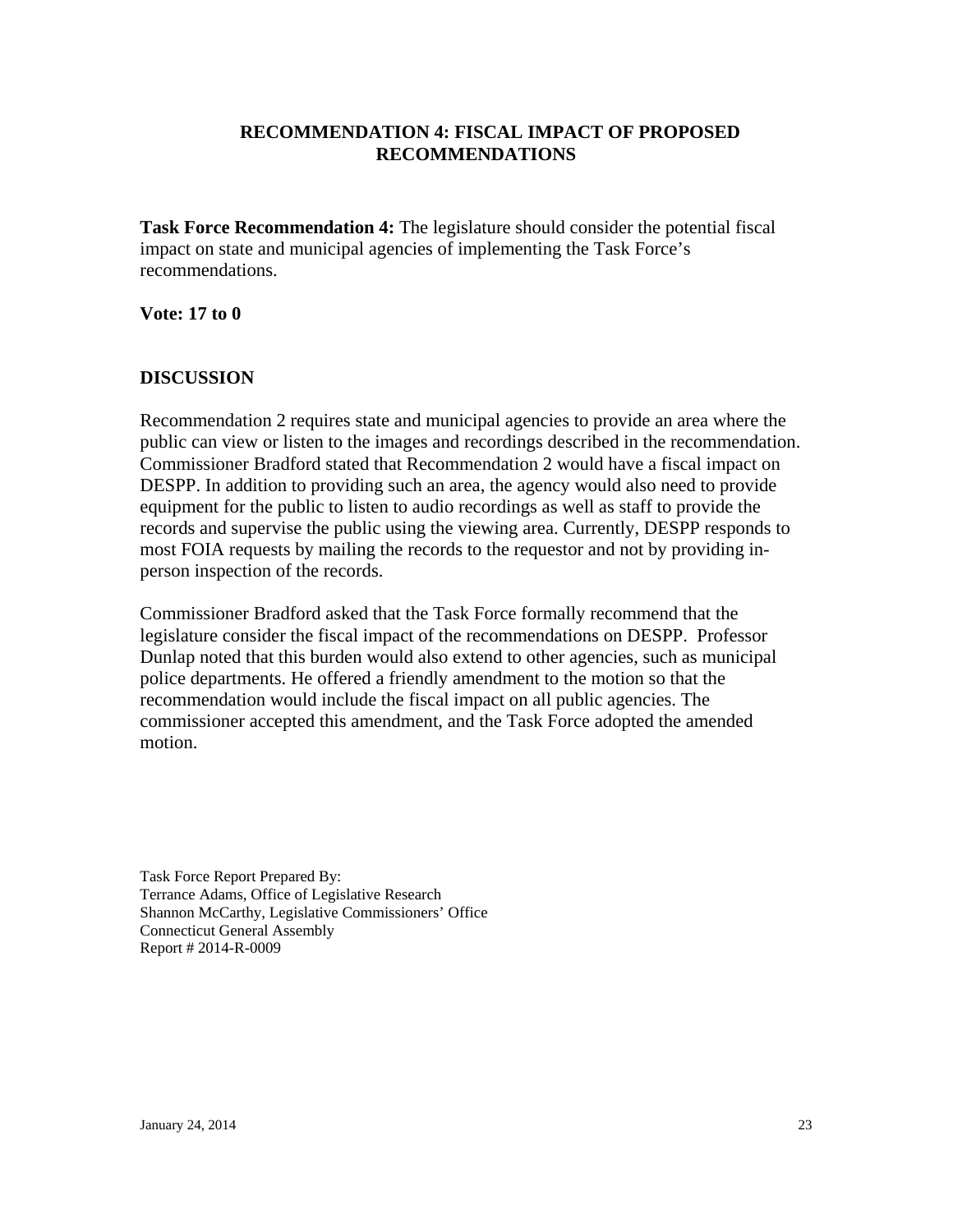## **APPENDIX A: MOTIONS AND VOTE TALLIES**

## The Connecticut General Assembly

## **Task Force on Victim Privacy and the Public's Right to Know**

Co-Chairs:

Rep. Angel Arce, State Representative, Hartford

Don DeCesare, President and General Manager of WLIS-AM in Old Saybrook and WMRD-AM in Middletown



Legislative Office Building, Room 2200 Hartford, CT 06106

> Phone: (860) 240-8517 Fax: (860) 240-8429 Email: VPPR@cga.ct.gov

VOTE TALLY SHEET Date: Wednesday, November 13, 2013 Legislative Office Building, Room 1C

**Chair:** DeCesare **Motion:** Ambrose **Second:** Kane

**Action:** Call the Question

|                    | Yea | <b>Nay</b>         | Abstain     | Absent |
|--------------------|-----|--------------------|-------------|--------|
| Ambrose, Garvin    | Χ   |                    |             |        |
| Bradford, Reuben   | Χ   |                    |             |        |
| Coleman, Eric      |     | $\pmb{\mathsf{X}}$ |             |        |
| Depalma, Klarm     | Χ   |                    |             |        |
| Dunlap, William    |     | Χ                  |             |        |
| Fasano, Len        | X   |                    |             |        |
| Hovey, Debra Lee   |     |                    |             | X      |
| Kane, Kevin        | Χ   |                    |             |        |
| Knox, Jillian      |     |                    |             | X      |
| Koonz, Brian       | X   |                    |             |        |
| Mozdzer-Gil, Jodie | Χ   |                    |             |        |
| Murphy, Colleen    | Χ   |                    |             |        |
| Smith, Jim         | Χ   |                    |             |        |
| Storey, Susan      |     |                    |             | X      |
| Woods, Andrew      | X   |                    |             |        |
| Arce, Angel        | X   |                    |             |        |
| DeCesare, Don      |     | Χ                  |             |        |
| <b>TOTALS</b>      | 11  | 3                  | $\mathbf 0$ | 3      |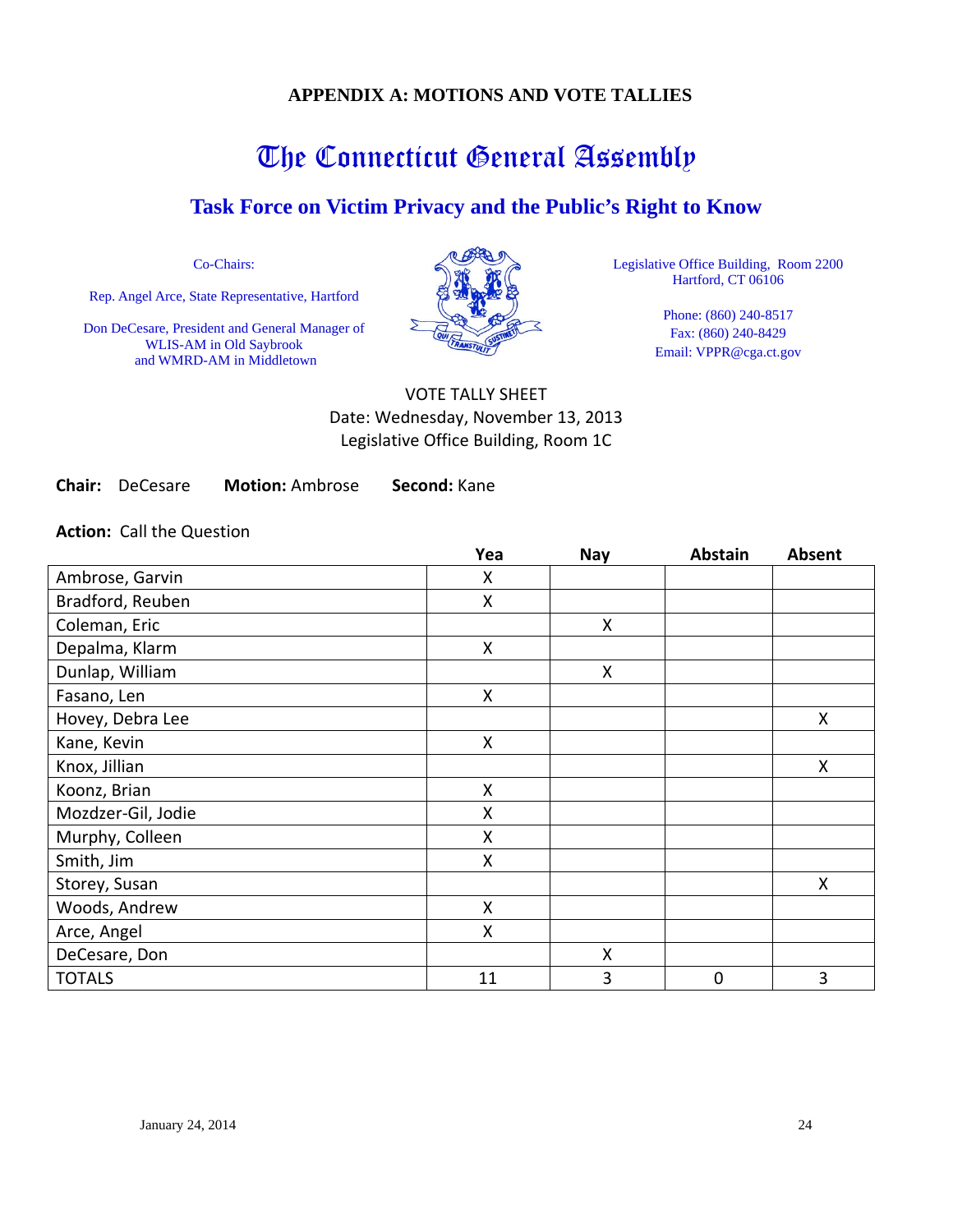## **Task Force on Victim Privacy and the Public's Right to Know**

Co-Chairs:

Rep. Angel Arce, State Representative, Hartford

Don DeCesare, President and General Manager of WLIS-AM in Old Saybrook and WMRD-AM in Middletown



Legislative Office Building, Room 2200 Hartford, CT 06106

> Phone: (860) 240-8517 Fax: (860) 240-8429 Email: VPPR@cga.ct.gov

## VOTE TALLY SHEET Date: Wednesday, November 13, 2013 Legislative Office Building, Room 1C

**Chair:** DeCesare **Motion:** Ambrose **Second:** Murphy

**Action:** Member not present to vote may designate a member of the task force. Effective date after today's meeting.

|                    | Yea | <b>Nay</b>         | <b>Abstain</b> | Absent |
|--------------------|-----|--------------------|----------------|--------|
| Ambrose, Garvin    | X   |                    |                |        |
| Bradford, Reuben   | Χ   |                    |                |        |
| Coleman, Eric      |     | $\pmb{\mathsf{X}}$ |                |        |
| Depalma, Klarm     |     |                    |                | X      |
| Dunlap, William    |     | X                  |                |        |
| Fasano, Len        | Χ   |                    |                |        |
| Hovey, Debra Lee   |     |                    |                | X      |
| Kane, Kevin        | X   |                    |                |        |
| Knox, Jillian      |     |                    |                | X      |
| Koonz, Brian       | X   |                    |                |        |
| Mozdzer-Gil, Jodie | Χ   |                    |                |        |
| Murphy, Colleen    | X   |                    |                |        |
| Smith, Jim         |     | X                  |                |        |
| Storey, Susan      |     |                    |                | X      |
| Woods, Andrew      |     | X                  |                |        |
| Arce, Angel        | X   |                    |                |        |
| DeCesare, Don      |     | $\mathsf{X}$       |                |        |
| <b>TOTALS</b>      | 8   | 5                  | $\overline{0}$ | 4      |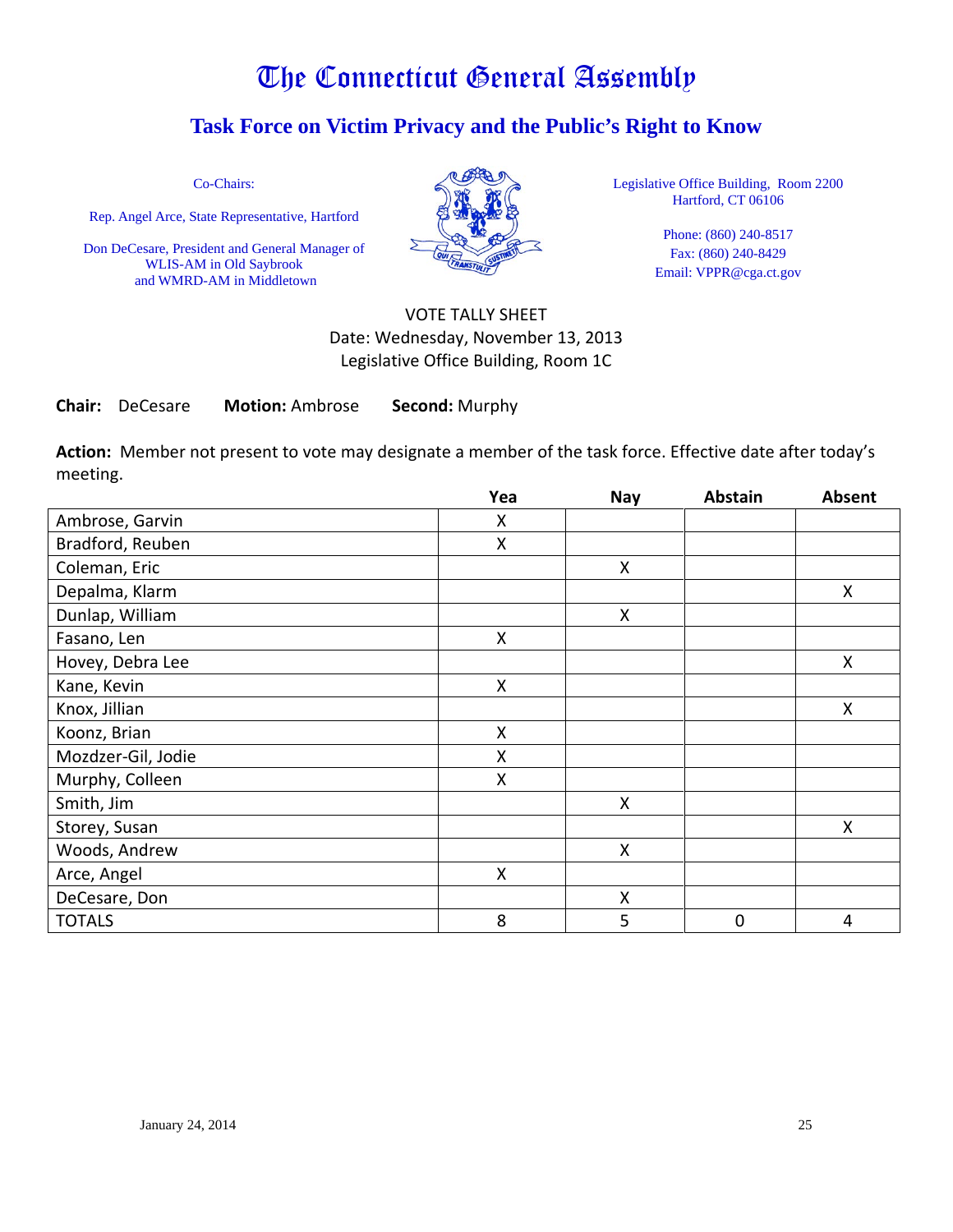## **Task Force on Victim Privacy and the Public's Right to Know**

Co-Chairs:

Rep. Angel Arce, State Representative, Hartford

Don DeCesare, President and General Manager of WLIS-AM in Old Saybrook and WMRD-AM in Middletown



Legislative Office Building, Room 2200 Hartford, CT 06106

> Phone: (860) 240-8517 Fax: (860) 240-8429 Email: VPPR@cga.ct.gov

## VOTE TALLY SHEET Date: Wednesday, November 13, 2013 Legislative Office Building, Room 1C

**Chair:** DeCesare **Motion:** Mozdzer-Gil **Second:** Koonz

**Action:** the identity of a witness who has not attained the age of 13 shall not be disclosed until witness attains the age of 18

|                    | Yea                | <b>Nay</b>         | <b>Abstain</b> | <b>Absent</b> |
|--------------------|--------------------|--------------------|----------------|---------------|
| Ambrose, Garvin    |                    | X                  |                |               |
| Bradford, Reuben   |                    | X                  |                |               |
| Coleman, Eric      |                    | X                  |                |               |
| Depalma, Klarm     | X                  |                    |                |               |
| Dunlap, William    | X                  |                    |                |               |
| Fasano, Len        |                    | $\sf X$            |                |               |
| Hovey, Debra Lee   |                    |                    |                | Χ             |
| Kane, Kevin        |                    | $\pmb{\mathsf{X}}$ |                |               |
| Knox, Jillian      |                    |                    |                | Χ             |
| Koonz, Brian       | X                  |                    |                |               |
| Mozdzer-Gil, Jodie | X                  |                    |                |               |
| Murphy, Colleen    | X                  |                    |                |               |
| Smith, Jim         | $\pmb{\mathsf{X}}$ |                    |                |               |
| Storey, Susan      |                    |                    |                | Χ             |
| Woods, Andrew      |                    | X                  |                |               |
| Arce, Angel        |                    | X                  |                |               |
| DeCesare, Don      | X                  |                    |                |               |
| <b>TOTALS</b>      | 7                  | 7                  | $\mathbf 0$    | 3             |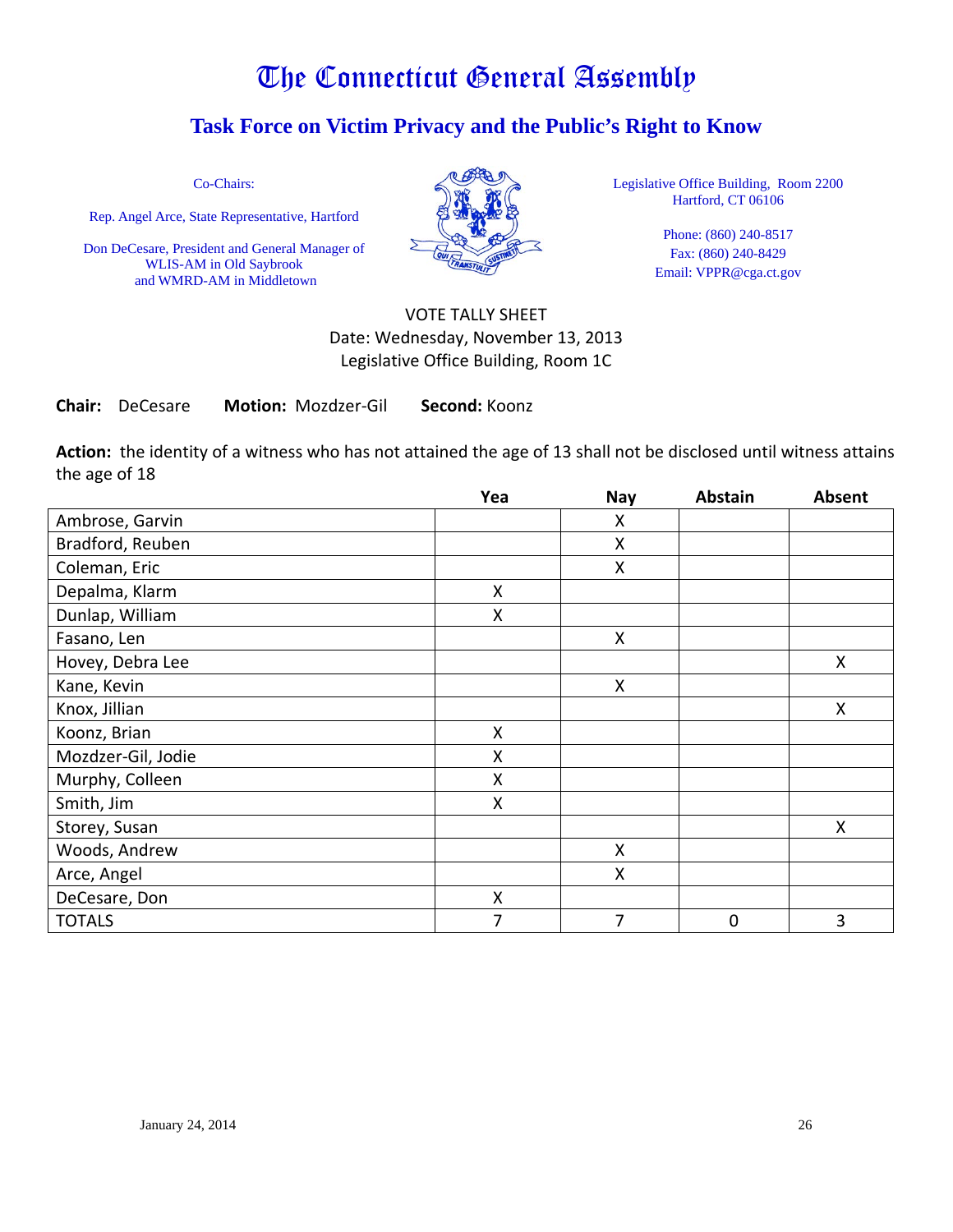## **Task Force on Victim Privacy and the Public's Right to Know**

Co-Chairs:

Rep. Angel Arce, State Representative, Hartford

Don DeCesare, President and General Manager of WLIS-AM in Old Saybrook and WMRD-AM in Middletown



Legislative Office Building, Room 2200 Hartford, CT 06106

> Phone: (860) 240-8517 Fax: (860) 240-8429 Email: VPPR@cga.ct.gov

## VOTE TALLY SHEET Date: Wednesday, December 17, 2013 Legislative Office Building, Room 1B

**Chair:** DeCesare **Motion:** Storey **Second:** Smith

**Action:** Except that the identity of a minor witness shall be made available at the request of counsel for a defendant in a criminal case, delinquency action or habeas corpus matter.

|                    |     |            | Yea               | <b>Nay</b> |                |
|--------------------|-----|------------|-------------------|------------|----------------|
|                    | Yea | <b>Nay</b> | (Voting by Proxy) |            | <b>Abstain</b> |
| Ambrose, Garvin    |     | X          |                   |            |                |
| Bradford, Reuben   |     | X          |                   |            |                |
| Coleman, Eric      |     | X          |                   |            |                |
| Depalma, Klarn     |     | X          |                   |            |                |
| Dunlap, William    |     | X          |                   |            |                |
| Fasano, Len        |     | X          |                   |            |                |
| Hovey, Debra Lee   |     | X          |                   |            |                |
| Kane, Kevin        |     | X          |                   |            |                |
| Knox, Jillian      |     | X          |                   |            |                |
| Koonz, Brian       |     | X          |                   |            |                |
| Mozdzer-Gil, Jodie |     |            |                   | X          |                |
| Murphy, Colleen    |     | X          |                   |            |                |
| Smith, Jim         | X   |            |                   |            |                |
| Storey, Susan      | X   |            |                   |            |                |
| Woods, Andrew      |     | X          |                   |            |                |
| Arce, Angel        |     | X          |                   |            |                |
| DeCesare, Don      |     | X          |                   |            |                |
| <b>TOTALS</b>      | 2   | 14         | $\overline{0}$    | 1          | 0              |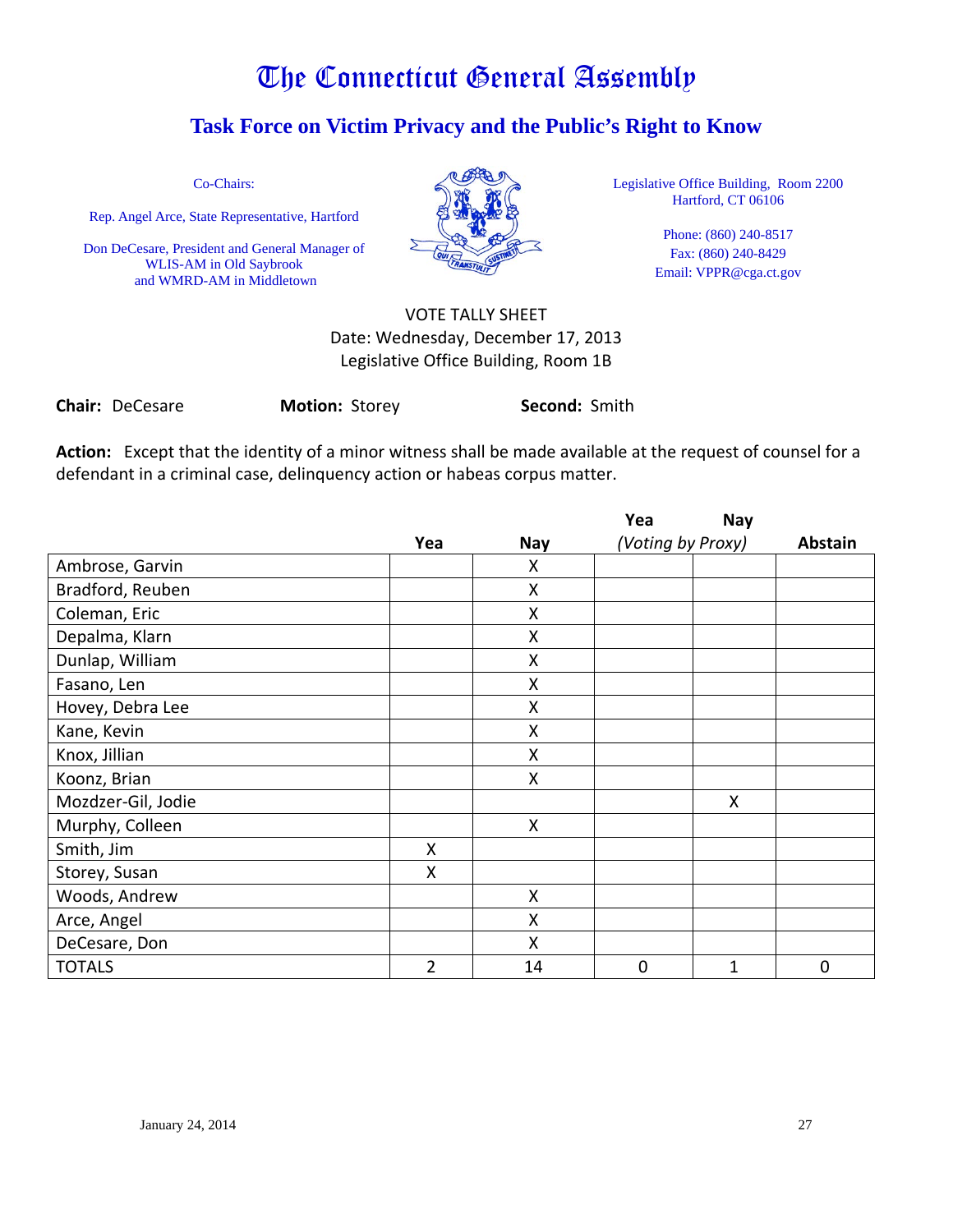## **Task Force on Victim Privacy and the Public's Right to Know**

Co-Chairs:

Rep. Angel Arce, State Representative, Hartford

Don DeCesare, President and General Manager of WLIS-AM in Old Saybrook and WMRD-AM in Middletown



Legislative Office Building, Room 2200 Hartford, CT 06106

> Phone: (860) 240-8517 Fax: (860) 240-8429 Email: VPPR@cga.ct.gov

## VOTE TALLY SHEET Date: Wednesday, December 17, 2013 Legislative Office Building, Room 1B

**Chair:** DeCesare **Motion:** Dunlap **Second:** Koonz

**Action:** the identity of a witness to a crime of violence, a sexual offense or a drug offense at the time of the request, was a minor as that term is defined in section 1-1d,

|                    |                |              | Yea               | <b>Nay</b>     |         |
|--------------------|----------------|--------------|-------------------|----------------|---------|
|                    | Yea            | <b>Nay</b>   | (Voting by Proxy) |                | Abstain |
| Ambrose, Garvin    |                | X            |                   |                |         |
| Bradford, Reuben   |                | X            |                   |                |         |
| Coleman, Eric      |                | $\mathsf{x}$ |                   |                |         |
| Depalma, Klarn     |                | X            |                   |                |         |
| Dunlap, William    | Χ              |              |                   |                |         |
| Fasano, Len        |                | X            |                   |                |         |
| Hovey, Debra Lee   |                | Χ            |                   |                |         |
| Kane, Kevin        |                | X            |                   |                |         |
| Knox, Jillian      |                | X            |                   |                |         |
| Koonz, Brian       | X              |              |                   |                |         |
| Mozdzer-Gil, Jodie |                |              | X                 |                |         |
| Murphy, Colleen    |                | X            |                   |                |         |
| Smith, Jim         |                | X            |                   |                |         |
| Storey, Susan      |                | X            |                   |                |         |
| Woods, Andrew      |                | X            |                   |                |         |
| Arce, Angel        |                | Χ            |                   |                |         |
| DeCesare, Don      |                | X            |                   |                |         |
| <b>TOTALS</b>      | $\overline{2}$ | 14           | 1                 | $\overline{0}$ | 0       |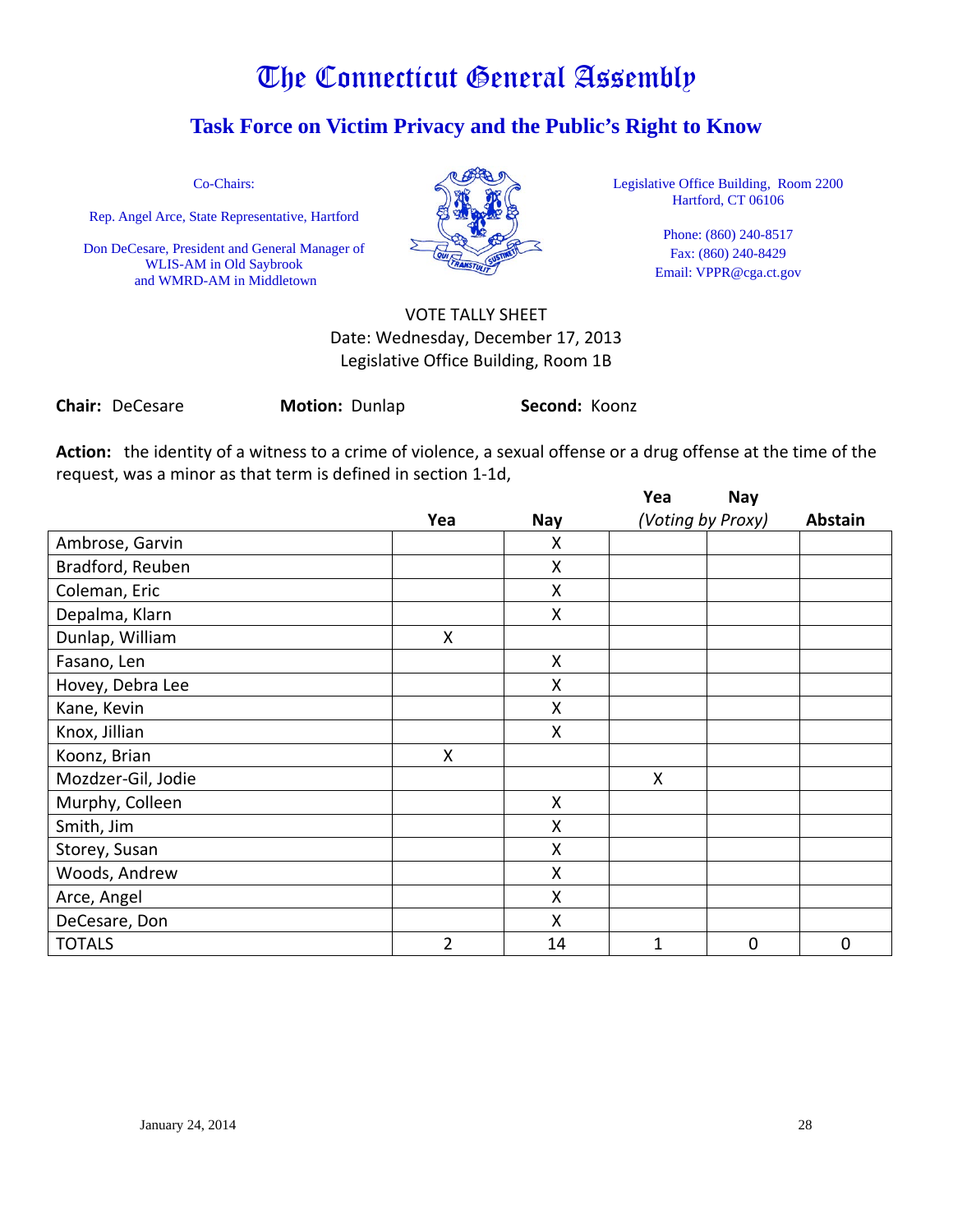## **Task Force on Victim Privacy and the Public's Right to Know**

Co-Chairs:

Rep. Angel Arce, State Representative, Hartford

Don DeCesare, President and General Manager of WLIS-AM in Old Saybrook and WMRD-AM in Middletown



Legislative Office Building, Room 2200 Hartford, CT 06106

> Phone: (860) 240-8517 Fax: (860) 240-8429 Email: VPPR@cga.ct.gov

VOTE TALLY SHEET Date: Wednesday, December 17, 2013 Legislative Office Building, Room 1B

**Chair:** DeCesare **Motion:** Hovey **Second:** Fasano

**Action:** (3) Records of law enforcement agencies not otherwise available to the public which records were compiled in connection with the detection or investigation of crime, if the disclosure of said records would not be in the public interest because it would result in the disclosure of (A) the identity of informants not otherwise known, (B) the identity of a witness to a crime of violence, sexual offense or a drug offense who, at the time of the crime or at the time of the declaration, was a minor as that term is defined in section 1-1d, (C) signed statements of witnesses, (D) information to be used in a prospective law enforcement action if prejudicial to such action, (E) investigatory techniques not otherwise known to the general public, (F) arrest records of a juvenile, which shall also include any investigatory files, concerning the arrest of such juvenile, compiled for law enforcement purposes,

|                    |     |            | Yea               | Nay |         |
|--------------------|-----|------------|-------------------|-----|---------|
|                    | Yea | <b>Nay</b> | (Voting by Proxy) |     | Abstain |
| Ambrose, Garvin    | Χ   |            |                   |     |         |
| Bradford, Reuben   | X   |            |                   |     |         |
| Coleman, Eric      | Χ   |            |                   |     |         |
| Depalma, Klarn     | X   |            |                   |     |         |
| Dunlap, William    | Χ   |            |                   |     |         |
| Fasano, Len        | Χ   |            |                   |     |         |
| Hovey, Debra Lee   | X   |            |                   |     |         |
| Kane, Kevin        | X   |            |                   |     |         |
| Knox, Jillian      | Χ   |            |                   |     |         |
| Koonz, Brian       | Χ   |            |                   |     |         |
| Mozdzer-Gil, Jodie |     |            | X                 |     |         |
| Murphy, Colleen    |     | X          |                   |     |         |
| Smith, Jim         |     | X          |                   |     |         |
| Storey, Susan      |     | X          |                   |     |         |
| Woods, Andrew      | X   |            |                   |     |         |
| Arce, Angel        | Χ   |            |                   |     |         |
| DeCesare, Don      | Χ   |            |                   |     |         |
| <b>TOTALS</b>      | 13  | 3          | 1                 | 0   | 0       |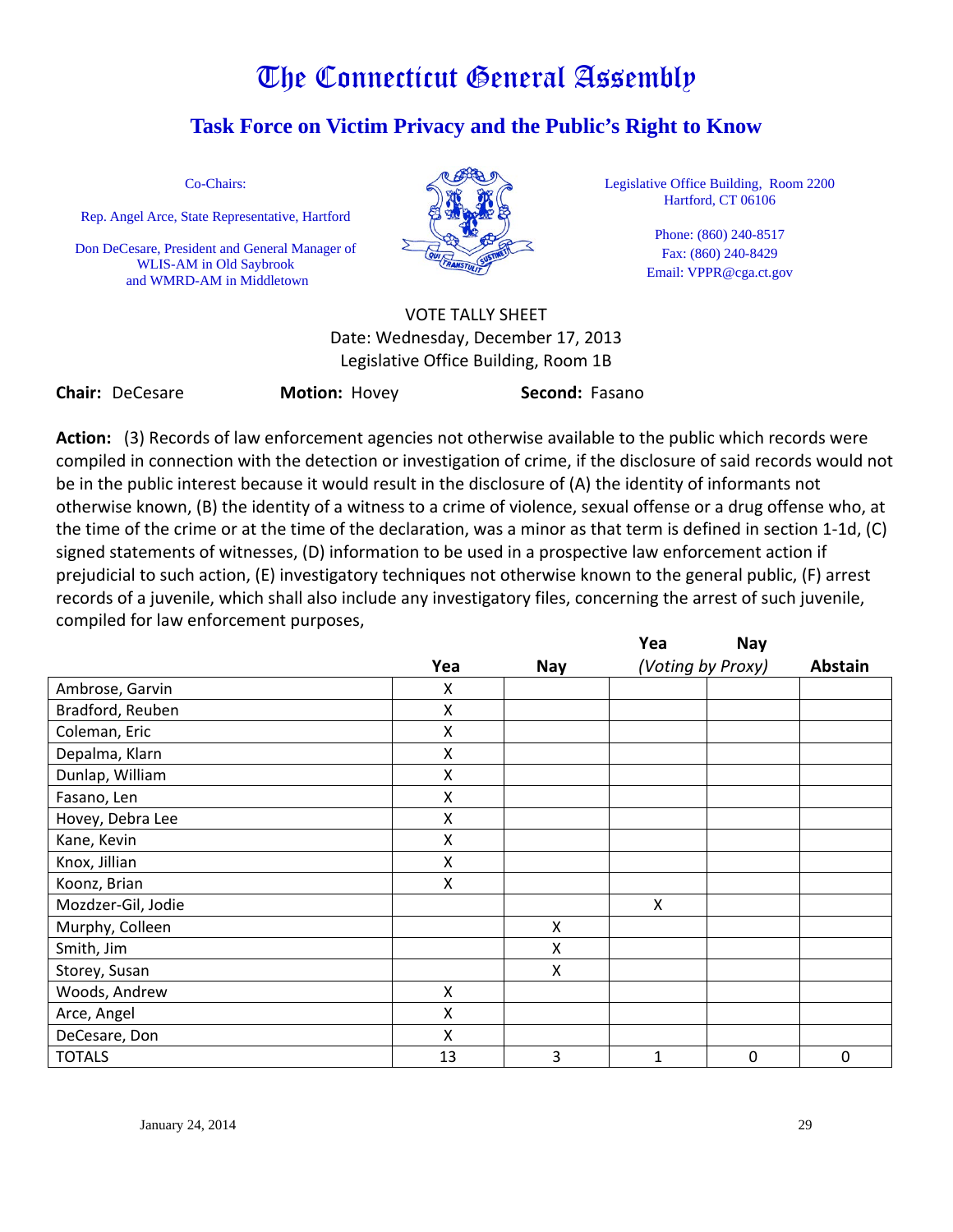## **Task Force on Victim Privacy and the Public's Right to Know**

Co-Chairs:

Rep. Angel Arce, State Representative, Hartford

Don DeCesare, President and General Manager of WLIS-AM in Old Saybrook and WMRD-AM in Middletown



Legislative Office Building, Room 2200 Hartford, CT 06106

> Phone: (860) 240-8517 Fax: (860) 240-8429 Email: VPPR@cga.ct.gov

VOTE TALLY SHEET Date: Wednesday, December 17, 2013 Legislative Office Building, Room 1B

**Chair:** DeCesare **Motion:** Dunlap **Second:** Smith

**Action:** (a) An audio recording of an emergency 9-1-1 call or other call for assistance by a member of the public in regard to a homicide which captures, conveys or relates the impaired physical or mental anguish of the caller or another person; and

(b) a photograph, film, video or digital or other visual image depicting the condition of a body, or any portion thereof, of a victim of homicide.

The balance occurs in providing, first, that all such records are automatically available for listening and for visual inspection at the agency holding the record without need of any special showing and, second, in protecting from further unrestricted disclosure those records whose disclosure constitutes an invasion of personal privacy in the absence of a legitimate public interest.

|                    |                    |     | Yea               | Nay |          |
|--------------------|--------------------|-----|-------------------|-----|----------|
|                    | Yea                | Nay | (Voting by Proxy) |     | Abstain  |
| Ambrose, Garvin    |                    | x   |                   |     |          |
| Bradford, Reuben   |                    | X   |                   |     |          |
| Coleman, Eric      |                    | X   |                   |     |          |
| Depalma, Klarn     | X                  |     |                   |     |          |
| Dunlap, William    | Χ                  |     |                   |     |          |
| Fasano, Len        |                    | X   |                   |     |          |
| Hovey, Debra Lee   |                    | Χ   |                   |     |          |
| Kane, Kevin        |                    | X   |                   |     |          |
| Knox, Jillian      |                    |     |                   | X   |          |
| Koonz, Brian       | X                  |     |                   |     |          |
| Mozdzer-Gil, Jodie |                    |     | X                 |     |          |
| Murphy, Colleen    | $\pmb{\mathsf{X}}$ |     |                   |     |          |
| Smith, Jim         | Χ                  |     |                   |     |          |
| Storey, Susan      | Χ                  |     |                   |     |          |
| Woods, Andrew      |                    | X   |                   |     |          |
| Arce, Angel        |                    | X   |                   |     |          |
| DeCesare, Don      | Χ                  |     |                   |     |          |
| <b>TOTALS</b>      | 7                  | 8   | 1                 | 1   | $\Omega$ |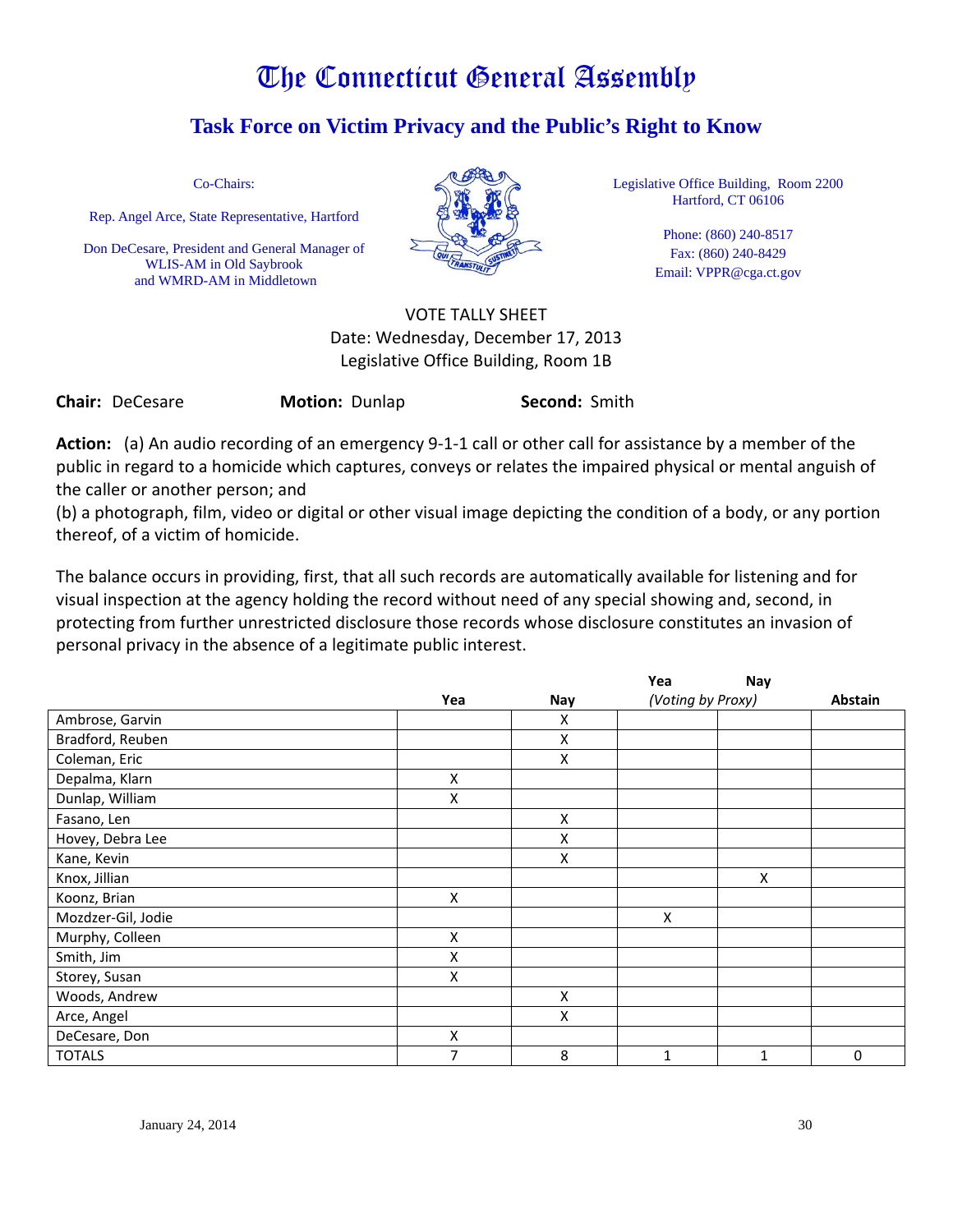## **Task Force on Victim Privacy and the Public's Right to Know**

Co-Chairs:

Rep. Angel Arce, State Representative, Hartford

Don DeCesare, President and General Manager of WLIS-AM in Old Saybrook and WMRD-AM in Middletown



Legislative Office Building, Room 2200 Hartford, CT 06106

> Phone: (860) 240-8517 Fax: (860) 240-8429 Email: VPPR@cga.ct.gov

VOTE TALLY SHEET Date: Wednesday, December 17, 2013 Legislative Office Building, Room 1B

**Chair:** DeCesare **Amendment:** Smith **Second:** Murphy

**Action:** (a) An audio recording of an emergency 9-1-1 call or other call for assistance by a member of the public or interoperative recording among emergency and law enforcement personel in regard to a homicide in Newtown, Connecticut – December 14, 2012 which captures, conveys or relates the impaired physical or mental anguish of the caller or another person; and

(b) a photograph, film, video or digital or other visual image depicting the condition of a body, or any portion thereof, of a victim of homicide in Newtown, Connecticut – December 14, 2012.

The balance occurs in providing, first, that all such records are automatically available for listening and for visual inspection at the agency holding the record without need of any special showing and, second, in protecting from further unrestricted public disclosure those records the disclosure of which would constitute an unwarrrented invasion of personal privacy. In the case of emergency 9-1-1 calls, a transcript of the call is automatically available upon request at a reasonable cost.

|                    |     |     | Yea               | Nay |             |
|--------------------|-----|-----|-------------------|-----|-------------|
|                    | Yea | Nay | (Voting by Proxy) |     | Abstain     |
| Ambrose, Garvin    |     | X   |                   |     |             |
| Bradford, Reuben   |     | X   |                   |     |             |
| Coleman, Eric      |     |     |                   | X   |             |
| Depalma, Klarn     |     | X   |                   |     |             |
| Dunlap, William    |     | X   |                   |     |             |
| Fasano, Len        |     | X   |                   |     |             |
| Hovey, Debra Lee   |     | x   |                   |     |             |
| Kane, Kevin        |     | X   |                   |     |             |
| Knox, Jillian      |     |     |                   | Χ   |             |
| Koonz, Brian       | X   |     |                   |     |             |
| Mozdzer-Gil, Jodie |     |     |                   | X   |             |
| Murphy, Colleen    | X   |     |                   |     |             |
| Smith, Jim         | Χ   |     |                   |     |             |
| Storey, Susan      | X   |     |                   |     |             |
| Woods, Andrew      |     | X   |                   |     |             |
| Arce, Angel        |     | X   |                   |     |             |
| DeCesare, Don      | Χ   |     |                   |     |             |
| <b>TOTALS</b>      | 5   | 9   | $\mathbf 0$       | 3   | $\mathbf 0$ |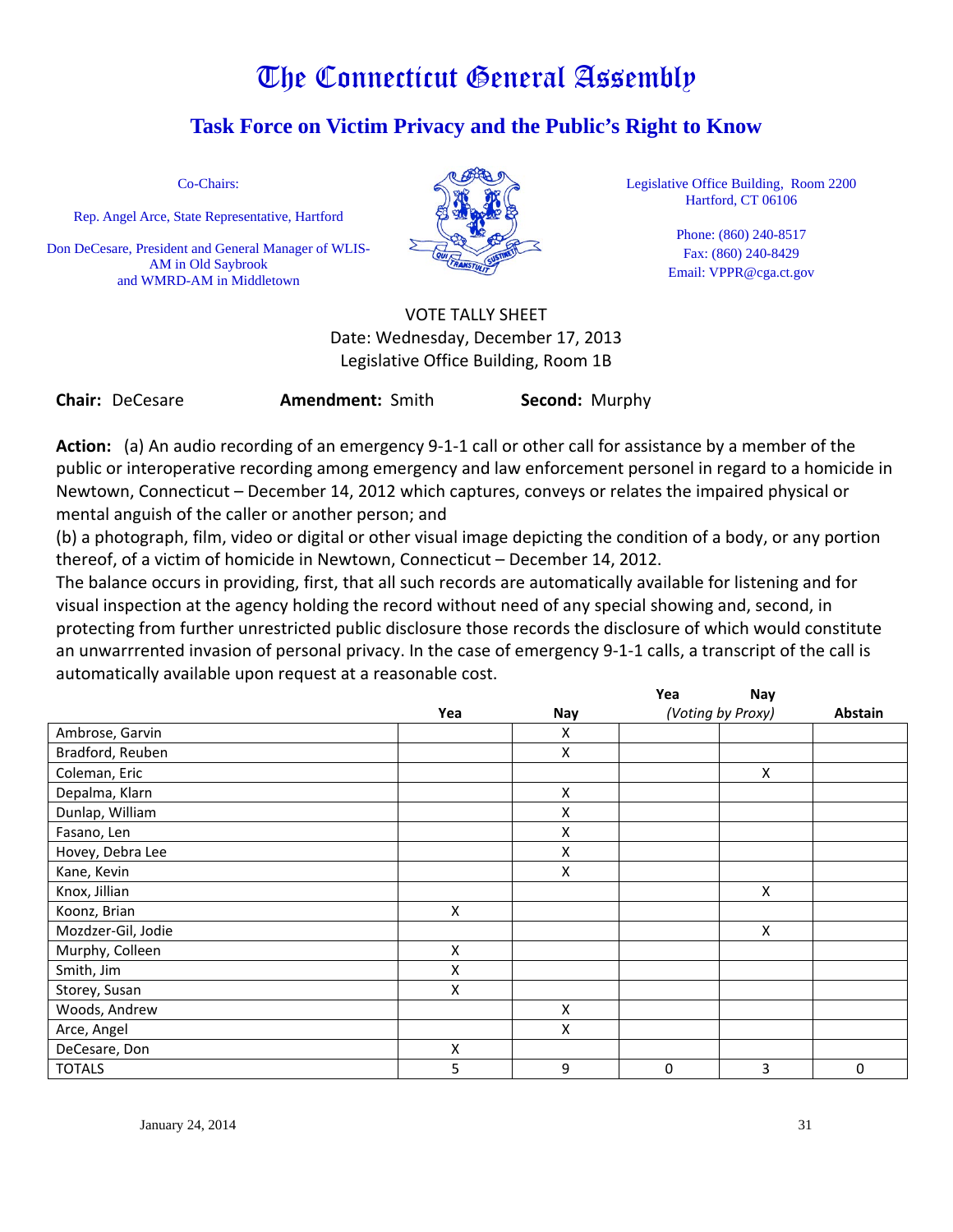## **Task Force on Victim Privacy and the Public's Right to Know**

Co-Chairs:

Rep. Angel Arce, State Representative, Hartford

Don DeCesare, President and General Manager of WLIS-AM in Old Saybrook and WMRD-AM in Middletown



VOTE TALLY SHEET Date: Wednesday, December 17, 2013 Legislative Office Building, Room 1B

**Chair:** DeCesare **Motion:** Fasano **Second:** Hovey

Legislative Office Building, Room 2200 Hartford, CT 06106

> Phone: (860) 240-8517 Fax: (860) 240-8429 Email: VPPR@cga.ct.gov

**Action:** (a) An audio recording of an emergency 9-1-1 call or other call for assistance by a member of the public or interoperative recording among emergency and law enforcement personnel in regards to a homicide which captures, conveys or relates the impaired physical or mental anguish of the caller or another person; and (b) a photograph, film, video or digital or other visual image depicting the condition of a body, or any portion thereof, of a victim of homicide.

The balance occurs in providing, first, that all such records are automatically available for listening and for visual inspection at the agency holding the record without need of any special showing and, second, in protecting from further unrestricted public disclosure those records the disclosure of which would constitute an unwarranted invasion of personal privacy. In the case of emergency 9-1-1 calls, a transcript of the call is automatically available upon request at a reasonable cost.

Please note that, as drafted, the proposal uses the generic phrase "unwarranted invasion of personal privacy" as an example of what might be a workable standard. That phrase was selected because it is used in the federal FOI law and has been construed by the United States Supreme Court in Nat'l. Archives and Records Administration v. Favish, 541 U.S. (2004), as permitting public disclosure of records upon a showing by the requestor that, despite concerns of personal privacy, disclosure of the records is necessary because the record would warrant a belief in a reasonable person that a responsible official acted negligently or otherwise improperly in the performance of his or her duties.

New subsection (27) also gives those persons who are the subject of the record, or their next of kin in cases of death or disability, the right to notice and an opportunity to be heard prior to unrestricted disclosure, and it also affords them 24 hours advance notice before any decision or order calling for disclosure takes effect.

|                    |     |     | Yea            | Nay               |             |
|--------------------|-----|-----|----------------|-------------------|-------------|
|                    | Yea | Nay |                | (Voting by Proxy) | Abstain     |
| Ambrose, Garvin    | X   |     |                |                   |             |
| Bradford, Reuben   | Χ   |     |                |                   |             |
| Coleman, Eric      | X   |     |                |                   |             |
| Depalma, Klarn     | Χ   |     |                |                   |             |
| Dunlap, William    | X   |     |                |                   |             |
| Fasano, Len        | X   |     |                |                   |             |
| Hovey, Debra Lee   | X   |     |                |                   |             |
| Kane, Kevin        | X   |     |                |                   |             |
| Knox, Jillian      |     |     | X              |                   |             |
| Koonz, Brian       | X   |     |                |                   |             |
| Mozdzer-Gil, Jodie |     |     | X              |                   |             |
| Murphy, Colleen    |     | X   |                |                   |             |
| Smith, Jim         |     | X   |                |                   |             |
| Storey, Susan      |     | X   |                |                   |             |
| Woods, Andrew      | X   |     |                |                   |             |
| Arce, Angel        | X   |     |                |                   |             |
| DeCesare, Don      | X   |     |                |                   |             |
| <b>TOTALS</b>      | 12  | 3   | $\overline{2}$ | $\mathbf 0$       | $\mathbf 0$ |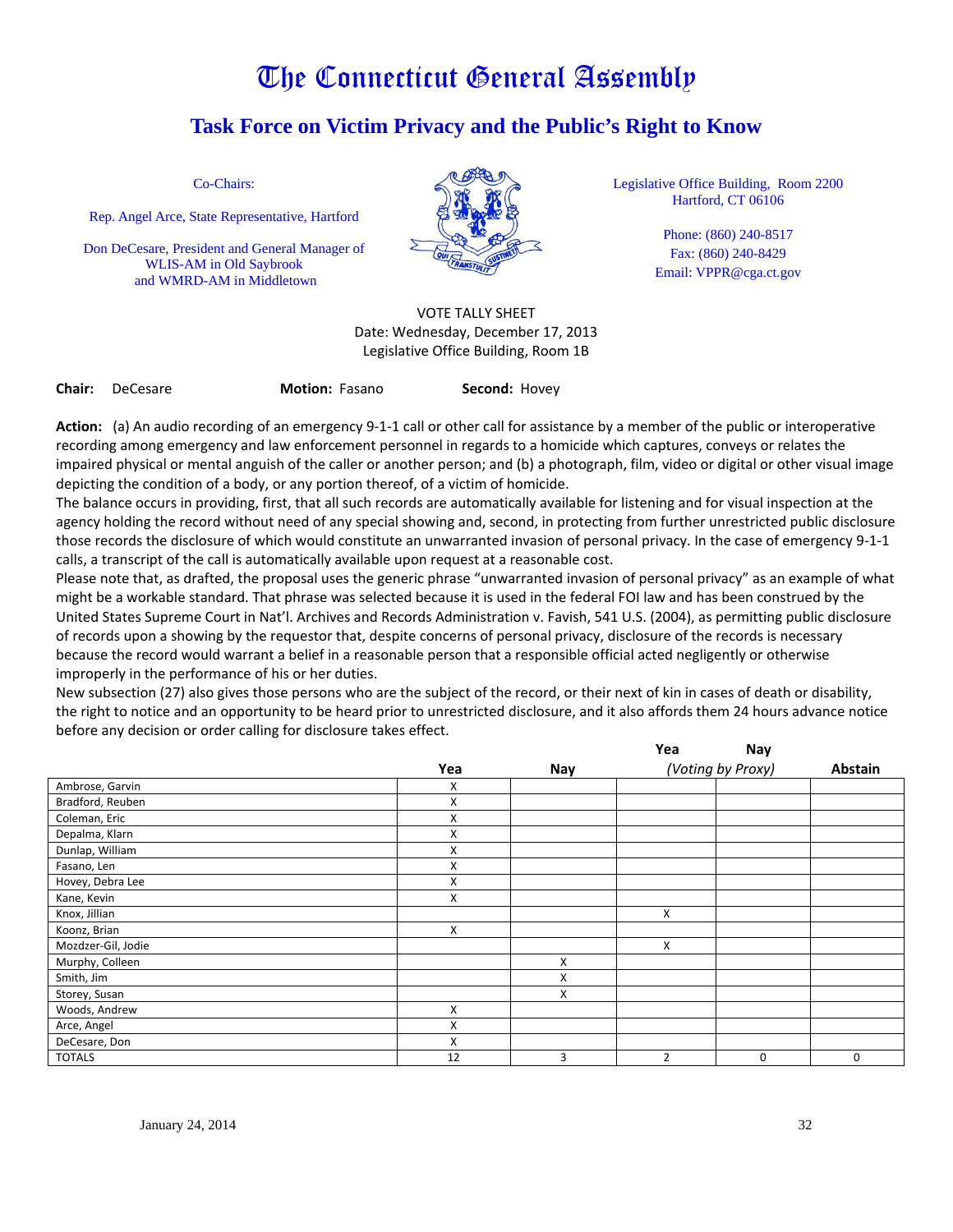## **Task Force on Victim Privacy and the Public's Right to Know**

Co-Chairs:

Rep. Angel Arce, State Representative, Hartford

Don DeCesare, President and General Manager of WLIS-AM in Old Saybrook and WMRD-AM in Middletown



Legislative Office Building, Room 2200 Hartford, CT 06106

> Phone: (860) 240-8517 Fax: (860) 240-8429 Email: VPPR@cga.ct.gov

## VOTE TALLY SHEET Date: Wednesday, December 17, 2013 Legislative Office Building, Room 1B

**Chair:** DeCesare **Motion:** Hovey **Second:** Fasano

**Action:** Request of the Legislature's Program and Review and Investigations Committee provide a thorough analysis of the needs of victims and their privacy in all of its aspects.

|                    |     |                | Yea               | <b>Nay</b>   |             |
|--------------------|-----|----------------|-------------------|--------------|-------------|
|                    | Yea | <b>Nay</b>     | (Voting by Proxy) |              | Abstain     |
| Ambrose, Garvin    | X   |                |                   |              |             |
| Bradford, Reuben   | X   |                |                   |              |             |
| Coleman, Eric      | X   |                |                   |              |             |
| Depalma, Klarn     | X   |                |                   |              |             |
| Dunlap, William    | Χ   |                |                   |              |             |
| Fasano, Len        | Χ   |                |                   |              |             |
| Hovey, Debra Lee   | Χ   |                |                   |              |             |
| Kane, Kevin        | Χ   |                |                   |              |             |
| Knox, Jillian      |     |                | X                 |              |             |
| Koonz, Brian       |     | X              |                   |              |             |
| Mozdzer-Gil, Jodie |     |                |                   | Χ            |             |
| Murphy, Colleen    |     | X              |                   |              |             |
| Smith, Jim         | Χ   |                |                   |              |             |
| Storey, Susan      | Χ   |                |                   |              |             |
| Woods, Andrew      | Χ   |                |                   |              |             |
| Arce, Angel        | Χ   |                |                   |              |             |
| DeCesare, Don      | X   |                |                   |              |             |
| <b>TOTALS</b>      | 13  | $\overline{2}$ | 1                 | $\mathbf{1}$ | $\mathbf 0$ |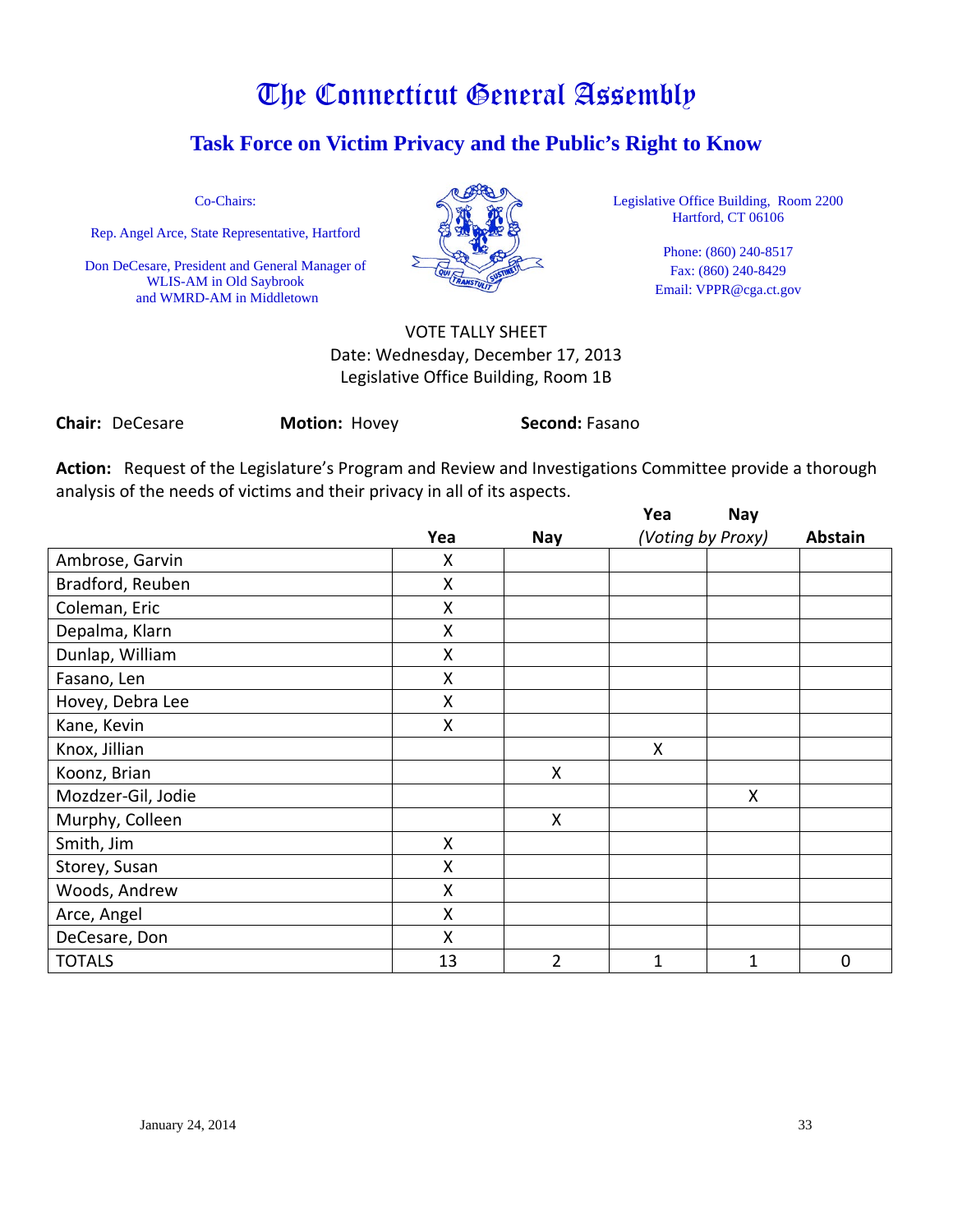## **Task Force on Victim Privacy and the Public's Right to Know**

Co-Chairs:

Rep. Angel Arce, State Representative, Hartford

Don DeCesare, President and General Manager of WLIS-AM in Old Saybrook and WMRD-AM in Middletown



Legislative Office Building, Room 2200 Hartford, CT 06106

> Phone: (860) 240-8517 Fax: (860) 240-8429 Email: VPPR@cga.ct.gov

## VOTE TALLY SHEET Date: Wednesday, December 17, 2013 Legislative Office Building, Room 1B

**Chair:** DeCesare **Motion:** Smith **Second:** Murphy

**Action:** Recommend that with respect to local jurisdictions that the material be deposited in the local library or the State Library with respect to the State Police

|                    |     |            | Yea               | <b>Nay</b>     |         |
|--------------------|-----|------------|-------------------|----------------|---------|
|                    | Yea | <b>Nay</b> | (Voting by Proxy) |                | Abstain |
| Ambrose, Garvin    |     | X          |                   |                |         |
| Bradford, Reuben   |     | Χ          |                   |                |         |
| Coleman, Eric      |     | X          |                   |                |         |
| Depalma, Klarn     |     | X          |                   |                |         |
| Dunlap, William    |     | X          |                   |                |         |
| Fasano, Len        |     | X          |                   |                |         |
| Hovey, Debra Lee   |     | Χ          |                   |                |         |
| Kane, Kevin        |     | X          |                   |                |         |
| Knox, Jillian      |     |            |                   | X              |         |
| Koonz, Brian       |     | X          |                   |                |         |
| Mozdzer-Gil, Jodie |     |            |                   | X              |         |
| Murphy, Colleen    |     | X          |                   |                |         |
| Smith, Jim         | Χ   |            |                   |                |         |
| Storey, Susan      |     | X          |                   |                |         |
| Woods, Andrew      |     | Χ          |                   |                |         |
| Arce, Angel        |     | Χ          |                   |                |         |
| DeCesare, Don      |     | X          |                   |                |         |
| <b>TOTALS</b>      | 1   | 14         | $\mathbf 0$       | $\overline{2}$ | 0       |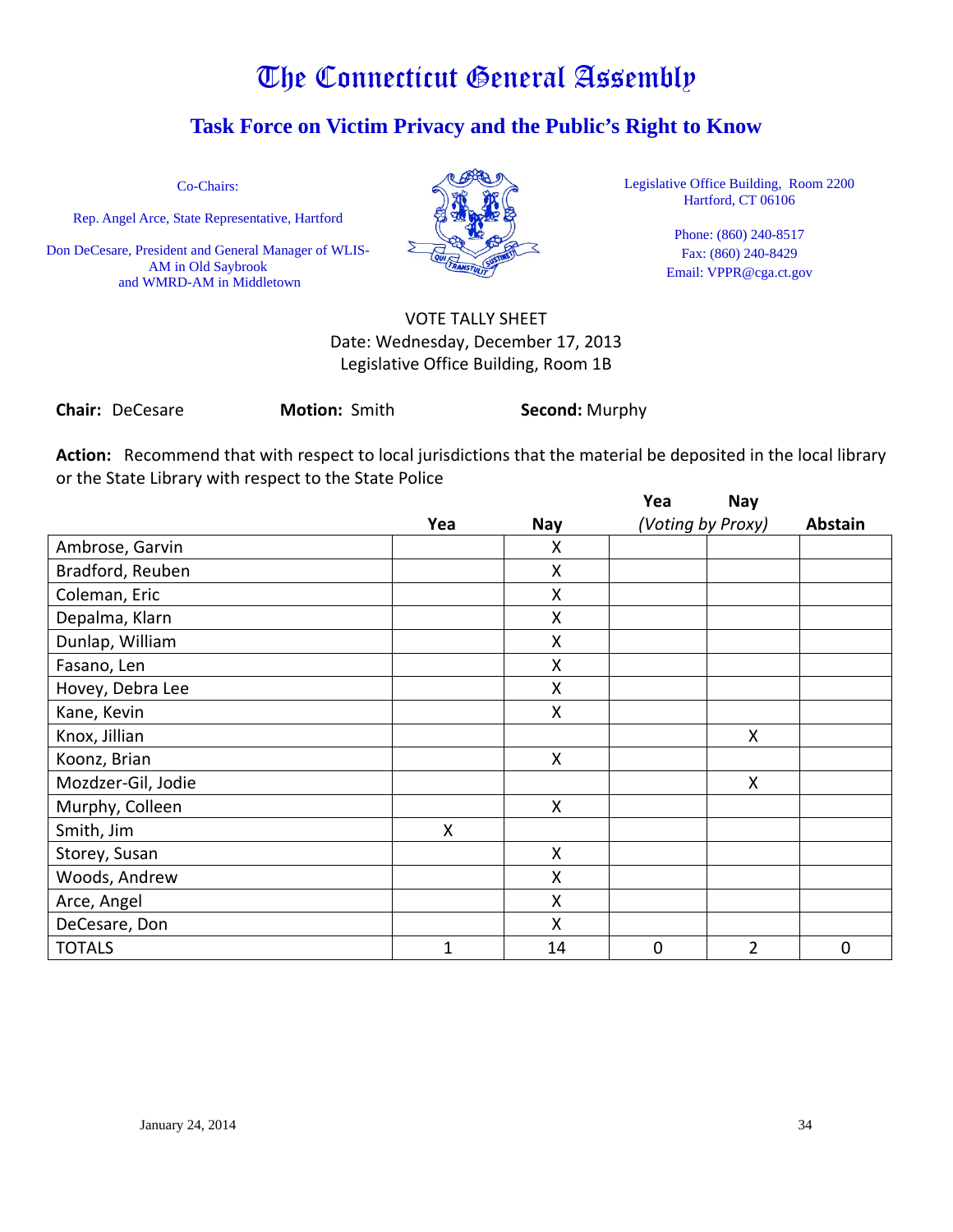## **Task Force on Victim Privacy and the Public's Right to Know**

Co-Chairs:

Rep. Angel Arce, State Representative, Hartford

Don DeCesare, President and General Manager of WLIS-AM in Old Saybrook and WMRD-AM in Middletown



Legislative Office Building, Room 2200 Hartford, CT 06106

> Phone: (860) 240-8517 Fax: (860) 240-8429 Email: VPPR@cga.ct.gov

## VOTE TALLY SHEET Date: Wednesday, December 17, 2013 Legislative Office Building, Room 1B

| <b>Chair: DeCesare</b> | <b>Motion: Bradford</b> | Second: Fasano |
|------------------------|-------------------------|----------------|
|------------------------|-------------------------|----------------|

**Action:** Recommend to the legislature that it take into account the fiscal implications of the other recommendations already voted by the task force.

|                    |     |            | Yea               | <b>Nay</b>     |         |
|--------------------|-----|------------|-------------------|----------------|---------|
|                    | Yea | <b>Nay</b> | (Voting by Proxy) |                | Abstain |
| Ambrose, Garvin    | x   |            |                   |                |         |
| Bradford, Reuben   | Χ   |            |                   |                |         |
| Coleman, Eric      | X   |            |                   |                |         |
| Depalma, Klarn     | Χ   |            |                   |                |         |
| Dunlap, William    | Χ   |            |                   |                |         |
| Fasano, Len        | Χ   |            |                   |                |         |
| Hovey, Debra Lee   | X   |            |                   |                |         |
| Kane, Kevin        | Χ   |            |                   |                |         |
| Knox, Jillian      |     |            | X                 |                |         |
| Koonz, Brian       | X   |            |                   |                |         |
| Mozdzer-Gil, Jodie |     |            | X                 |                |         |
| Murphy, Colleen    | X   |            |                   |                |         |
| Smith, Jim         | X   |            |                   |                |         |
| Storey, Susan      | Χ   |            |                   |                |         |
| Woods, Andrew      | Χ   |            |                   |                |         |
| Arce, Angel        | X   |            |                   |                |         |
| DeCesare, Don      | X   |            |                   |                |         |
| <b>TOTALS</b>      | 15  | 0          | 2                 | $\overline{0}$ | 0       |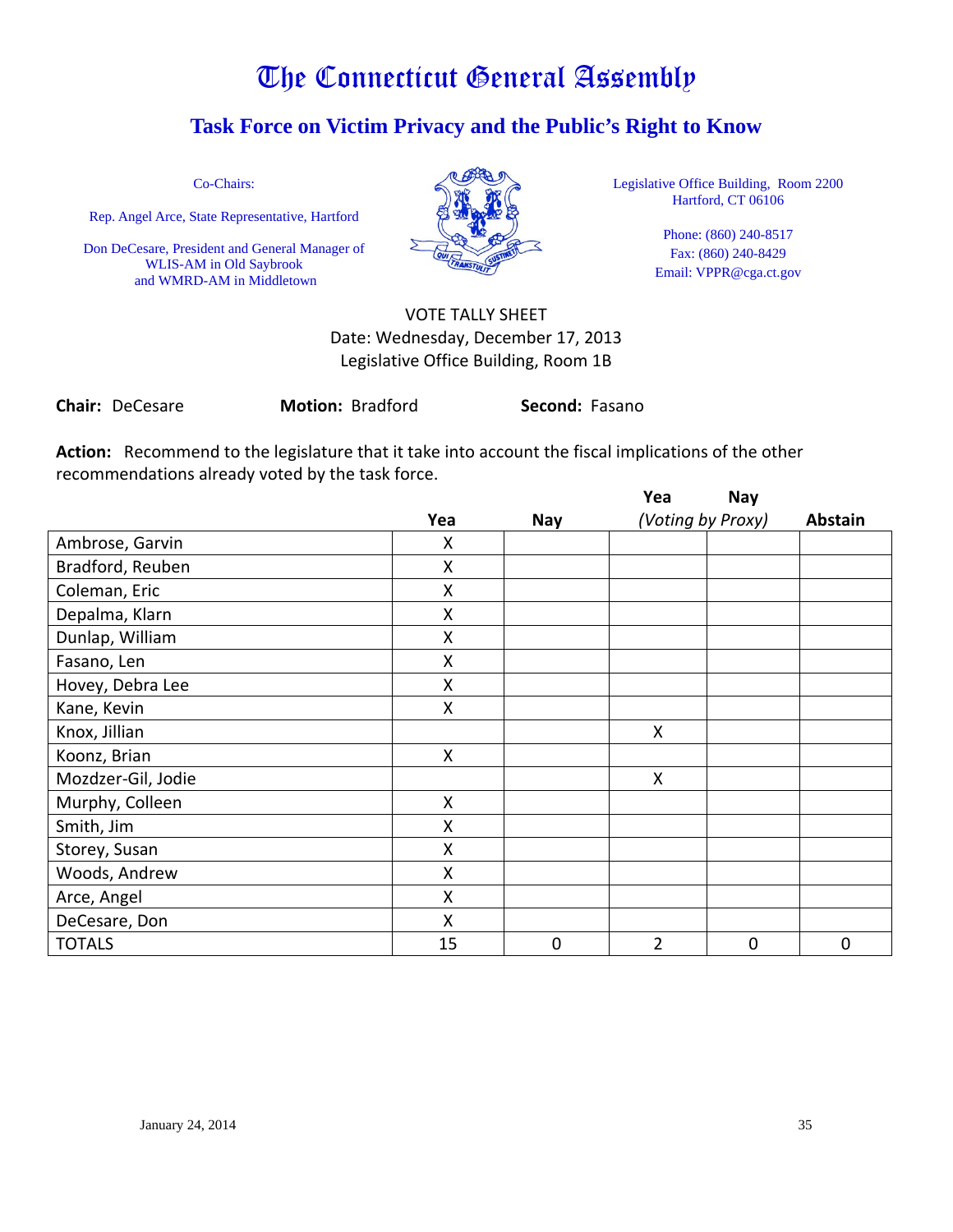## **Task Force on Victim Privacy and the Public's Right to Know**

Co-Chairs:

Rep. Angel Arce, State Representative, Hartford

Don DeCesare, President and General Manager of WLIS-AM in Old Saybrook and WMRD-AM in Middletown



Legislative Office Building, Room 2200 Hartford, CT 06106

> Phone: (860) 240-8517 Fax: (860) 240-8429 Email: VPPR@cga.ct.gov

## VOTE TALLY SHEET Date: Friday, January 24, 2014 Legislative Office Building, Room 1E

Chair: DeCesare **Motion: Murphy** Second: Smith

**Action:** Amend the draft report to delete on page 16 items 5 – 8 also delete on page 17 the last paragraph beginning with the word however and ending with the word recommendation and on page 32 the vote tally sheet to delete everything from the word please in the second to last paragraph through the end which ends with the word effect.

|                    |     |            | Yea               | <b>Nay</b> |                |
|--------------------|-----|------------|-------------------|------------|----------------|
|                    | Yea | <b>Nay</b> | (Voting by Proxy) |            | <b>Abstain</b> |
| Ambrose, Garvin    |     | X          |                   |            |                |
| Bradford, Reuben   |     | X          |                   |            |                |
| Coleman, Eric      |     | Χ          |                   |            |                |
| Depalma, Klarn     |     | Χ          |                   |            |                |
| Dunlap, William    |     | X          |                   |            |                |
| Fasano, Len        |     | X          |                   |            |                |
| Hovey, Debra Lee   |     | X          |                   |            |                |
| Kane, Kevin        |     | X          |                   |            |                |
| Knox, Jillian      |     | X          |                   |            |                |
| Koonz, Brian       |     | X          |                   |            |                |
| Mozdzer-Gil, Jodie |     |            |                   |            | X              |
| Murphy, Colleen    | X   |            |                   |            |                |
| Smith, Jim         | X   |            |                   |            |                |
| Storey, Susan      |     | X          |                   |            |                |
| Woods, Andrew      |     | Χ          |                   |            |                |
| Arce, Angel        |     | X          |                   |            |                |
| DeCesare, Don      |     | X          |                   |            |                |
| <b>TOTALS</b>      | 2   | 14         |                   |            | 1              |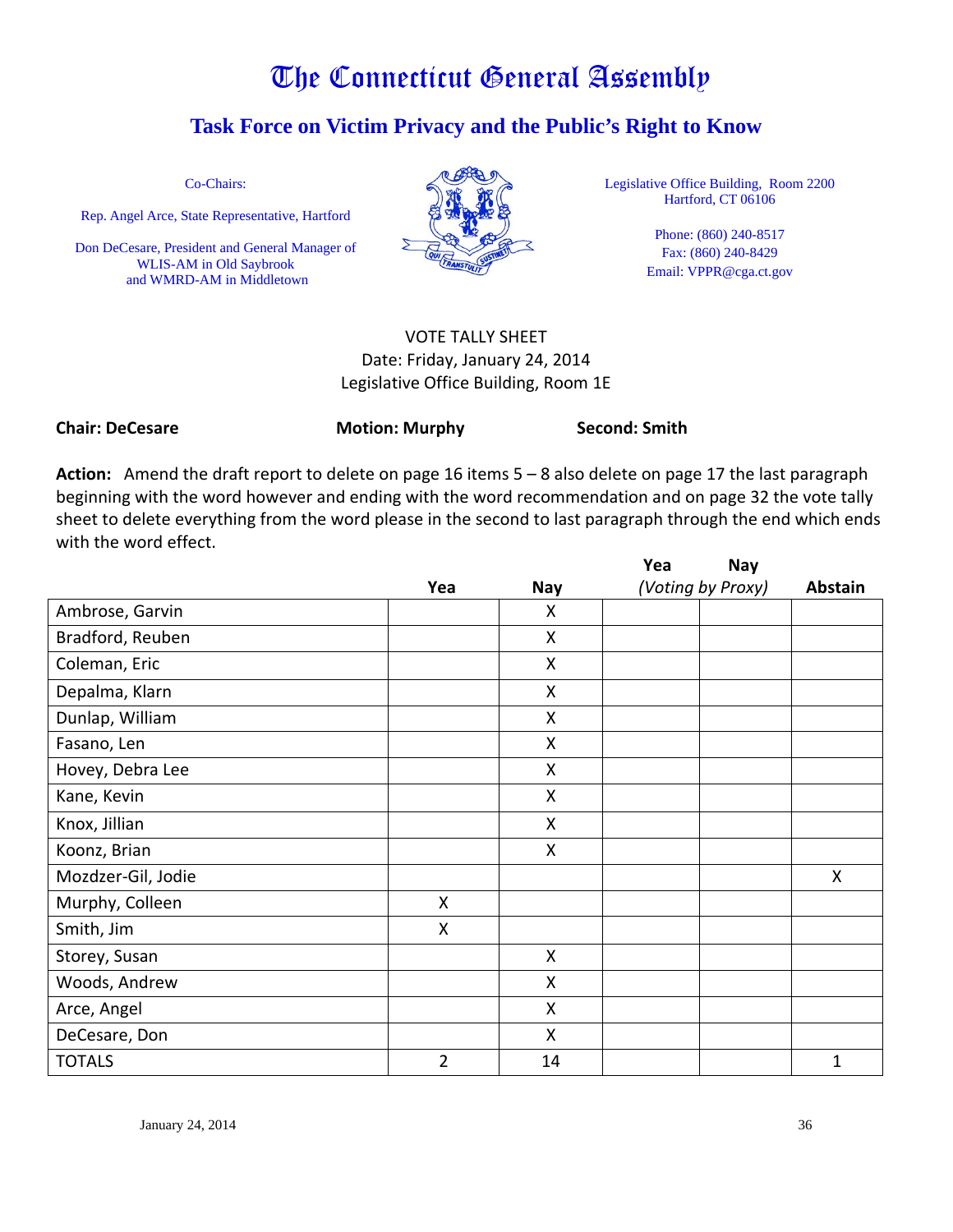## **Task Force on Victim Privacy and the Public's Right to Know**

Co-Chairs:

Rep. Angel Arce, State Representative, Hartford

Don DeCesare, President and General Manager of WLIS-AM in Old Saybrook and WMRD-AM in Middletown



Legislative Office Building, Room 2200 Hartford, CT 06106

> Phone: (860) 240-8517 Fax: (860) 240-8429 Email: VPPR@cga.ct.gov

## VOTE TALLY SHEET Date: Friday, January 24, 2014 Legislative Office Building, Room 1E

**Chair:** DeCesare **Motion:** Ambrose **Second:** Koonz

**Action:** Approval of the Proposed Final Report – January 24, 2014

|                    |              |                | Yea               | <b>Nay</b> |         |
|--------------------|--------------|----------------|-------------------|------------|---------|
|                    | Yea          | <b>Nay</b>     | (Voting by Proxy) |            | Abstain |
| Ambrose, Garvin    | X            |                |                   |            |         |
| Bradford, Reuben   | X            |                |                   |            |         |
| Coleman, Eric      | X            |                |                   |            |         |
| Depalma, Klarn     | X            |                |                   |            |         |
| Dunlap, William    | X            |                |                   |            |         |
| Fasano, Len        | X            |                |                   |            |         |
| Hovey, Debra Lee   | X            |                |                   |            |         |
| Kane, Kevin        | X            |                |                   |            |         |
| Knox, Jillian      | X            |                |                   |            |         |
| Koonz, Brian       | $\mathsf{X}$ |                |                   |            |         |
| Mozdzer-Gil, Jodie | X            |                |                   |            |         |
| Murphy, Colleen    |              | X              |                   |            |         |
| Smith, Jim         |              | X              |                   |            |         |
| Storey, Susan      | X            |                |                   |            |         |
| Woods, Andrew      | X            |                |                   |            |         |
| Arce, Angel        | X            |                |                   |            |         |
| DeCesare, Don      | X            |                |                   |            |         |
| <b>TOTALS</b>      | 15           | $\overline{2}$ |                   |            |         |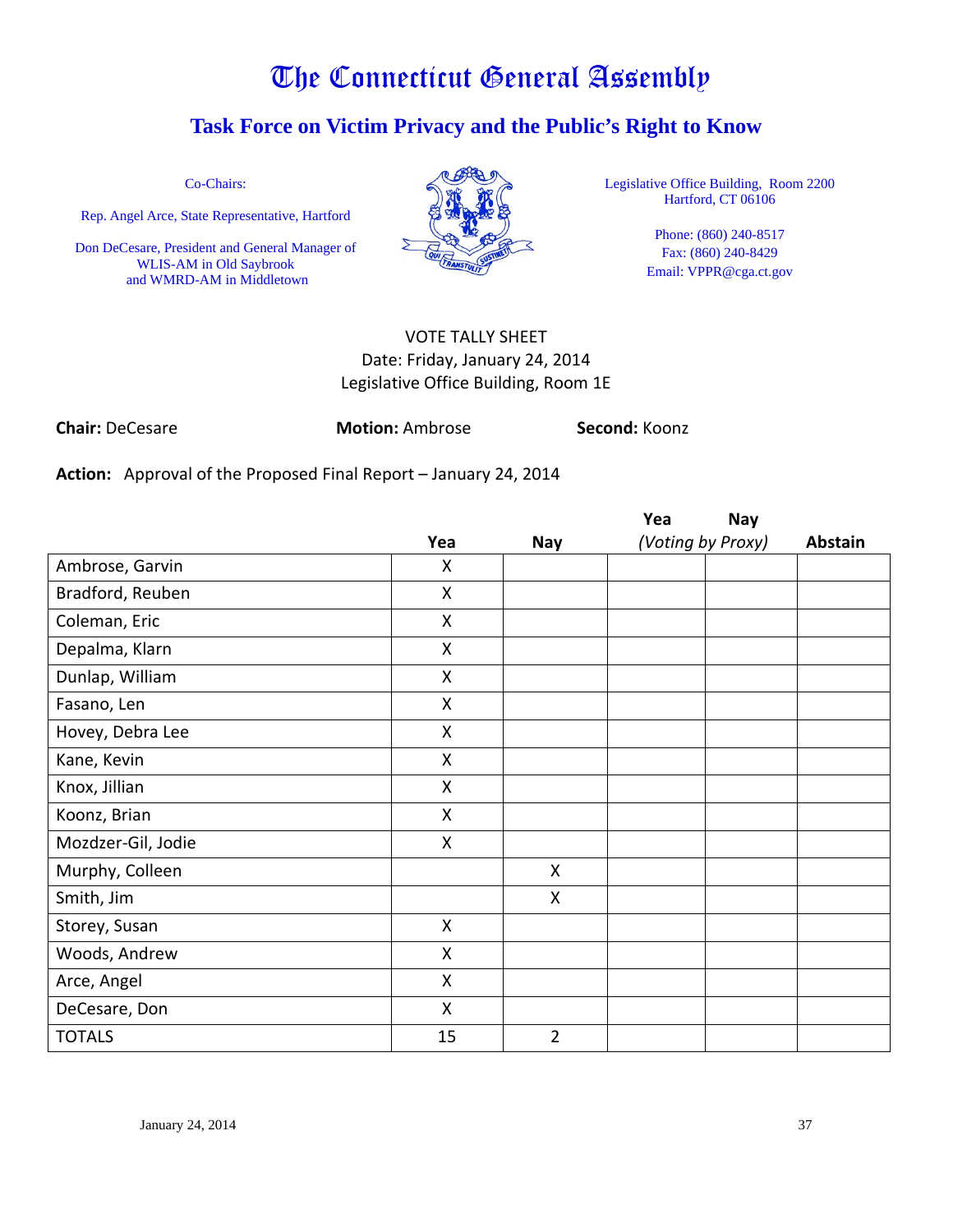## **APPENDIX B: SUMMARY OF PA 13-311**

PA 13-311 exempts from disclosure under FOIA a photograph, film, video, digital, or other visual image depicting a homicide victim, to the extent that the record could reasonably be expected to constitute an unwarranted invasion of the victim's or surviving family members' personal privacy. The record must have been created by a law enforcement or other government agency.

The act also exempts from disclosure under FOIA (1) the portion of a recording or audio tape that describes a homicide victim's condition and (2) law enforcement records, compiled in detecting or investigating crime, that would disclose the identity of witnesses who are minors. The audio recording exemption (1) applies only to law enforcement agencies, (2) does not extend to 9-1-1 or other calls for assistance made by a member of the public to a law enforcement agency, and (3) expires on May 7, 2014. The exemption for a witness who is a minor applies only if disclosure would not be in the public interest. (All witnesses regardless of age are covered by a similar provision in existing law, but that provision limits the withholding to witnesses not otherwise known and to disclosures that would endanger the witness's safety or subject him or her to threat or intimidation.)

Lastly, the act establishes a 17-member task force to make recommendations regarding the balance between victim privacy under FOIA and the public's right to know.

## **Task Force**

The act establishes a 17-member task force to consider and make recommendations regarding the balance between victim privacy under FOIA and the public's right to know. The members are:

- 1. the executive director of FOIC, chief state's attorney, chief public defender, state victim advocate, and DESPP commissioner;
- 2. one appointee of the Connecticut Council on Freedom of Information;
- 3. two gubernatorial appointees, one representing a crime victim advocacy organization and one representing municipal law enforcement;
- 4. a constitutional law professor jointly recommended by the Yale, Quinnipiac, and UConn law school deans;
- 5. four appointees of the Connecticut Society of Professional Journalists, one each representing television, radio, print, and electronic media; and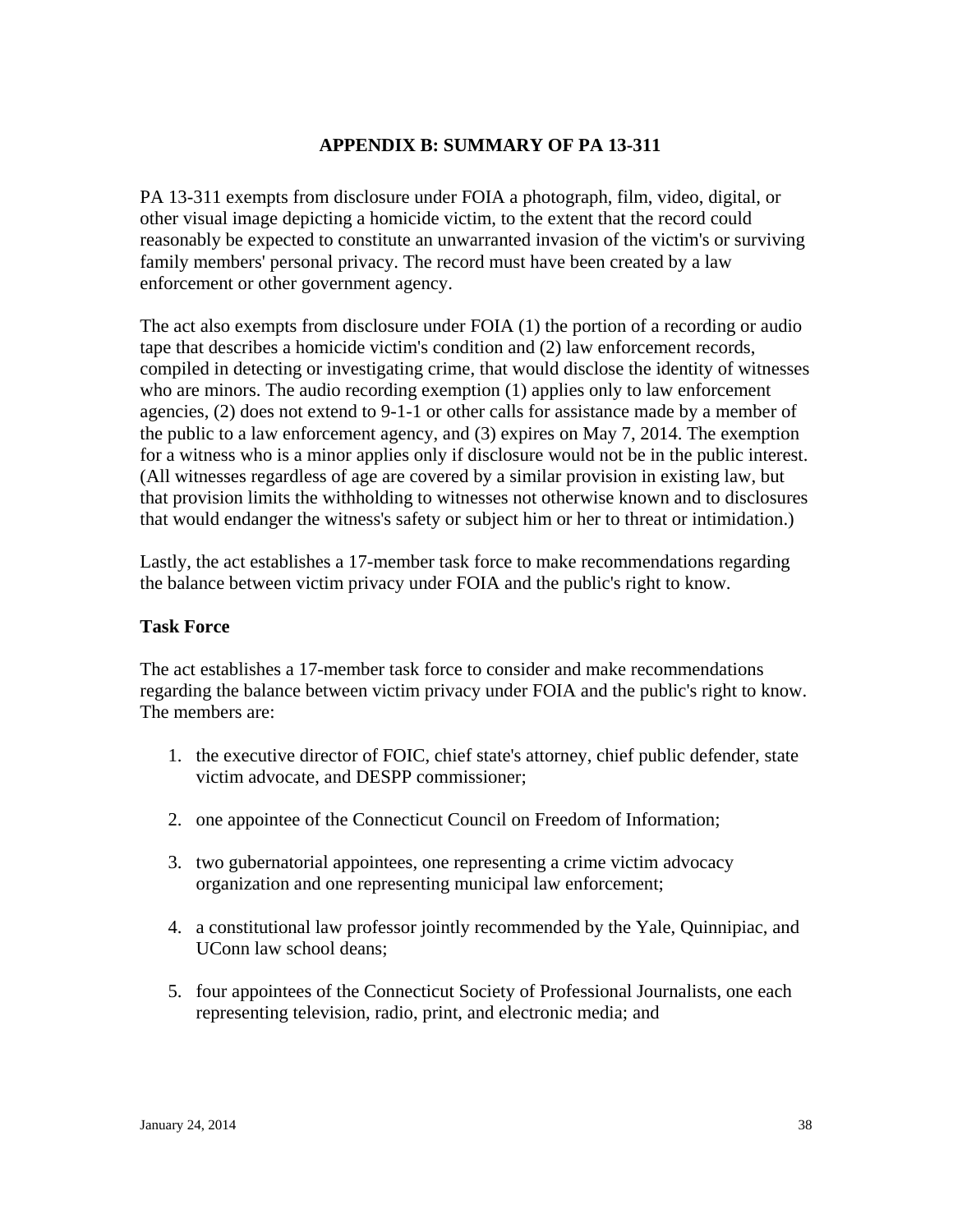6. the Senate president pro tempore, House speaker, and Senate and House minority leaders or their designees, who must be legislators. (The speaker's designee must be a member of the legislature's Black and Puerto Rican Caucus.)

The act requires the task force appointments to be made by July 1, 2013 and its two chairpersons to schedule the first meeting, which must be held by August 1, 2013. The House speaker and Senate president pro tempore must select the task force's two chairpersons from among its members.

The task force must meet at least monthly through December 2013 and report its findings and recommendations to the legislature's majority and minority leadership by January 1, 2014. The task force terminates on January 1, 2014 or when it submits its report, whichever is later.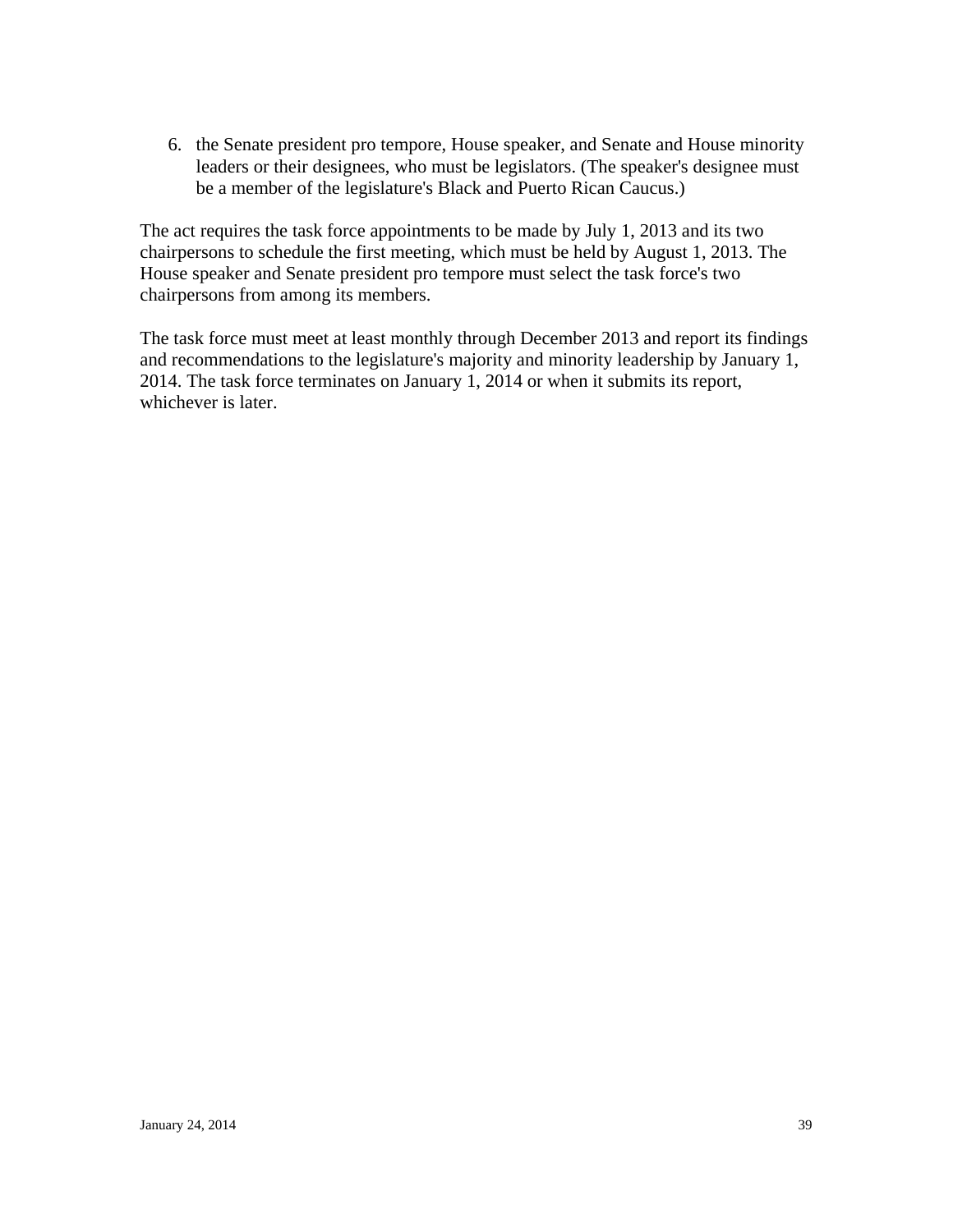### **APPENDIX C: TASK FORCE MEETING AND PUBLIC HEARING DATES**

Minutes and agendas of the Task Force's meetings and public hearings are available on the Task Force website:<http://cga.ct.gov/gae/VPTF/taskforce.asp>

Each meeting and hearing date is hyperlinked below to the Connecticut Network's (CT-N) video of that meeting or hearing. Videos may also be viewed by entering the meeting or hearing date on CT-N's website:<http://www.ctn.state.ct.us/ondemand.asp>

#### **Meetings**

[August 1, 2013](http://www.ctn.state.ct.us/ctnplayer.asp?odID=9269) [August 21, 2013](http://www.ctn.state.ct.us/ctnplayer.asp?odID=9330) [September 4, 2013](http://www.ctn.state.ct.us/ctnplayer.asp?odID=9372) [September 18, 2013](http://www.ctn.state.ct.us/ctnplayer.asp?odID=9421) [October 2, 2013](http://www.ctn.state.ct.us/ctnplayer.asp?odID=9472) [October 16, 2013\\*](http://www.ctn.state.ct.us/ctnplayer.asp?odID=9510) [October 30, 2013](http://www.ctn.state.ct.us/ctnplayer.asp?odID=9561) [November 13, 2013](http://www.ctn.state.ct.us/ctnplayer.asp?odID=9608) [November 27, 2013](http://www.ctn.state.ct.us/ctnplayer.asp?odID=9662) [December 17, 2013](http://www.ctn.state.ct.us/ctnplayer.asp?odID=9724) [January](http://ct-n.com/ctnplayer.asp?odID=9843) 24, 2014

All meetings were held at the Legislative Office Building in Hartford. \*The meeting portion begins at 4:55:45 on the video.

### **Public Hearings**

[October 1, 2013](http://www.ctn.state.ct.us/ctnplayer.asp?odID=9473) (Phillips Metropolitan CME Church, Hartford) [October 9, 2013](http://www.ctn.state.ct.us/ctnplayer.asp?odID=9495) (City Hall, Bridgeport) [October 16, 2013](http://www.ctn.state.ct.us/ctnplayer.asp?odID=9510) (Legislative Office Building, Hartford)

CT-N will maintain videos of the meetings and hearings on its website for up to two years. For information about purchasing DVDs from CT-N, please contact it directly. Additionally the State and Legislative libraries will archive DVDs of the Task Force's meetings and hearings. Please contact either of the libraries for further information about borrowing or viewing the DVDs. Please note that, due to technical issues, DVDs are not available for the August 21, 2013 meeting and the first four hours of the October 16, 2013 meeting and public hearing.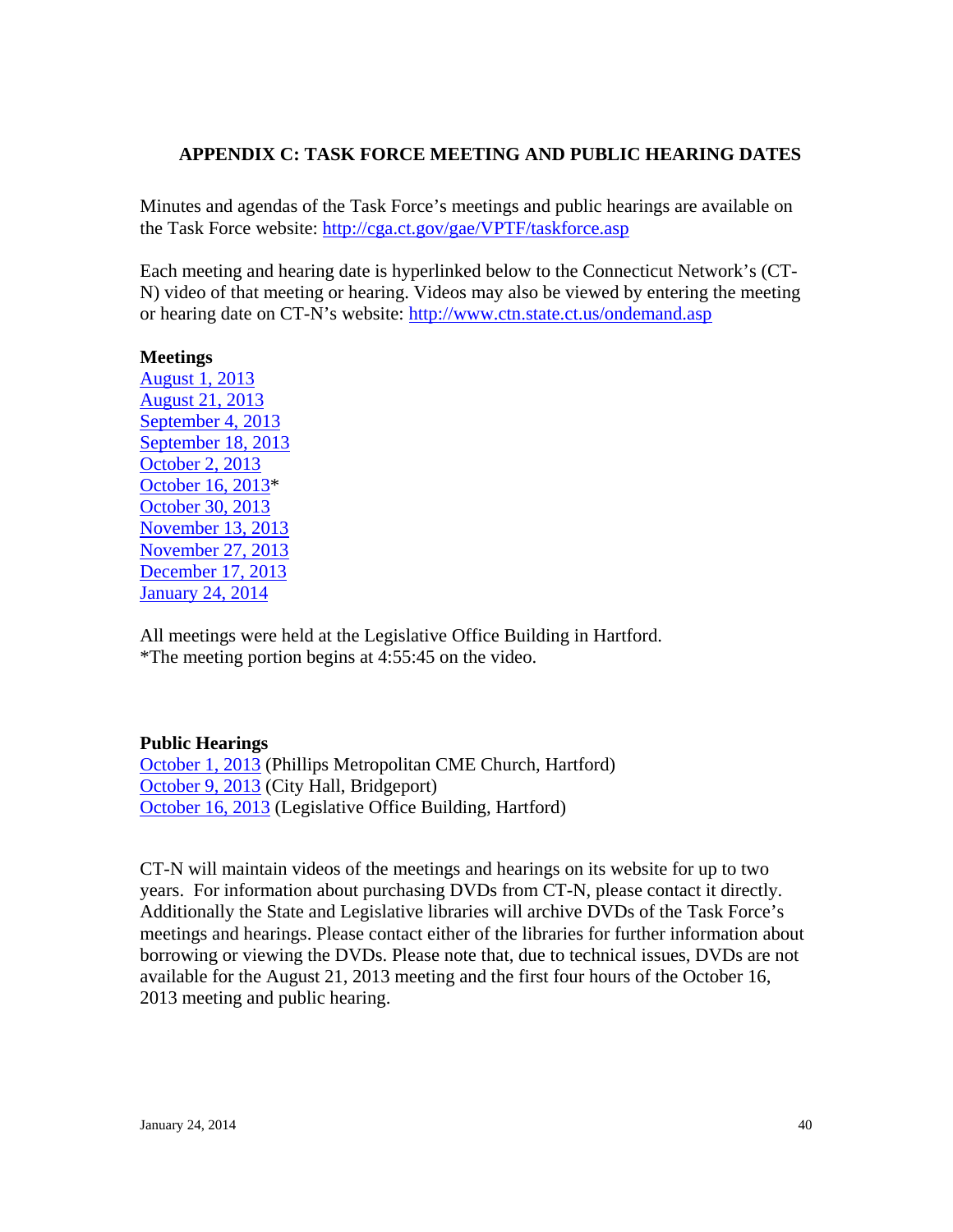## **APPENDIX D: RESEARCH MATERIALS AND OTHER SUBMISSIONS**

Research materials and submissions are hyperlinked below, except where noted. The hyperlinked materials and submissions may also be accessed from the Task Force website:<http://cga.ct.gov/gae/VPTF/taskforce.asp>

## **LEGISLATIVE COMMISSIONERS' OFFICE MEMO**

**The Intersection of the Connecticut Freedom of Information Act and the Invasion of** *[Personal Privacy](http://cga.ct.gov/gae/VPTF/docs/Memo%20re%20Intersection%20of%20the%20Connecticut%20Freedom%20of%20Information%20Act%20and%20t....pdf)*

## **OFFICE OF LEGISLATIVE RESEARCH REPORTS**

- 1. *Changes to Law Enforcement Records Disclosure Requirements* [\(2013-R-0401\)](http://www.cga.ct.gov/2013/rpt/pdf/2013-R-0401.pdf)
- 2. *Comparison of Proposals Submitted to Task Force on Victim Privacy and the Public's Right to Know* [\(2013-R-0470\)](http://www.cga.ct.gov/2013/rpt/pdf/2013-R-0470.pdf)
- 3. *Crime Victims* [\(2013-R-0360\)](http://www.cga.ct.gov/2013/rpt/pdf/2013-R-0360.pdf)
- 4. *Criminal Discovery Rules* [\(2013-R-0433\)](http://www.cga.ct.gov/2013/rpt/pdf/2013-R-0433.pdf)
- 5. *Definition of the Term "Minor" Under Connecticut Law* [\(2013-R-0382\)](http://www.cga.ct.gov/2013/rpt/pdf/2013-R-0382.pdf)
- 6. *Freedom of Information Laws and the First Amendment* [\(2013-R-0439\)](http://www.cga.ct.gov/2013/rpt/pdf/2013-R-0439.pdf)
- 7. *Interviewing Minors and Restrictions on Disclosure of Juvenile Records* [\(2013-R-](http://www.cga.ct.gov/2013/rpt/pdf/2013-R-0406.pdf)[0406\)](http://www.cga.ct.gov/2013/rpt/pdf/2013-R-0406.pdf)
- 8. *Laws Allowing Records to be Inspected but Not Copied* [\(2013-R-0435\)](http://www.cga.ct.gov/2013/rpt/pdf/2013-R-0435.pdf)
- 9. *Laws in Other New England States Concerning the Disclosure of Witnesses' Identities* [\(2013-R-0417\)](http://www.cga.ct.gov/2013/rpt/pdf/2013-R-0417.pdf)
- 10. *Other States' FOI Exemptions Protecting Personal Privacy* [\(2013-R-0384\)](http://www.cga.ct.gov/2013/rpt/pdf/2013-R-0384.pdf)
- 11. *Release of Death Certificates* [\(2013-R-0389\)](http://www.cga.ct.gov/2013/rpt/pdf/2013-R-0389+.pdf)
- 12. *States' Laws on Disclosing Crime Scene Photographs, Autopsy Reports, and 911 Tapes and Transcripts* [\(2013-R-0364\)](http://www.cga.ct.gov/2013/rpt/pdf/2013-R-0364.pdf)
- *13. Summary of National Archives v. Favish* [\(2013-R-0358\)](http://www.cga.ct.gov/2013/rpt/pdf/2013-R-0358.pdf)

## **OTHER SUBMISSIONS**

Connecticut Foundation for Open Government, *[Privacy and the Public's Right to Know](http://cga.ct.gov/gae/VPTF/docs/Connecticut%20Foundation%20for%20Open%20Government%20-%20White%20Paper%20-%20Privacy%20and%20the%20Public%27s%20Right%20to%20Know.pdf)  [\(White Paper\)](http://cga.ct.gov/gae/VPTF/docs/Connecticut%20Foundation%20for%20Open%20Government%20-%20White%20Paper%20-%20Privacy%20and%20the%20Public%27s%20Right%20to%20Know.pdf)*

James H. Smith, *[Response to OLR on the First Amendment and FOI](http://cga.ct.gov/gae/VPTF/docs/James%20H%20%20Smith%20-%20Response%20to%20OLR%20on%20the%20First%20Amendment%20and%20FOI.pdf)*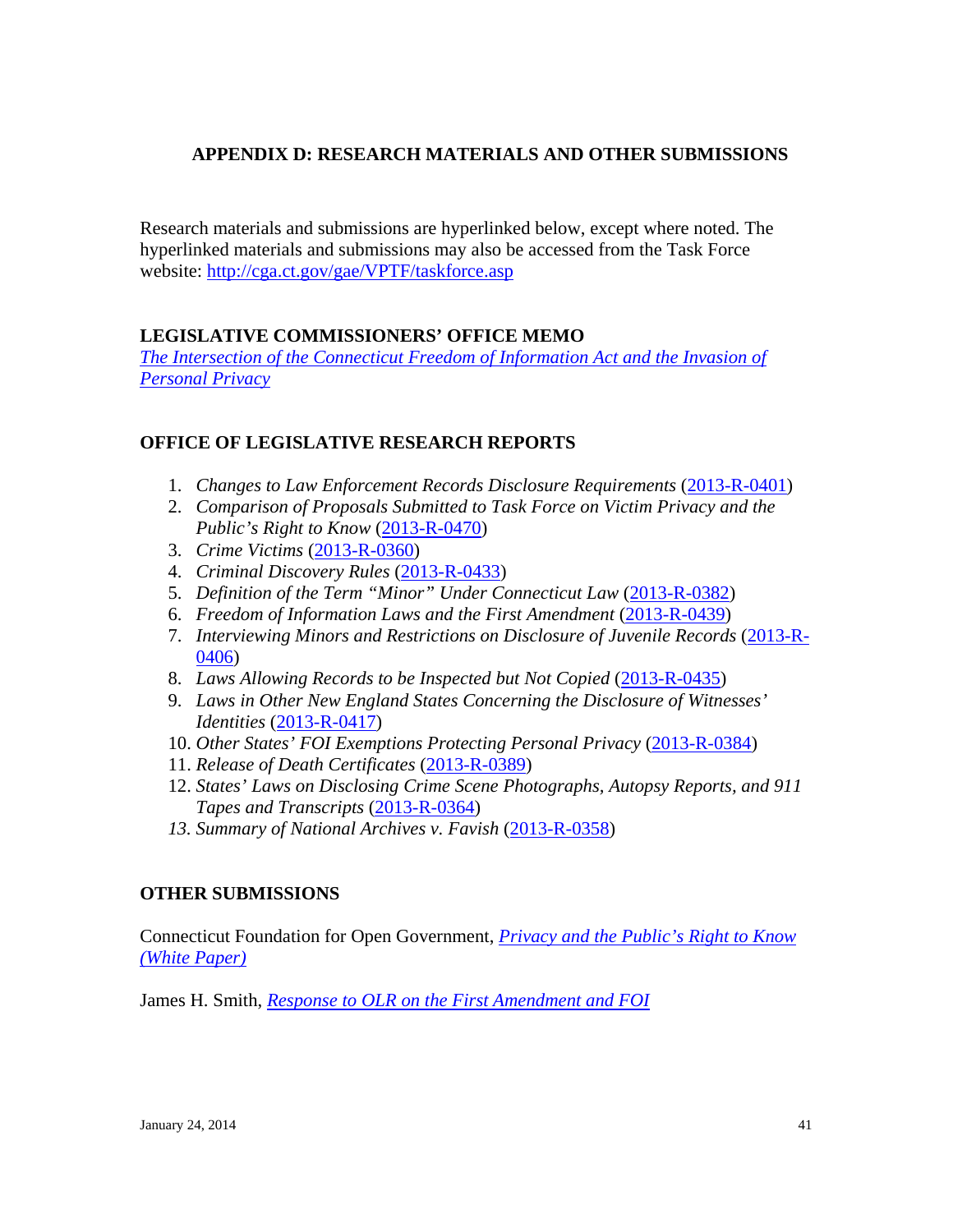### **PRESENTATIONS**

### **September 4, 2013**

Department of Emergency Services and Public Protection\* Freedom of Information Commission\* Office of the Victim Advocate\* Professor William V. Dunlap\*

#### **September 18, 2013**

[Office of Legislative Research and Legislative Commissioners' Office](http://cga.ct.gov/gae/VPTF/docs/FOIA%20Task%20Force%20Presentation%20FINAL.pdf) Representative Angel Arce\*

## **October 16, 2013**

[Office of Legislative Research](http://cga.ct.gov/gae/VPTF/docs/Office%20of%20Legislative%20Research%20-%20Presentation%20%2810-16-13%29.pdf)

## **PUBLIC HEARING TESTIMONY**

[Claude Albert,](http://cga.ct.gov/gae/VPTF/tmy/Testimony%20of%20Claude%20Albert,%20Connecticut%20Council%20on%20Freedom%20of%20Information%20%2810-16-13%29%20%282%29.pdf) Connecticut Council on Freedom of Information [Kim Bassett,](http://cga.ct.gov/gae/VPTF/tmy/Testimony%20of%20Kim%20Bassett%2010-9-2013.pdf) Sandy Hook [Shari Burton,](http://cga.ct.gov/gae/VPTF/tmy/Testimony%20of%20Shari%20Burton%2010-9-2013.pdf) para-educator at Sandy Hook [Rosanna Cavanagh,](http://cga.ct.gov/gae/VPTF/tmy/Testimony%20of%20Rosanna%20Cavanagh,%20New%20England%20First%20Amendment%20Coalition%20%2810-16-13%29.pdf) executive director, New England First Amendment Coalition [Michelle S. Cruz,](http://cga.ct.gov/gae/VPTF/tmy/Testimony%20of%20Michelle%20S.%20Cruz.pdf) former state victim advocate [David Cuillier,](http://cga.ct.gov/gae/VPTF/tmy/Testimony%20of%20David%20Cuillier,%20President%20,%20Society%20of%20Professional%20Journalists%2010-16-13.pdf) president, Society of Professional Journalists [Jim Cutie and John Dankosky,](http://cga.ct.gov/gae/VPTF/tmy/Testimony%20of%20John%20Dankosky%20&%20Jim%20Cutie,%20WNPR%20%2810-16-13%29.pdf) WNPR [Mayor Bill Finch, Bridgeport](http://cga.ct.gov/gae/VPTF/tmy/Testimony%20of%20Mayor%20Bill%20Finch,%20City%20of%20Bridgeport%2010-9-2013.pdf) [Robert Fromer](http://cga.ct.gov/gae/VPTF/tmy/Testimony%20of%20Robert%20Fromer,%20Windsor,%20CT.pdf) [David Godbout](http://cga.ct.gov/gae/VPTF/tmy/1%20OCT%2013%20Godbout%20Testimony%20TFVPPRK.pdf) Nicole Hockley, mother of a Sandy Hook victim\* [David G. Jacob,](http://cga.ct.gov/gae/VPTF/tmy/Testimony%20of%20David%20G.%20Jacob%20%2810-16-13%29.pdf) licensed clinical social worker [Jonathan Kellogg,](http://cga.ct.gov/gae/VPTF/tmy/Testimony%20of%20Jonathan%20Kellogg,%20Editor,%20Republican-American%20%2810-16-13%29.pdf) *Waterbury Republican-American* and New England Society of News **Editors** [Coleen Marren,](http://cga.ct.gov/gae/VPTF/tmy/Testimony%20of%20Coleen%20Marren,%20Director,%20FOXCT%20%2810-16-2013%29.pdf) Connecticut Broadcasters Association and FOXCT [Sheila Matthews,](http://cga.ct.gov/gae/VPTF/tmy/Testimony%20of%20Sheila%20Matthews,%20Co-Founder,%20AbleChild.org,%2010-9-2013%20.pdf) co-founder, Ablechild.org [David McGuire,](http://cga.ct.gov/gae/VPTF/tmy/Testimony%20of%20Attorney%20David%20McGuire,%20ACLU%20%2810-16-13%29.pdf) American Civil Liberties Union [Mitchell W. Pearlman,](http://cga.ct.gov/gae/VPTF/tmy/Testimony%20of%20Mitchell%20W.%20Pearlman,%20Lecturer%20in%20Law%20and%20Journalism,%20University%20of%20Connecticut.pdf) lecturer in law and journalism, University of Connecticut [Dean Pinto,](http://cga.ct.gov/gae/VPTF/tmy/Testimony%20of%20Dean%20Pinto,%20Newtown,%20CT%20%2810-9-13%29.pdf) father of a Sandy Hook victim [Rev. Robert L. Rafford,](http://cga.ct.gov/gae/VPTF/tmy/Testimony%20of%20Rev.%20Robert%20L.%20Rafford,%20Professional%20Genealogist%20%2810-16-2013%29.pdf) professional genealogist [Morgan Rueckert,](http://cga.ct.gov/gae/VPTF/tmy/Testimony%20of%20Attorney%20Morgan%20Rueckert,%20Shipman%20&%20Goodwin%20%2810-16-13%29.pdf) Shipman & Goodwin (counsel for 22 Sandy Hook families) [Michael P. Ryan,](http://cga.ct.gov/gae/VPTF/tmy/102813_Connecticut%20Broadcasters%20Association.pdf) Connecticut Broadcasters Association Bill Sherlach, husband of a Sandy Hook victim\* [Chris VanDeHoef,](http://cga.ct.gov/gae/VPTF/tmy/101613_Testimony%20of%20Chris%20VanDeHoef,%20Connecticut%20Daily%20Newspapers%20Assoc.pdf) president, Connecticut Daily Newspaper Association [Becky Virgalla,](http://cga.ct.gov/gae/VPTF/tmy/Testimony%20of%20Becky%20Virgalla%2010-9-2013.pdf) Sandy Hook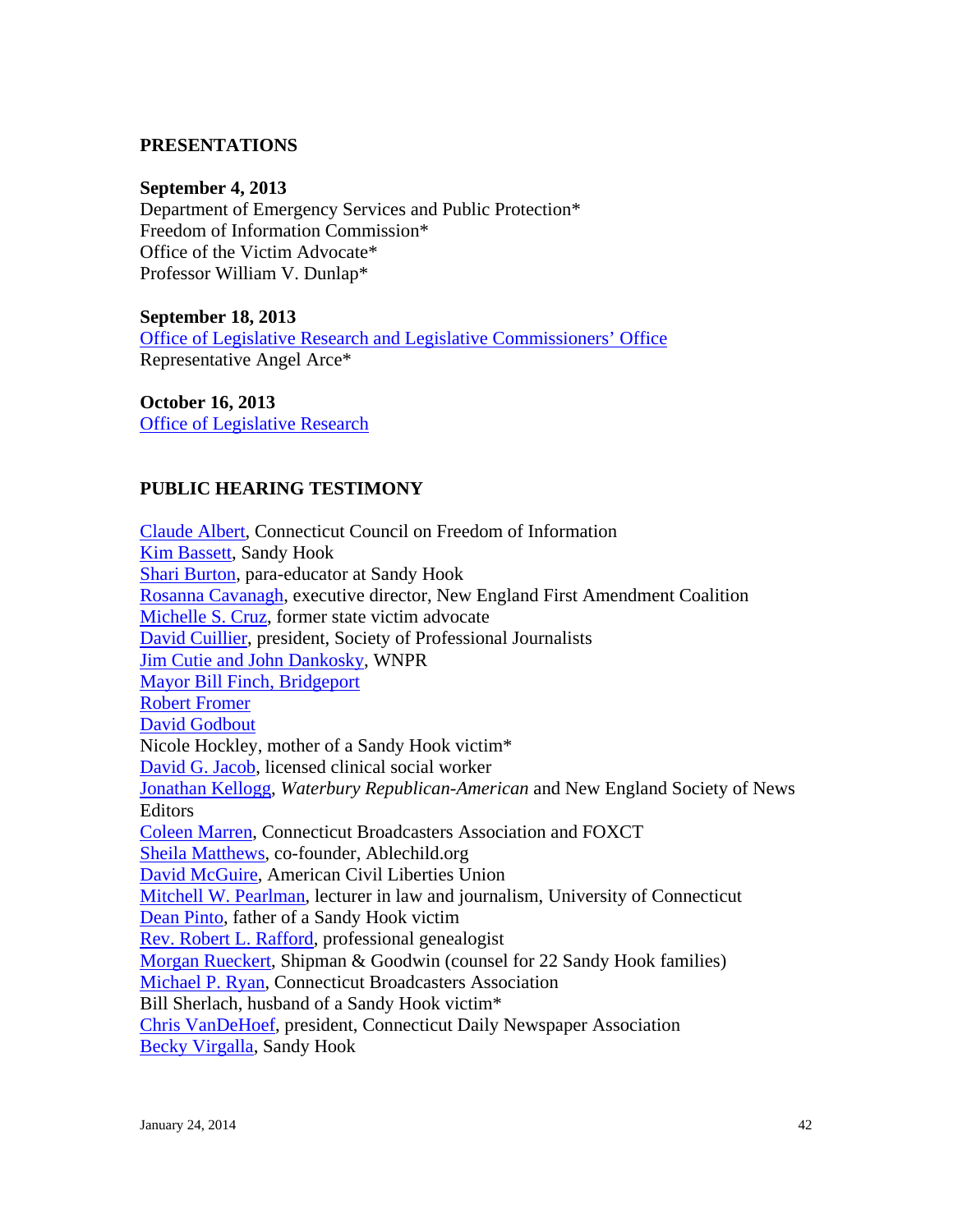## **TASK FORCE MEMBERS' WRITTEN PROPOSALS**

**November 27, 2013** [Representative Angel Arce](http://cga.ct.gov/gae/VPTF/docs/Rep.%20Angel%20Arce%20-%20Proposed%20Recommendations%20.pdf) [Klarn DePalma](http://cga.ct.gov/gae/VPTF/docs/Klarn%20Depalma,%20Vice%20President,%20WFSB%20-%20Proposed%20Recommendations.pdf) [Senator Leonard A. Fasano](http://cga.ct.gov/gae/VPTF/docs/Sen.%20Leonard%20Fasano%20-%20Proposed%20Recommendations.pdf) [Kevin T. Kane](http://cga.ct.gov/gae/VPTF/docs/Chief%20State%27s%20Attorney%20Kevin%20T.%20Kane%20-%20Proposed%20Recommendations.pdf)

**December 17, 2013** [Garvin G. Ambrose and Kevin T. Kane](http://cga.ct.gov/gae/VPTF/docs/rec.pdf)

\*No record submitted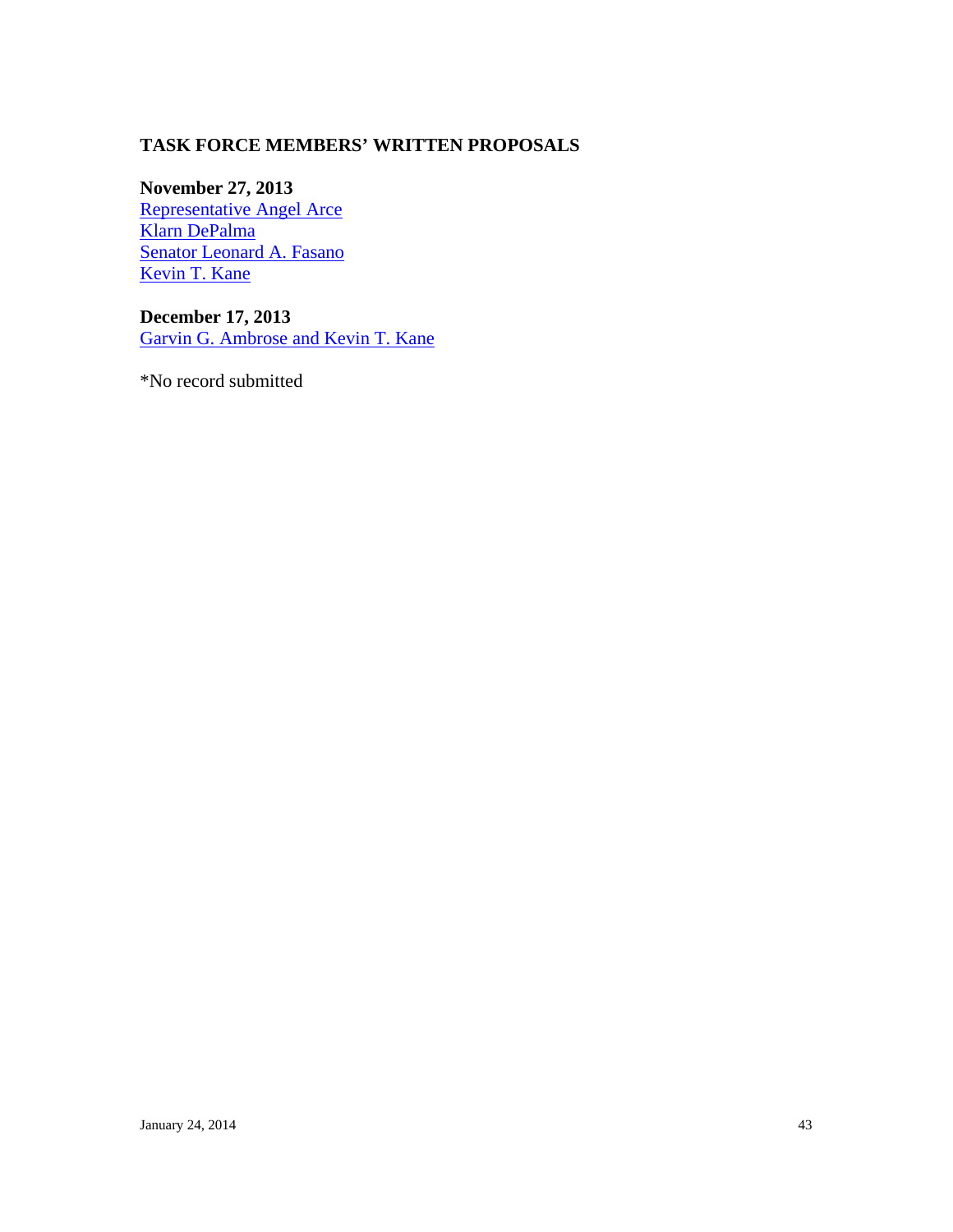### **APPENDIX E: TASK FORCE MEMBER STATEMENTS**

## **Don DeCesare, President & General Manager, WLIS-AM, Old Saybrook & WMRD-AM, Middletown, Co-chair, Task Force on Victim Privacy and the Public's Right to Know.**

It has been my privilege to be a Co-chair of the Connecticut Task Force, as created by PA 13-311, on Victim Privacy and the Public's Right to Know. Throughout the six months of its term I have treated my responsibilities most dutifully and hope my efforts will have contributed to the vital public policy debate which was instigated by the murders at Newtown in December, 2012.

The Task Force report, which precedes this Statement, contains our recommendations to the Legislative leadership. These recommendations are strong, as the votes on them were overwhelmingly affirmative. No one, however, should underestimate the intense negotiation and the true spirit of compromise which were required to achieve the recommendations contained in the report. No one should presume they would have been the same had we voted on alternatives, either towards the privacy side or the public information side. Indeed the Task Force's recommendations are truly the product of many weeks of discussion and negotiation. They represent the best that both sides could achieve through mutual agreement.

For myself I am most pleased that -- overwhelmingly -- the Task Force not only reaffirms the public's right to inspect and review all official documents and materials, both audible and visual, associated with homicides, but to do so in a timely manner. Beyond that, our recommendations provide a prospective framework to allow the public access without risking unauthorized duplication or distribution of the materials. The working journalists on the Task Force voted for these recommendations despite the proposed necessity for materials review to take place within a repository, established at the custodial agency. I do not doubt that the journalist members wrestled, as did I, with the instinct to reject something which places conditions upon access. However, it should be remembered, the conditions we recommend do maintain the principle of full public availability, yet provide a balanced, direct response to the public's revulsion at the prospect of the release and subsequent dissemination of horrifying photos and videos.

Like me, the working journalists among us would, I am sure, have preferred a simpler means by which to gain access to these public materials. However, mindful of the sensitivity surrounding the gruesome nature of some materials, particularly those from the scenes of multiple homicides, a large majority of the Task Force came to believe that guaranteed public access, albeit without immediate general distribution, was preferable to no public access at all, which is what PA 13-311 provided. We tried to protect against potential governmental malfeasance by inserting a reasonable appeal process, which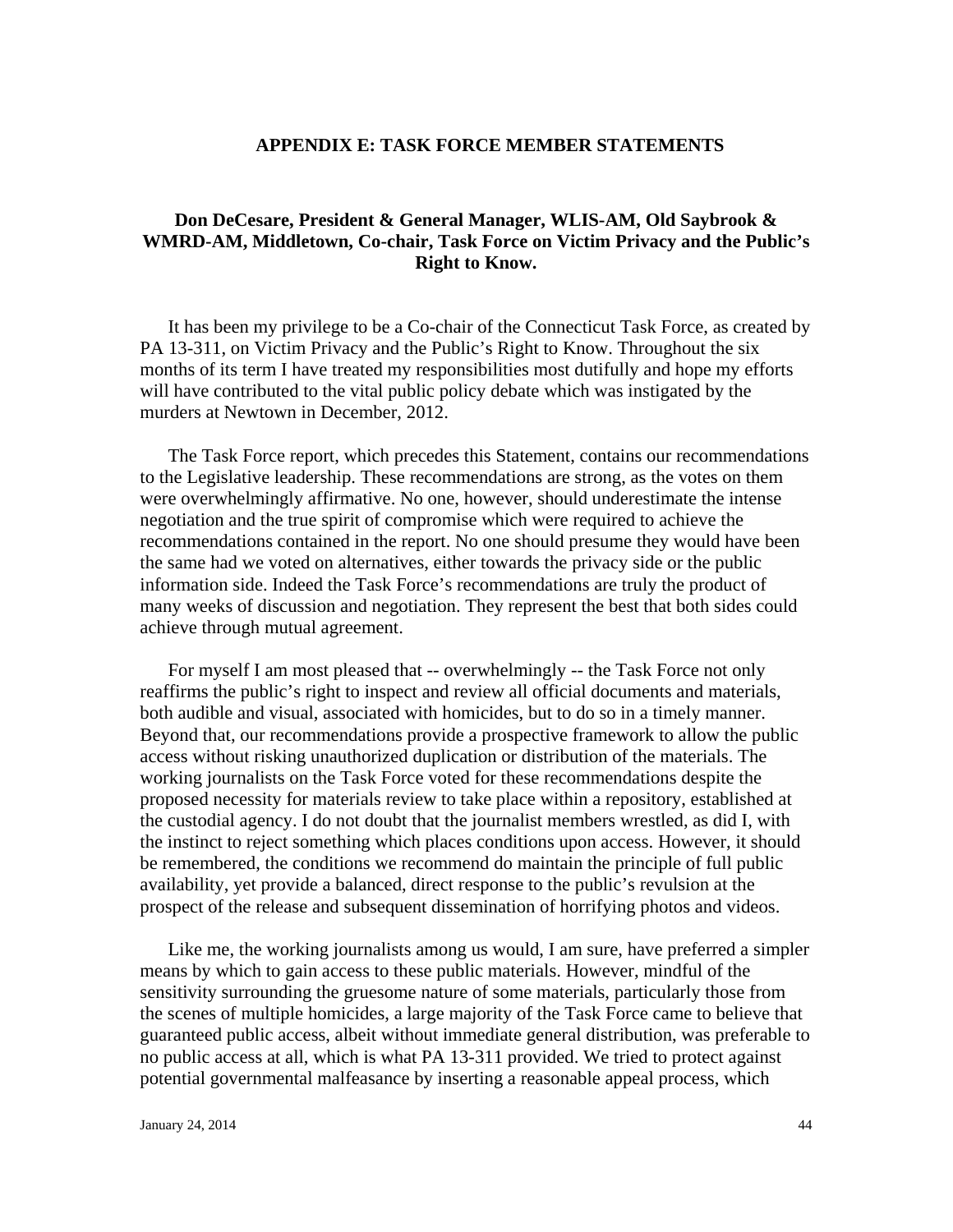could provide full public release through the already existing FOIC and, if necessary, the courts. Adopting these recommendations into law, as we have written them, should again place Connecticut at the forefront in providing public access to official documents, photos, and videos, something which the State lost under PA 13-311.

The Task Force's recommendations with regard to visual and audible homicide evidence apply solely to materials initiated by or collected within Connecticut by state and municipal, law and/or justice authorities. We do not address, nor should we have addressed, materials enterprised or collected independently by the citizenry at large. Whatever one may think of the propriety of publication or distribution of such materials, clearly, under the First Amendment, they are subject only to the judgment of the person or persons who created them, as are any comments issued in relation to them. The Task Force properly avoided any consideration of materials created, collected, or owned independent of the State or its municipalities. Our recommendations do not apply in any way to the First Amendment rights of any citizen.

The Task Force's recommendations also address Section 1 of PA 13-311, which in five words --"the identity of minor witnesses" -- created an entire class of citizens who might never be accountable for statements they made, signed or unsigned, to the authorities. We debated this clause strenuously and, in the end, agreed, again overwhelmingly, to limit it. I am disappointed that more members could not see the real danger of allowing, even encouraging, potentially untruthful statements. I, and others on the Task Force, felt we should recommend striking Section 1 altogether. After the lengthy debate I became convinced that specific limitations are preferable to the unlimited sweep of the Public Act's existing language. And so, jointly with my co-chair, then joined by other members of the Task Force, we proposed the limited exemptions, which then passed overwhelmingly and became the Task Force's recommendation. I was among those voting for it. Nevertheless, I do believe this topic -- noting the lamentable loss of innocence among so many of our youth -- deserves further discussion and consideration by the Legislature. In the meantime, the Task Force's recommendation can achieve for law enforcement and the justice system all of what we perceived to be needed to protect minors and encourage witnesses at the same time.

There is one further Task Force recommendation deserving of highlight: that associated with Section 4 of PA 13-311. By this recommendation we urge the Legislature, to study deeply -- through public committee hearings, forums, commissions, submissions, or any other appropriate means, including potentially another Task Force - the broader public policy questions associated with victim privacy in an information age. Connecticut's Freedom of Information Law, now forty years old and already revised numerous times, seems too often, as one of our members said, to be gauged both the villain and the savior, depending on who is addressing it, when complicated and sensitive public policy issues are raised. New exemptions to it -- even the ones we are recommending here -- only serve to frustrate the public's belief that government should have nothing to hide. From my perspective, given the history of the law and the complexity of interpreting its numerous amendments, revisions, and exemptions, it would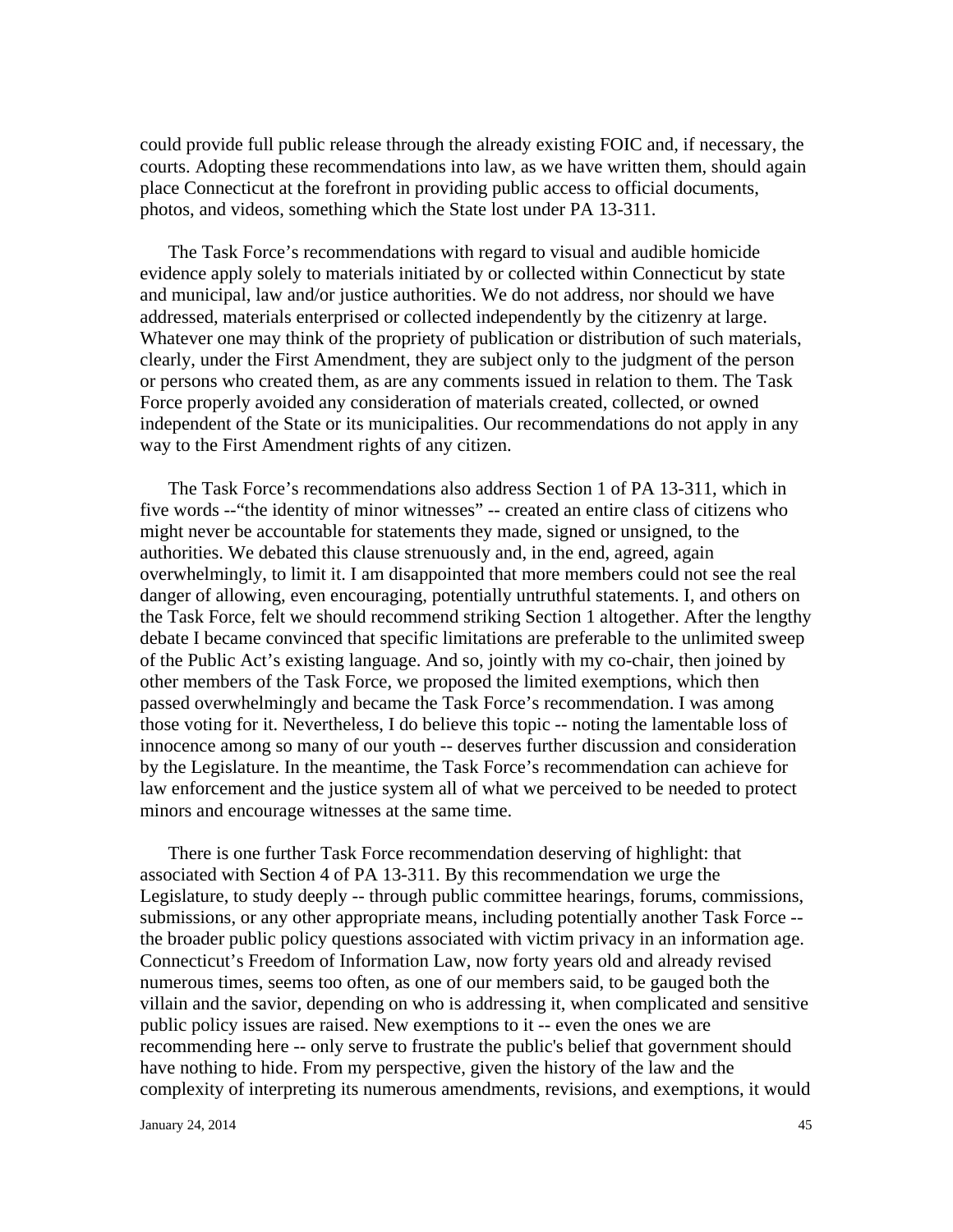seem prudent to undertake a thorough review with the dual aim of simplifying and clarifying it for all, yet preserving its intent.

With the preceding report, the "Task Force on Victim Privacy and the Public's Right to Know" has forthrightly addressed vital issues of public policy, which required deeper study than was available to lawmakers at the end of the last legislative session. Our recommendations provide a framework which fulfills our charter: to find a balance between the privacy rights of homicide victims (and their families) and the public's right to know what its government is doing and has done on the public's behalf. Clearly the issues which we debated are of sufficient consequence that our recommendations, even if made law intact, cannot nor should not end the considerations we have begun.

January 20, 2014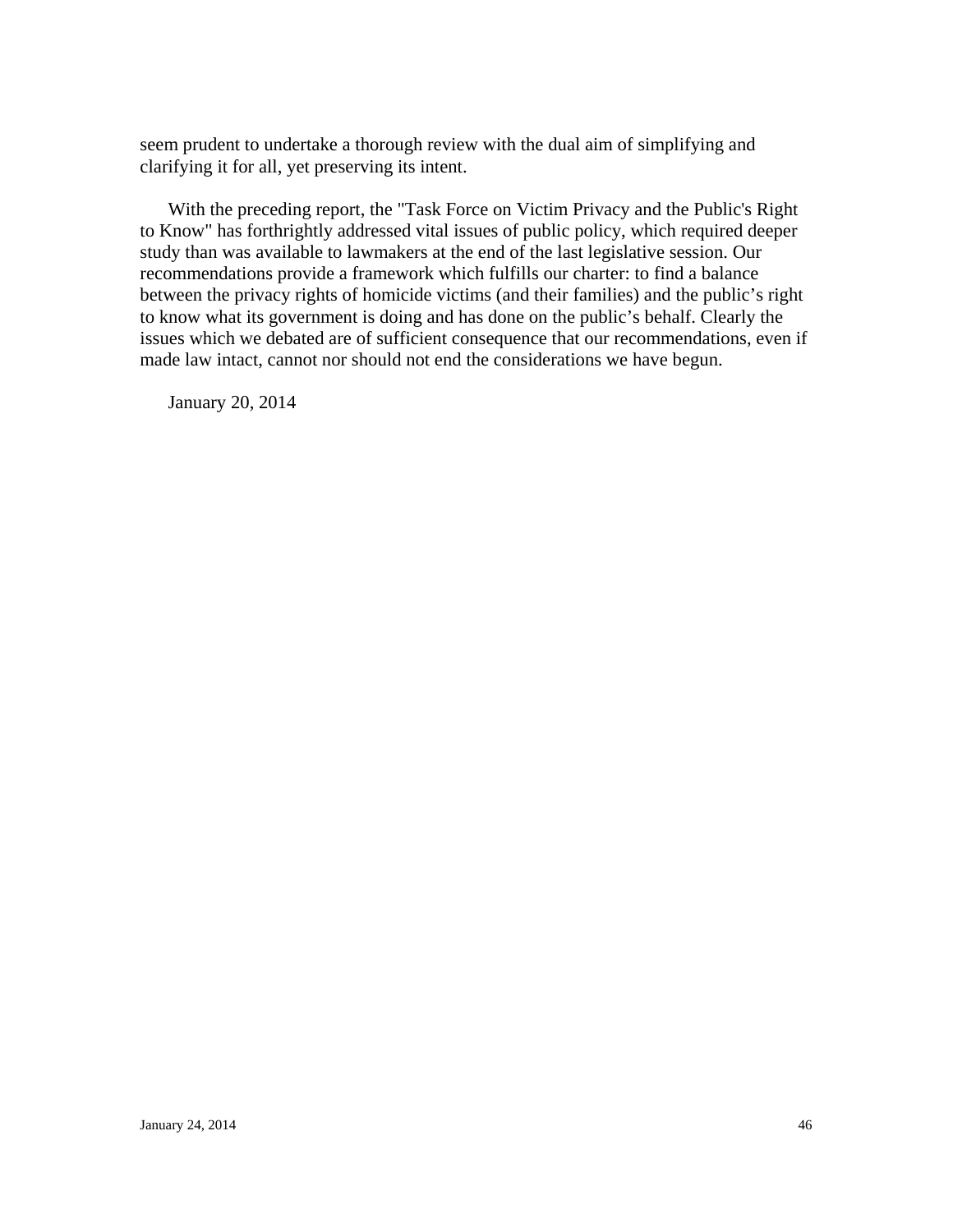#### **Jodie Mozdzer Gil Statement on Task Force Recommendations**

A revision to the state's FOI act approved by the Connecticut General Assembly in 2013 added unnecessary restrictions to the release of public information regarding crimes. When asked to appoint four members to the task force, the Connecticut Pro Chapter of the Society of Professional Journalists (CTSPJ) did so with the hope of regaining all of the transparency that was lost.

The CTSPJ board appointees ultimately supported a compromise. I want to make clear that I supported the compromise because I believed the option to be the lesser of two evils.

My first choice would have been to repeal Public Act 13-311 and revert the FOI Act to its existence prior to June 2013. I supported a compromise because it allows review - albeit under burdensome circumstances -- and provides a window into possible release.

The Task Force was stacked with members who indicated they wanted to see MORE restrictions on the release of public records. FOI and press advocates were in the minority. It became clear the best chance at getting movement away from a bad law would be to meet in the middle.

The Task Force held public hearings -- an important step that was ignored during the crafting and approval of Public Act 13-311. After hearing broad and balanced testimony, the Task Force came to the consensus that the law needs to be changed.

Public Act 13-311 is not appropriate. It lacks the transparency required in our democracy. While not ideal, the compromise is a shift in the right direction -- one supported by even those on the board who initially wanted more restrictions.

The following are my main concerns with the current recommendations:

- The standard for release should be *Perkins*, not *Favish*. The burden should not be on the public to prove a record should be public, as the *Favish* standard requires. Both Public Act 13-311 as it exists, or the task force's proposed use of the *Favish* standard bring Connecticut to the bottom half of the state FOI spectrum in regards to openness and transparency.
- The addition of 911 calls to the Task Force recommendation is a bad idea. The legislature wisely left 911 calls out of the original act.

I hope this Task Force recommendation is a first step toward a widespread conversation about the need for open government and a move back to the respected FOI Act our state has long had.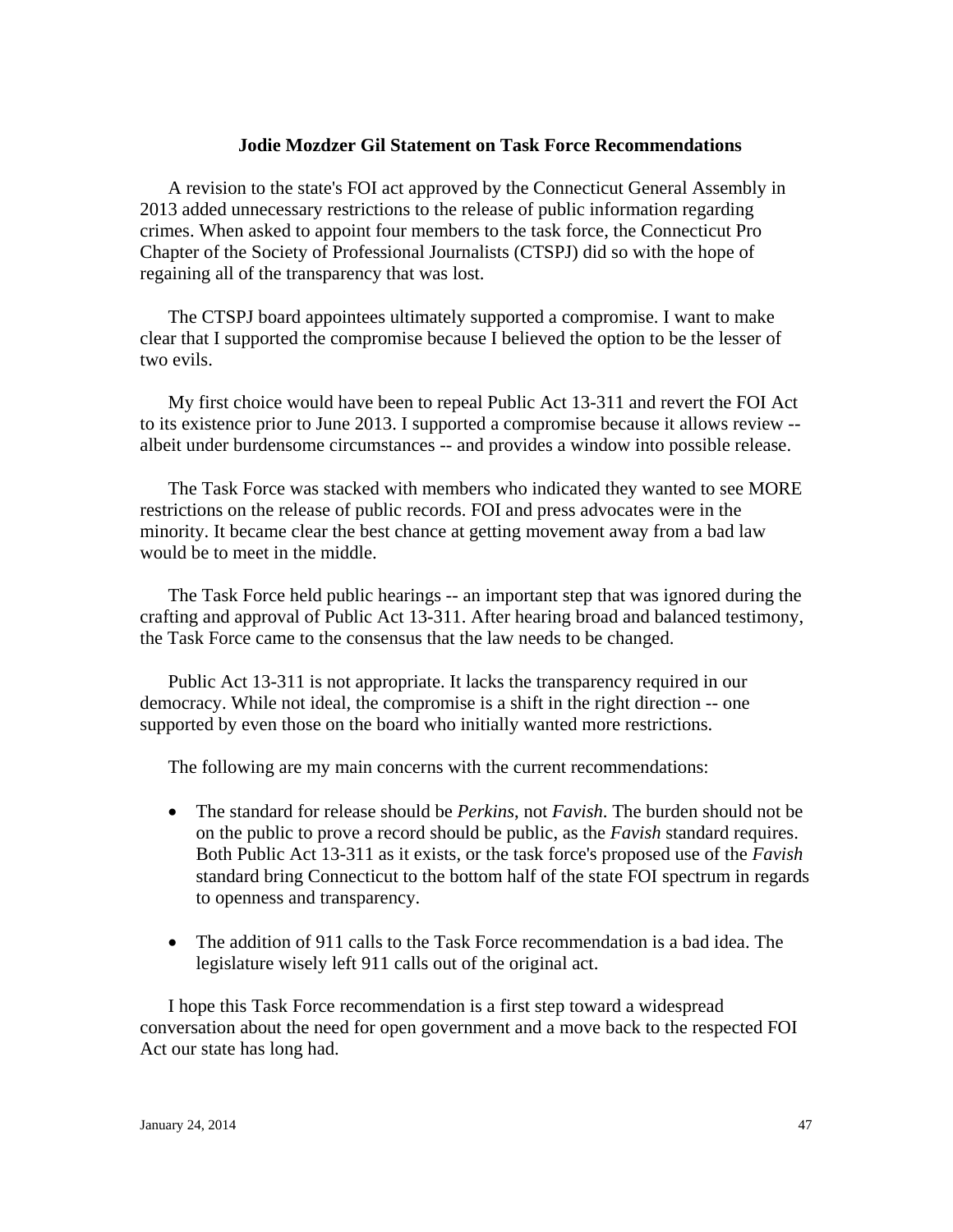## **Statement of Colleen M. Murphy, Executive Director and General Counsel, Connecticut Freedom of Information Commission, and Member of the Task Force on Victim Privacy and the Public's Right to Know**

### Background:

Government records belong to the people, not to the government. Every exemption to the Connecticut Freedom of Information Act ("FOIA") chips away at the public's right to know. Even the most well-intentioned exceptions, which are borne out of unimaginable tragedy, loss and horror, can lead to unintended results and consequences, if not crafted in a careful, thoughtful and balanced manner and in a way which will hold up over time. When we start restricting what information the public can and cannot have access to in a free society (even when it is understandable why we want to do it), we create a society that is less free, particularly when it comes to questioning government authority when things go wrong. This may not be apparent today, just over one year after the events of December 14, 2012, but it will become more evident over time; and the exemptions passed during the 2013 legislative session, coupled with the recommendations by the task force majority, will likely be used to further chip away at our collective right to know.

As is well documented, exemptions to the FOIA for crime scene records and legislation to create the Task Force on Victim Privacy and the Public's Right to Know were passed in the waning hours of the 2013 legislative session, without a public hearing or public input (P.A. 13-311). The urgency for the legislation was based only upon a false rumor (that a noted filmmaker sought to obtain and publish photos). The task force was hobbled from the start – since it came into existence after legislation had already passed and it was essentially asked to consider (in hindsight) whether the legislature got it right.

However, even under these circumstances, it was an honor to serve on this task force. I felt the weight of its charge every day. It struck me from the beginning, however, that the privacy proponents on the task force wanted to do two things: 1) scale back Connecticut's FOIA as a way to mitigate the pain of the horrific events of December 14, 2012, and the pain felt generally by other crime victims; and 2) legislate good judgment or appropriate taste. The problem with the former is that not a single example was brought forward evidencing how a disclosure under the FOIA had yielded a harmful result. The problem with the latter is that legislating appropriate taste is an impossible and illusory task. Therefore, it is my belief that scaling back the FOIA will not achieve either goal sought by the proponents.

Regrettably, I am unable to support the bulk of the recommendations (Recommendation 4 is the exception) approved by the task force as a whole, for the reasons outlined below.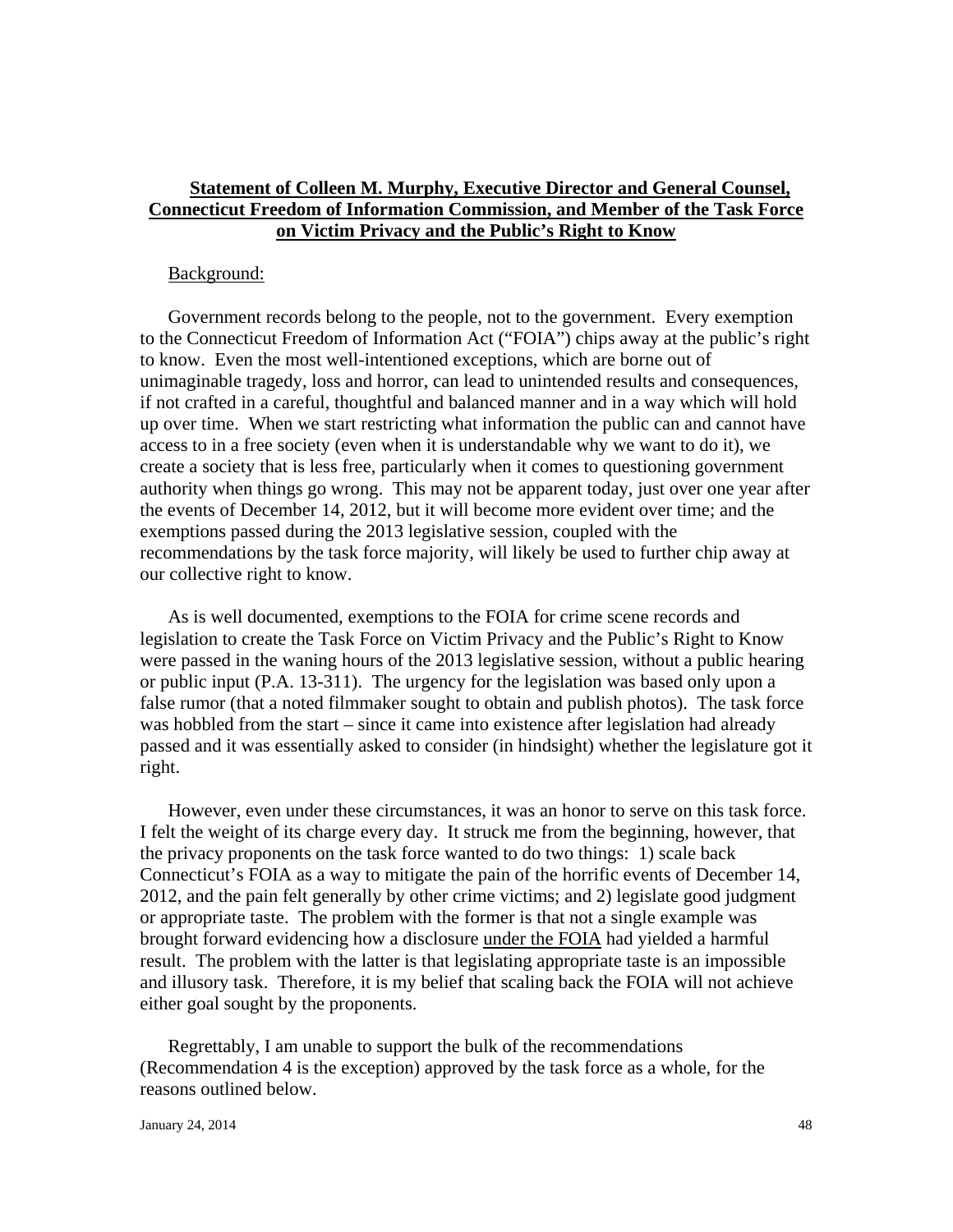#### Recommendation 1:

The proposed recommendation is to further define the exemption for the identity of minor witnesses that was passed in P.A.  $13-311$ . See Conn. Gen. Stat. §1-210(b)(3)(B). The recommendation is to continue the exemption for minor witnesses (under the age of 18) but only for crimes of violence, drug offenses, or sexual offenses. The issue with the new exemption passed in P.A. 13-311, as well as the revised version recommended by the task force majority, is its assumption that the young age of a witness is equivalent to innocence and the need for protection. Sadly, we must recognize that this is not always the case. More and more it seems we hear terrible stories where children are the perpetrators of horrendous crimes (including newspaper accounts today stating that a 12 year old allegedly shot two fellow middle school students in New Mexico). We must honestly ask ourselves whether it makes sense to exempt an entire category of witnesses, for all time, solely based on age.

The reasons expressed as to the need for this exemption (fear of intimidation or potential harm to a witness) are already covered by an existing exemption in the FOIA for "the identity of informants not otherwise known or the identity of witnesses not otherwise known whose safety would be endangered or who would be subject to threat or intimidation if their identity was made known." See Conn. Gen. Stat. §1-210(b)(3)(A). The FOIA contains another exemption for signed statements of witnesses. See Conn. Gen. Stat. §1-210(b)(3)(C).

If there is a need for greater confidentiality in this area, it would have been better to reduce the age of the witness to which it applied or qualify its application in some way. For, what if the information provided is false and intentionally so? False witness testimony, regardless of the age of the witness, can cause serious harm to the livelihood and reputation of others. Under this new exception, the witness's identity is shielded forever, regardless of the passage of time or any extenuating circumstances. There is no balance in this approach. The Chief Public Defender proffered some excellent examples regarding the need for access to witness information, particularly by defense counsel, but those points did not take root with the task force majority.

#### Recommendation 2:

P.A. 13-311 created a new exemption for crime scene photographs of a homicide, if disclosure of such photographs would constitute an *unwarranted invasion of privacy*. By inserting those four words into the FOIA, the legislature did something dramatic. It imported a new standard restricting disclosure that derives from a broadly-read exemption contained in the federal FOIA (5 U.S.C.  $\S 552(b)(7)(C)$ , as interpreted in National Archives and Records Administration v. Favish, 541 U.S. 157 (2004)). And in creating this exemption, the legislature endorsed a standard that had been entertained and rejected by the Connecticut legislature when it passed the FOIA in 1975.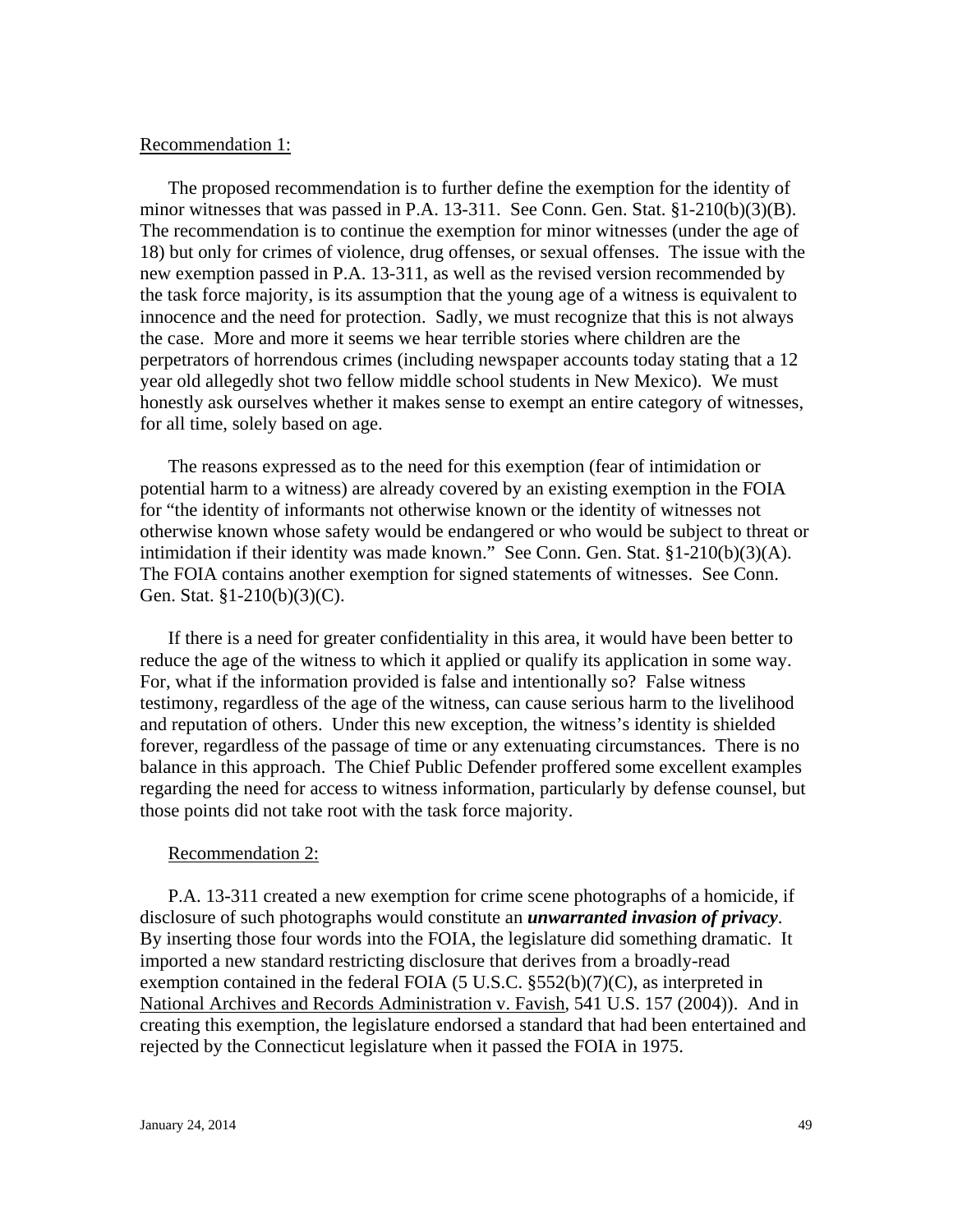By codifying the new standard in P.A. 13-311, the legislature has opened the door to a concept never before recognized under the FOIA in its 38 year existence. And in doing so, it shifts the burden to a person who makes a request for a public record to establish that disclosure is "warranted." Regarding all other FOIA exemptions, the government agency has the burden of proving that a record cannot be disclosed. This new course is not a good one for Connecticut to travel. Examples were provided as to how the standard under the federal law has been used by the federal government in some startling and unsettling ways (e.g., the case of Terry Anderson, whose requests under the federal FOIA to the FBI were initially rejected, in part, because Anderson needed to get a notarized letter of authorization to release information from the terrorists who had held him captive for nearly seven years in Lebanon).

Now, the task force wants to open the door further than the legislature did in P.A. 13- 311. The majority's recommendation is to expand the application of this standard beyond homicide photographs and to add: film, video or digital or other visual images depicting a homicide victim, as well as 911 calls or "interoperative" recordings pertaining to homicides.

This is the type of chipping away that we all should fear. What records will be the next to be considered under this "unwarranted invasion of privacy" standard in the future? Will the burden eventually always be on the requester to establish that there is a sufficient reason for disclosure or negligence on the part of government officials in order to obtain access to public records previously in the public domain?

While it is appreciated that the recommendation permits for inspection or access to such records, with the right to obtain a copy *if* the requester can overcome his burden of proof and establish that disclosure is warranted, the incorporation and expansion of the so-called Favish standard into the FOIA is objectionable.

A better approach would have been to utilize a standard that is already contained in the FOIA, relative to personnel, medical and similar files. (See Conn. Gen. Stat. §1- 210(b)(2), providing that nothing in the FOIA shall require the disclosure of personnel, medical and similar files, the disclosure of which would constitute an invasion of privacy). That standard provides for confidentiality of public records *only if*: disclosure of the contents of the records would be highly offensive to a reasonable person; and if there is no legitimate interest in the information. See, Perkins v. Freedom of Information Commission, 228 Conn. 158 (1993).

This invasion of privacy test has been in existence for twenty years – it is relatively easy to apply, broadly known and understood, and would work in the context of the records that were the focus of the task force. Several task force members were opposed to utilizing the existing standard claiming that it only works in relation to public employees (and their personnel, medical and similar files). However, that argument is flawed. If the legislature wanted to, it could extend the exemption in existing law (i.e., Conn. Gen. Stat. §1-210(b)(2)), to apply to crime scene records. By rejecting this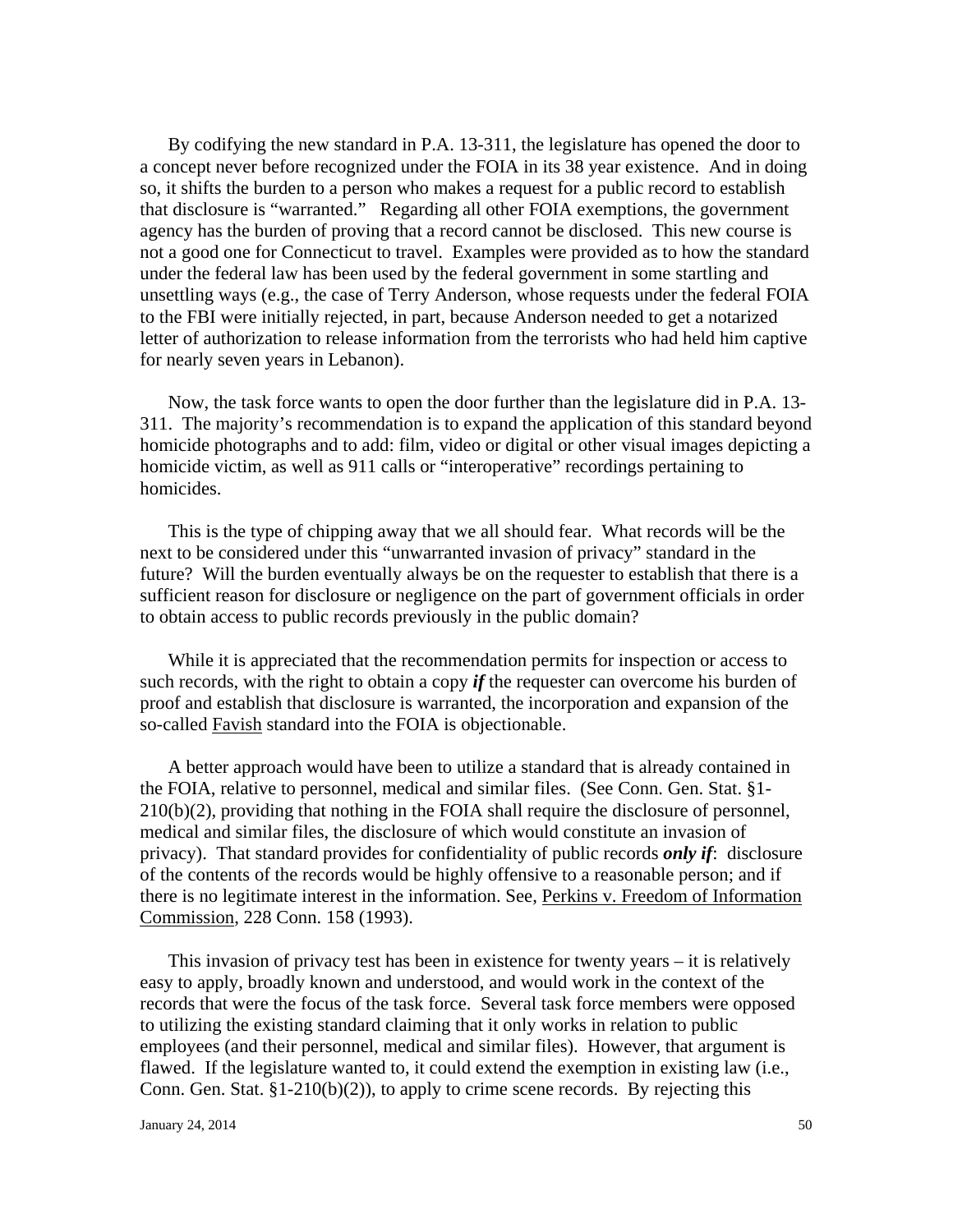approach, the task force majority is, in effect, saying that it doesn't want the public's interest and the sensitivity of the records to be considered in an objective way under the Perkins rationale.

The task force majority report also incorporates additional language that was contained in a December 17, 2013 proposal put forward by the Victim Advocate and The Chief States Attorney but was not voted upon by the task force as a whole. The task force clearly and purposefully only endorsed concepts. (See items 5 through 10 under Task Force Recommendation 2, page 13, as well as the Vote Tally Sheet, page 28 of the January 6, 2014 draft, describing the action of the task force). The report erroneously includes several items that were contained only in draft legislative language that was not voted upon by the task force.

For example, there are several references to a new exemption 27 in the FOIA that would provide specific types of notice under specific time periods to the subjects or the records or their next of kin. Likewise, there are provisions referenced that would make the copying of a public record, without prior authorization, a Class D felony (equivalent to strangulation, promoting prostitution and robbery, among other crimes, punishable by up to five years in prison). These provisions should not be included in the recommendations contained in the report. As a counterpoint, it is noted that under current law, a public official's failure to comply with an order of the FOI Commission is merely a Class B misdemeanor. See Conn. Gen. Stat. §1-240.

#### Recommendation 3:

This recommendation urges the legislature to ask the legislature's Program Review and Investigations Committee to further study the issue of victim privacy in all of its aspects. Further study of this kind is likely to be ineffective for the following reasons. First, Senator Coleman (a member of such committee) indicated at the December 17, 2013 task force meeting that the committee only takes up a few requests directed to it each session. And, he indicated that thereafter, the legislature doesn't take up the committee's recommendations very often.

Moreover, the scope of the inquiry is too broad – what is meant by "victim privacy in all of its aspects" (under freedom of information, the first amendment, court processes?). The task force itself had an extremely difficult time defining the issues and the appropriate balance under its very limited assignment. If the Program Review and Investigations Committee (or another entity, such as another task force) were to examine this topic at all, its scope must be limited and refined. It must also be directed to take into account the actual scope and breadth of existing privacy law, as enunciated in other statutes and interpreted by our courts.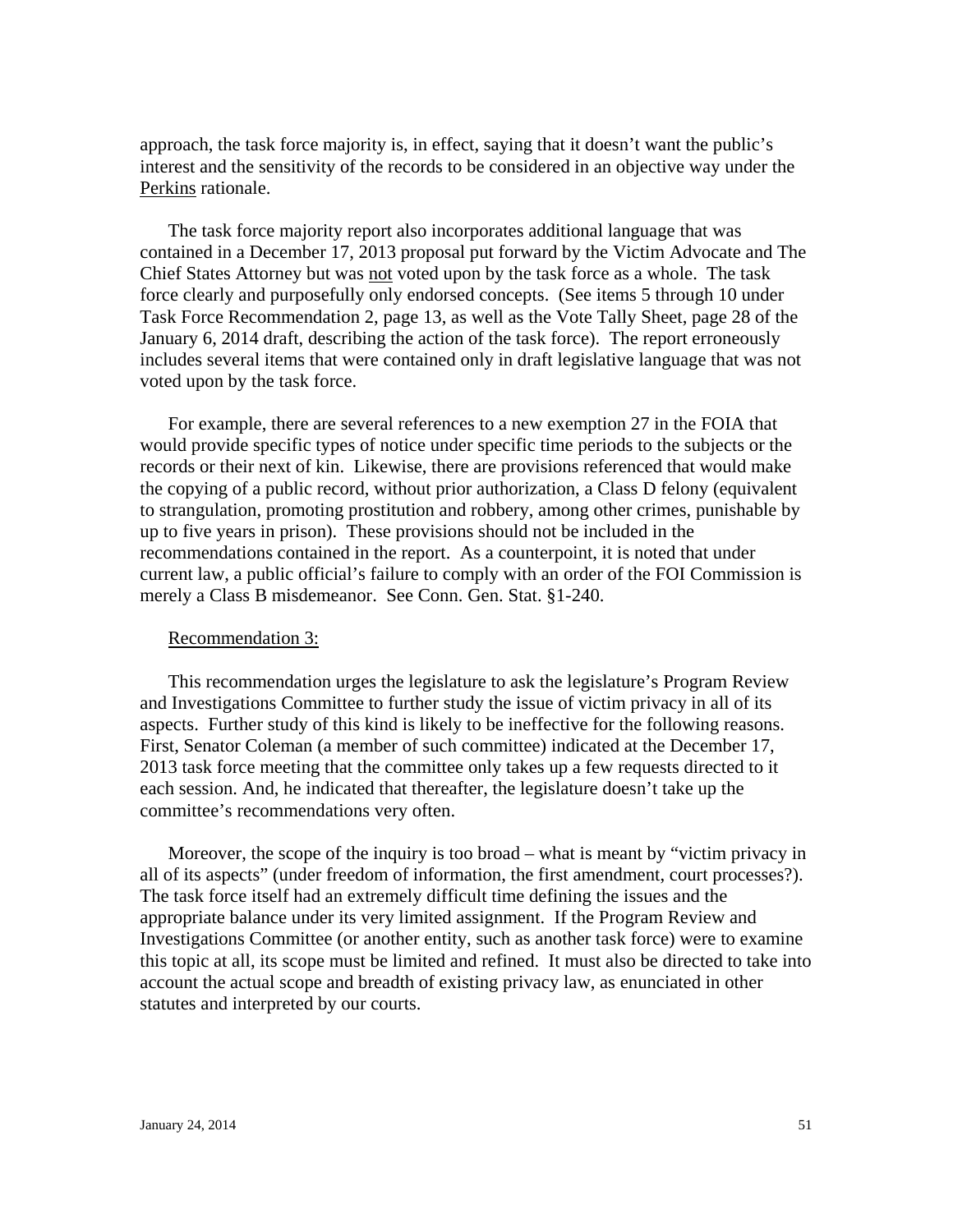#### Recommendation 4:

This recommendation urges the legislature to consider the fiscal implications to state and municipal agencies of implementing the recommendations of the task force. I voted in favor of this recommendation.

There may be significant fiscal implications to state and municipal police (who, pursuant to the recommendations will be required to designate a secure viewing area and personnel to monitor the public's access to the records covered under the proposed exemptions). In addition, there will likely be fiscal implications for the FOIC, which will be required to hear and decide appeals from requestors: 1) seeking copies of public records covered under the proposed exemptions: 2) alleging denials of access to the subject records for listening or viewing purposes; and 3) alleging denials of access to requests for transcriptions. All of these implications should be considered in connection with the recommendations put forward by the task force majority before additional changes are made to the FOIA.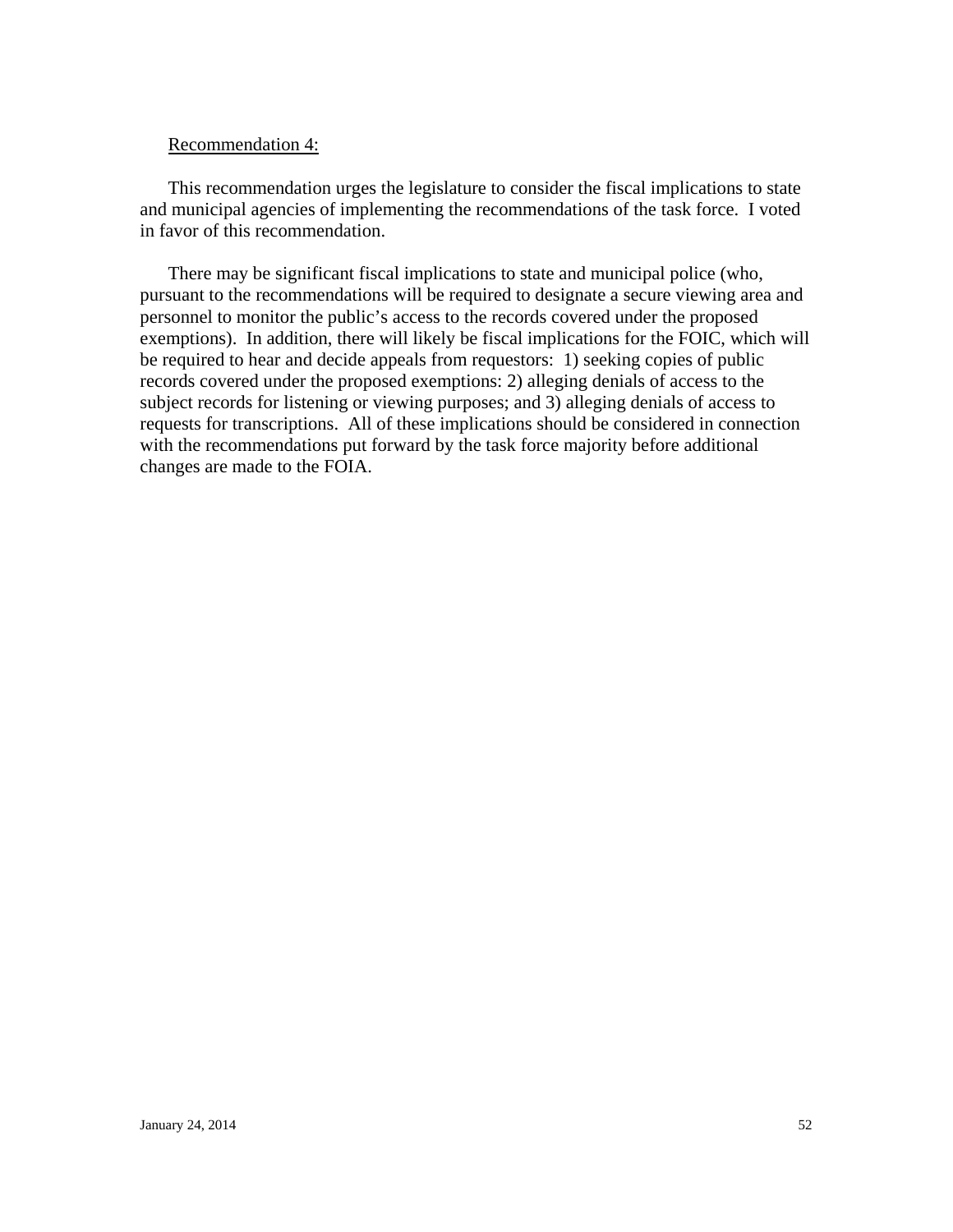## **Official statement of Task Force member James H. Smith, president of the nonprofit Connecticut Council on Freedom of Information.**

Crime is a problem in the United States and in Connecticut. A big problem.

The people hire police and other first responders to protect them from crime. It is clear in the deliberations of this Task Force that law enforcement personnel have become too entangled with victims and the families of victims *after* crimes, horrendous crimes, are committed.

Aside from the duty to investigate and solve crimes, it is not the job of police to expend resources on victims and their families. The people pay the staff of the Office of the Victim Advocate to assist the families of victims. All the police personnel and time spent there, is time and resources not spent protecting the public – all the people – whom they are paid to protect. It is a disturbing trend to see police posted outside the homes of victims' families, or to hear threats from officials that news reporters' vehicles will be ticketed or jaywalking statutes will be strictly enforced.

Now, with this vote recommending more secrecy in law enforcement actions, the people the police are supposed to serve will be denied information they deserve to know about crimes and how they are solved or not solved.

The General Assembly leadership and the governor appointed this 17-member Task Force with a built in 9-member majority favoring privacy and secrecy. Although there was much expert testimony and many written submissions presented on the people's right to know, there was very little analysis given to, or evaluation of that testimony and those viewpoints beyond a few questions asked of some of those testifying.

It is historic fact that police, particularly the state police, consistently violate the state's Freedom of Information laws by refusing to release nonexempt information about ongoing criminal investigations. There are specific exemptions: signed statements of witnesses, investigatory techniques not otherwise known, uncorroborated allegations, for example. Otherwise, documents are presumed to be public, but the FOI Commission docket is clogged with complaints from citizens and the press seeking public information the police routinely withhold.

If the legislature adopts the recommendations of this Task Force, it will make it easier for law enforcement to keep secret what the people in a free and open society should know. In the name of sympathy for those families who have suffered from crimes against them, too many public servants are opting to deny the public its right to fully understand the violence being committed. It often has been the families of victims who need FOI access to law enforcement records to show malfeasance or misfeasance and to find justice.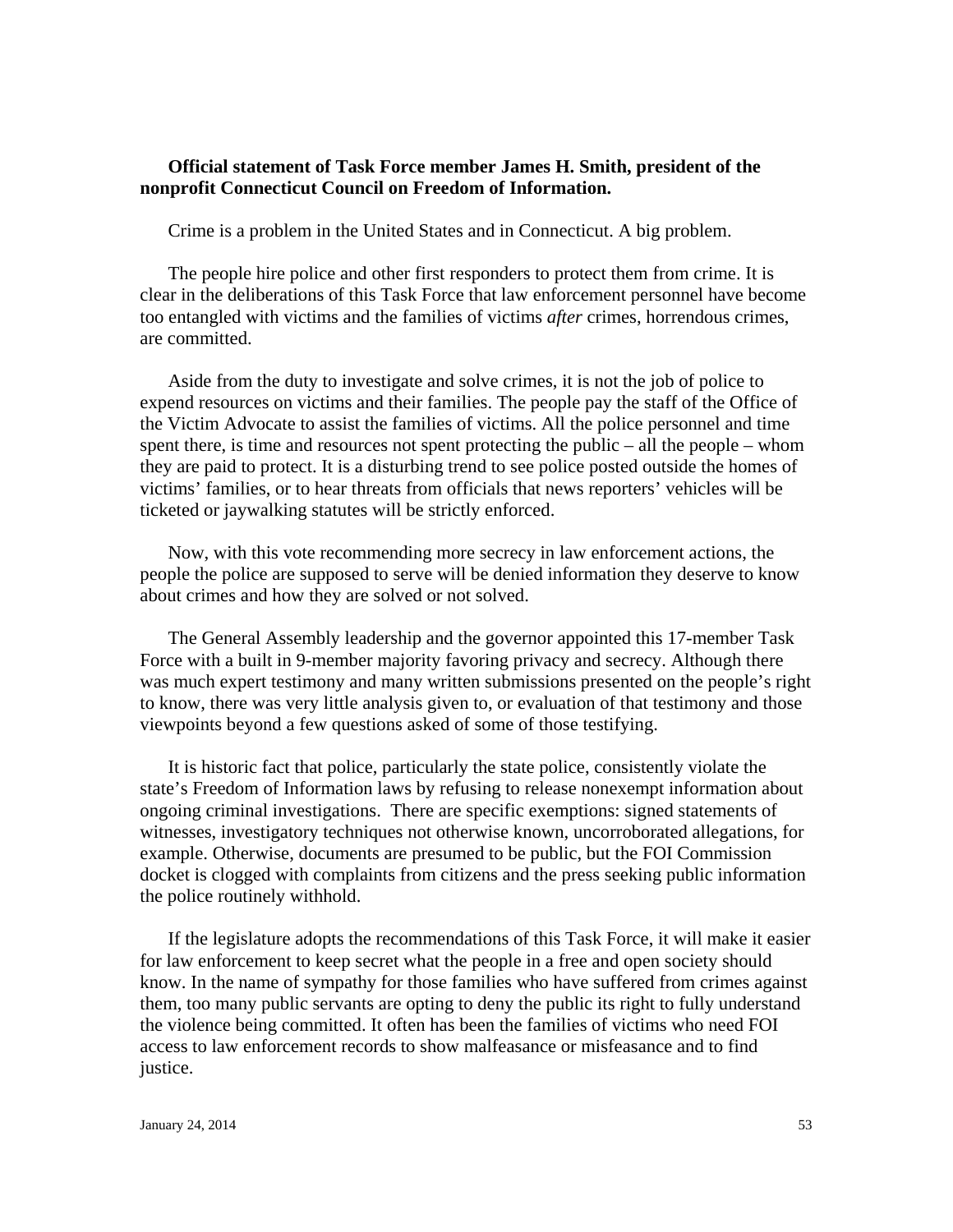We should not have to make judgments on public policy based on half-truths or partial truths or emotions. It is better to solve society's ills knowing the whole truth or as much of the truth as we can know. So, for example, when this Task Force recommends putting 911 tapes off limits, tapes that have always provided first-hand knowledge to the public about criminal activity, it is a move away from accountability, away from understanding, and away from trying to solve the problems of violence in our culture.

The proponents of "privacy" have offered a small window into what historically has been open to the public – a place in a police department where someone can look at crime scene photos and listen to 911 tapes, but not copy them except through a long and laborious process. The task force has even taken the outrageous step – a first for FOI laws, proposing that it be a felony, punishable by imprisonment, if those records are copied without permission.

The FOI statutes could use tougher fines against those officials who violate the law. Perhaps we should change the law to include felony convictions and prison sentences for officials who break FOI law by refusing to release public information. Do you see the lunacy in the proposal?

The Task Force has proposed permanent harm to Connecticut's historically highly regarded FOI laws. It has turned the system on its head, for the first time pushing the burden of proof from the government to the people. It has always been in this democracy that the government must show why a document can remain hidden from the public. Now it is proposed that the people must show why it should be released to them. The Task Force recommends eschewing our long-held "Perkins" test in favor of the watered down federal "Favish" standard. An "unwarranted invasion of privacy," (Favish) is a standard that makes it easier to keep something secret than our traditional two-pronged test (Perkins) requiring the government to show that the information sought is "highly offensive to a reasonable person AND does not pertain to a matter of legitimate public concern" in order to be withheld from public scrutiny.

I will venture to say, though I will let them speak for themselves, that the SPJ appointees voting with the majority did so to preserve at least that little crack of openness provided in the "compromise." I cannot imagine they approved of the shift of burden of proof or the lower bar in the "unwarranted invasion of privacy" standard.

The federal FOI system has been recognized for decades as being inferior to Connecticut's. Republican state Sen. Lewis B. Rome, rising to support passage of our FOI statue in 1975, called it "landmark legislation." He observed that, "It is unfortunate that the atmosphere in Washington is . . . such that they would not consider adopting the very same kind of language . . . I hope that we would unanimously support the legislation as witness (to) our good intentions and good faith in the idea that government belongs to the people."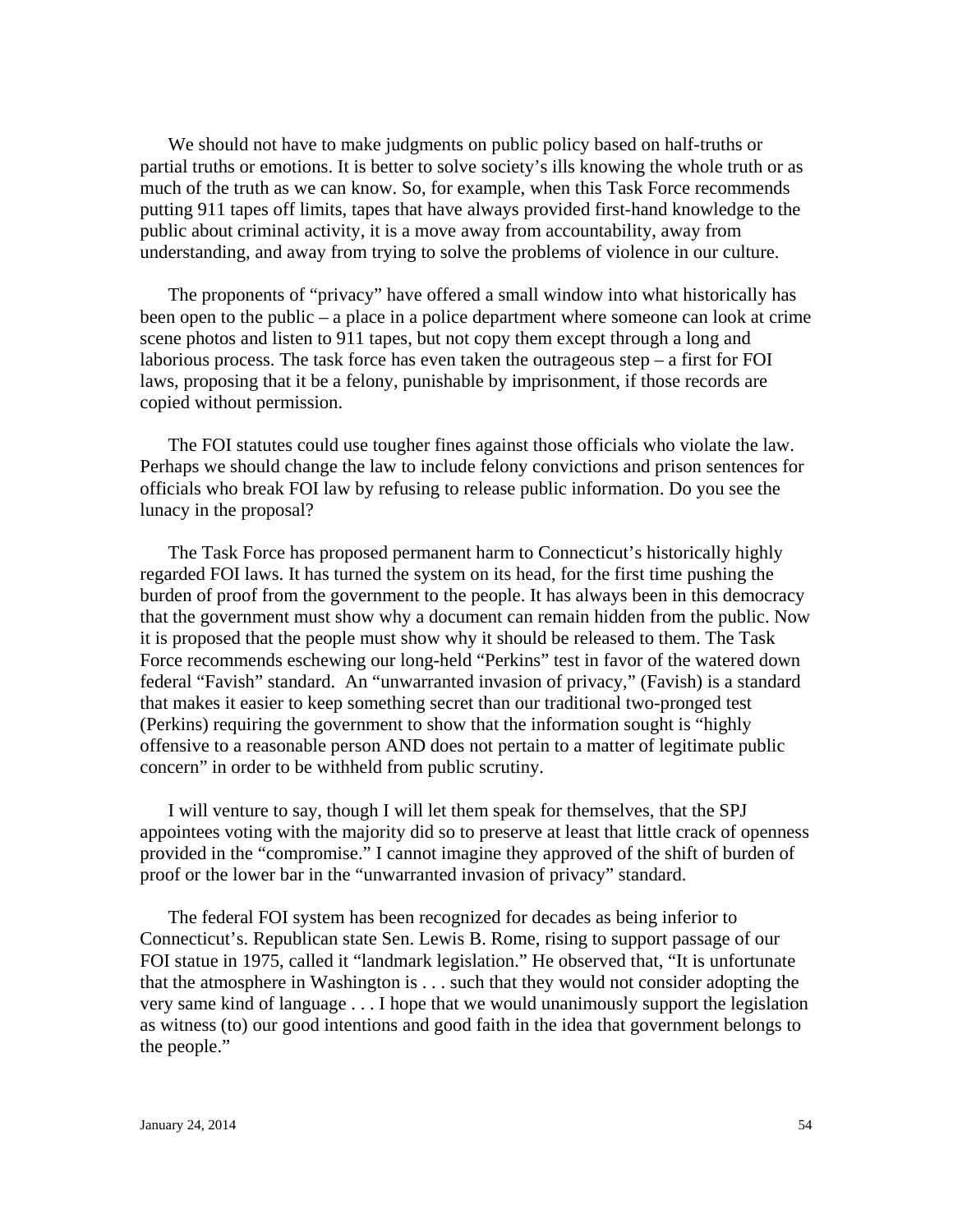Sen. Rome got his wish. The General Assembly unanimously approved our FOI statue and Gov. Ella Grasso, who had campaigned for FOI legislation with statements like "people are tired of a state government that hides its acts behind a curtain of secrecy," signed it into law. She promised a government that is "open, honest, vital and concerned." She won the election, the first woman in the United States ever elected in her own right to be a governor, by some 204,000 votes, the second highest margin of victory in the state up to that time.

The legislature should still heed Mr. Rome and Mrs. Grasso and reject the recommendations of this Task Force.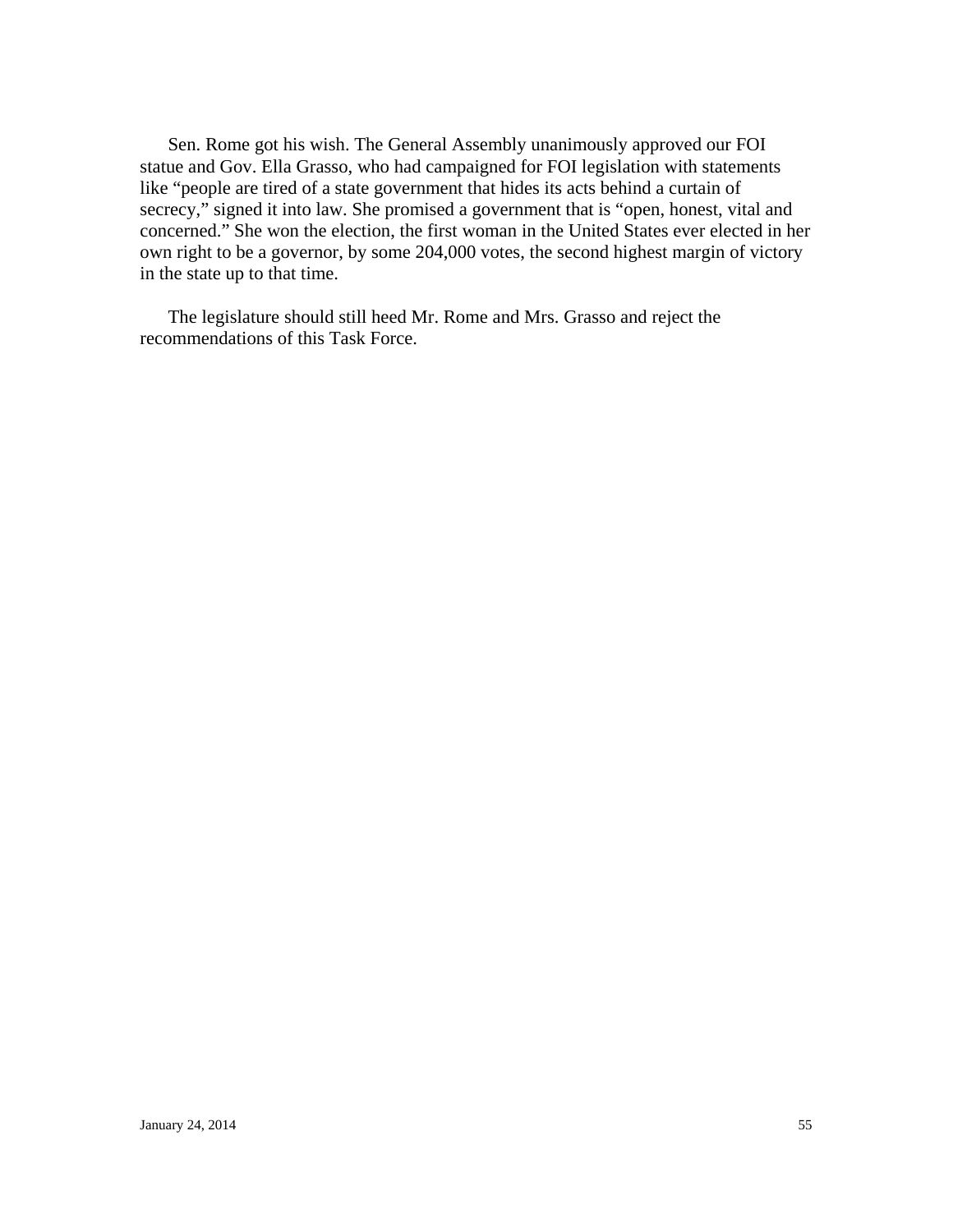

## *Office of Chief Public Defender State of Connecticut*

30 TRINITY STREET,  $4^{TH}$  FLOOR  $4^{TH}$  FLOOR  $4^{TH}$  FLOOR  $4^{TH}$  FLOOR  $4^{TH}$  FLOOR  $4^{TH}$  FLOOR  $4^{TH}$  FLOOR  $4^{TH}$  FLOOR  $4^{TH}$  FLOOR  $4^{TH}$  FLOOR  $4^{TH}$  FLOOR  $4^{TH}$  FLOOR  $4^{TH}$  FLOOR  $4^{TH}$  FLOOR  $4^{TH}$  FLOOR  $4^{TH}$  F HARTFORD, CONNECTICUT 06106 TEL (860)509-6429 FAX (860-509-6499 [susan.storey@jud.ct.gov](mailto:susan.storey@jud.ct.gov)

## **Statement of Attorney Susan O. Storey, Chief Public Defender**

The process by which **P.A. No. 13-311,** *An Act Limiting the Disclosure of Certain Records of Law Enforcement Agencies and Establishing a Task Force Concerning Victim Privacy Under the Freedom of Information Act*, was passed is disturbing, even though well intentioned to protect the families of Newtown and others who had endured unspeakable horror and grief. This legislation was far too important to the general public and their right to have access to information to formulate the legislation in private and to engage a Task Force after the fact for an issue that should have had a full public hearing before a vote was taken. Additionally, some of the members of the Task Force, including legislators, prosecutors, and law enforcement were those that drafted the legislation. This membership gave the Task Force the appearance of being politically imbalanced and too emotionally invested to independently debate the issues and make further recommendations.

P.A. No 13-311 and the recommendations made by the majority of the Task Force further restrict the public's ability to obtain certain law enforcement information and interfere with the due process and  $6<sup>th</sup>$  amendment constitutional rights of defendants and the legitimate defense obligation to fully investigate and defend individual client's liberty interests.

The role of the public defender is to make sure that the constitutional rights of all indigent children and adults charged with crimes in Connecticut are zealously exercised and that their liberty interests are protected. Zealous and informed defense advocacy is a critical part of the justice system without which Connecticut could have no faith and confidence in our court system to administer justice fairly. One of the most important constitutional obligations that criminal defense counsel owes a client under the  $6<sup>th</sup>$  amendment is to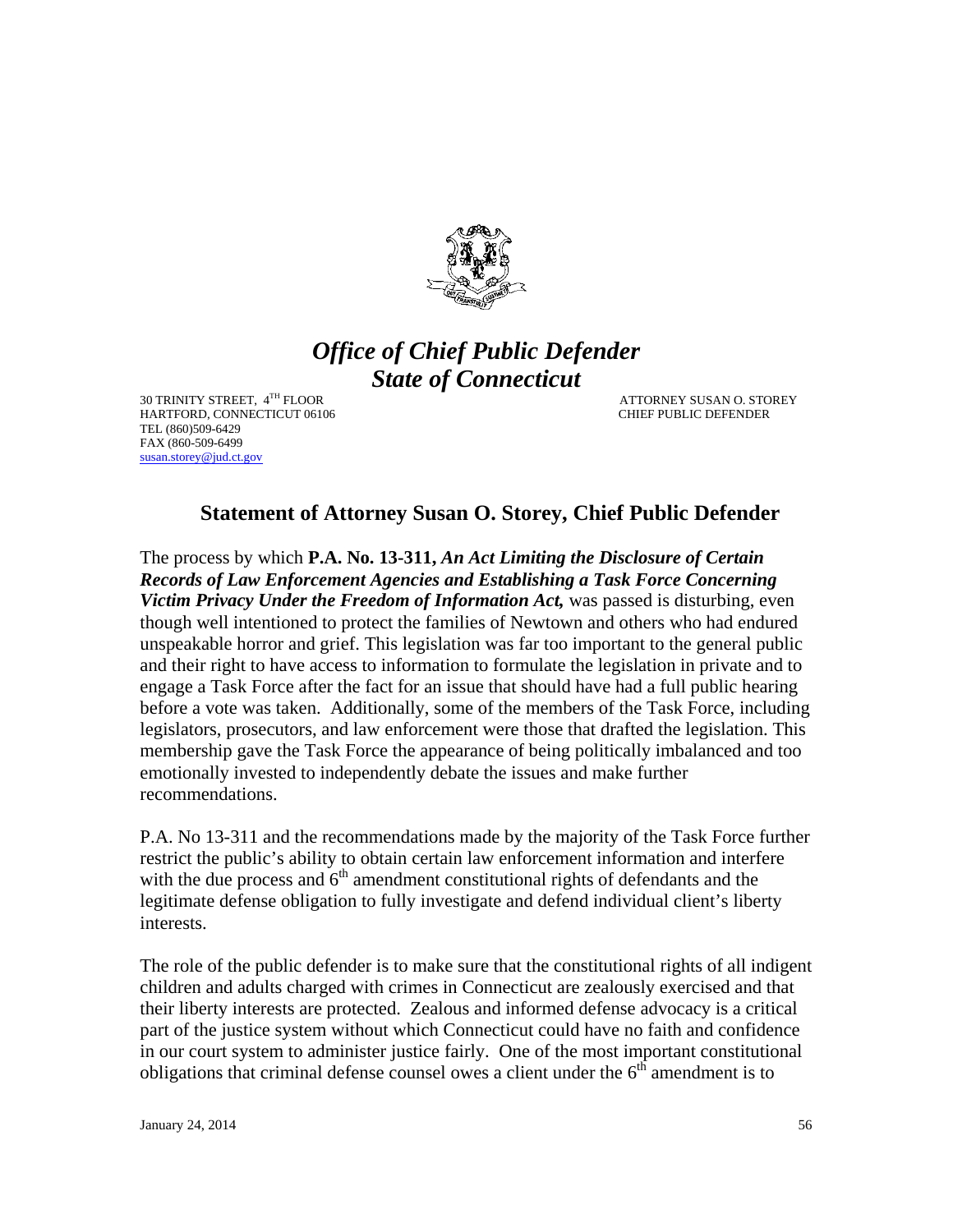independently and thoroughly investigate the facts and circumstances of the case. While this responsibility includes formal requests for "Discovery" from the prosecution according to the Connecticut Practice Book rules, defense counsel relying entirely on the limited materials obtained through the discovery process or even through a prosecutor's "open file" potentially places a client's liberty interest in jeopardy.

The American Bar Association Criminal Justice Standards define this criminal defense function in the following manner (**emphasis added**):

## **ABA Part IV – Defense Function Standard 4-4.1 Duty to investigate**

(a) Defense counsel should conduct a prompt investigation of the circumstances of the case and explore **all avenues** leading to the facts relevant to the merits of the case and the penalty in the event of conviction. **The investigation should include efforts to secure information in the possession of the prosecution and law enforcement authorities.** The duty to investigate exists regardless of the accused's admissions or statements to defense counsel of facts constituting guilt or the accused's stated desire to plead guilty.

Further limiting an attorney's ability to obtain information through FOI regarding witnesses hampers the required defense function to investigate through "all avenues." Defense counsel's independent investigation requests for law enforcement information through FOI have revealed instances where prosecutors have withheld exculpatory evidence from defense counsel either non-intentionally or intentionally resulting in the arrest, prosecution and conviction of innocent persons. In some cases, important law enforcement documents are not forwarded to the prosecutors by the police and therefore parties are unaware of their existence. Task Force members were made aware of just such a case where a public defender obtained exculpatory information about a minor witness through FOI, brought it to the prosecutor's attention and the serious charges were dropped against the accused.

Just recently, a petitioner seeking federal habeas relief was granted such relief due to the Judge's finding that the prosecution had suppressed exculpatory evidence that resulted in his conviction for a double homicide. **See** -*Scott Lewis v. Commissioner of Corrections,*  US District Court, District of Connecticut decision - December 16, 2013. Furthermore, the Court in *Gregory v. United States*, 369 F.2d.185 (D.C. Cir1966) emphasized that,

"A criminal trial, like its civil counterpart, is a quest for truth. That quest will more often be successful if both sides have an equal opportunity to interview the persons who have the information from which truth may be determined." The Court went on to state that there was "unquestionably a suppression of the means by which the defense could obtain evidence."